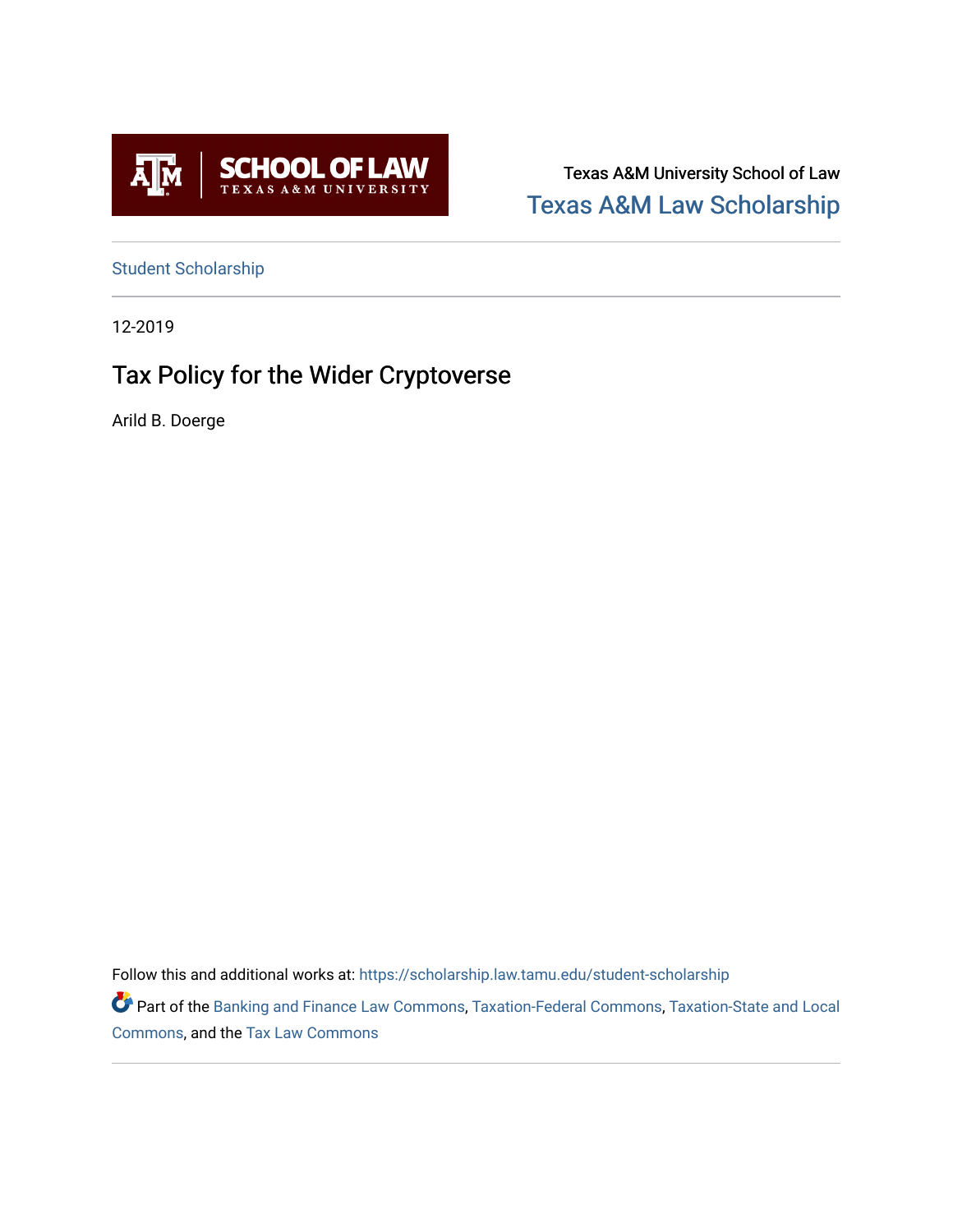## **TAX POLICY FOR THE WIDER CRYPTOVERSE**

## **Arild B. Doerge[\\*](#page-1-0)**

## *Abstract*

*The rapid rise of Bitcoin and other "cryptoassets" offers many interesting technological capabilities but also comes with uncertainty and volatility in the markets for these assets. The diversity of types of cryptoassets is increasing rapidly, while public understanding and government policy have generally been slow to take account of this diversity. In regard to taxation policy related to cryptoassets, current IRS guidance merely categorizes cryptoassets as general property. The policy implications of this classification run contrary to fundamental goals of tax policy by inhibiting how people use cryptoassets, making compliance more complex and ambiguous than necessary, and taxing cryptoasset transactions differently than analogous currency transactions and like kind exchanges in addition to contradicting broader domestic and foreign policy goals. A more optimal tax policy would include (1) a general currency classification for cryptoassets; (2) a de minimis exemption for use of cryptoassets as a medium of exchange; and (3) an additional non-recognition exemption for gains realized on all transactions involving only cryptoassets, such as like kind exchanges. This proposed model would greatly improve the efficiency, equity, and administrability of taxation related to cryptoassets in addition to better serving public policy in other areas.*

#### **I. Introduction**

Since its inception in 2009, Bitcoin has become a household name surrounded by awe, skepticism, ambition, and often bewilderment. In less than a decade, Bitcoin's valuation has reached over \$300 billion, sparking an ongoing debate about its utility, price volatility, and future value.<sup>[1](#page-1-1)</sup> In

<span id="page-1-0"></span><sup>\*</sup> Arild B. Doerge, Texas A&M University School of Law, J.D., 2019. This article was written under a graduate research fellowship for the Hagler Institute for Advanced Study at Texas A&M University. Special thanks to Hagler Institute fellow Professor Richard A. Epstein of the University of Chicago & New York University, Professor Max Raskin of New York University, and Professor Vanessa Casado Perez of Texas A&M School of Law for all their help developing these ideas.

<span id="page-1-1"></span><sup>1</sup> *See* Roger Aitken, *Bitcoin Surges Past \$8,000 As 'Crypto' Market Cap Passes \$300B, But Where Next?*, FORBES (July 26, 2018, 4:18 PM), https://www.forbes.com/sites/rogeraitken/ 2018/07/26/bitcoin-surges-past-8000-as-crypto-market-cap-passes-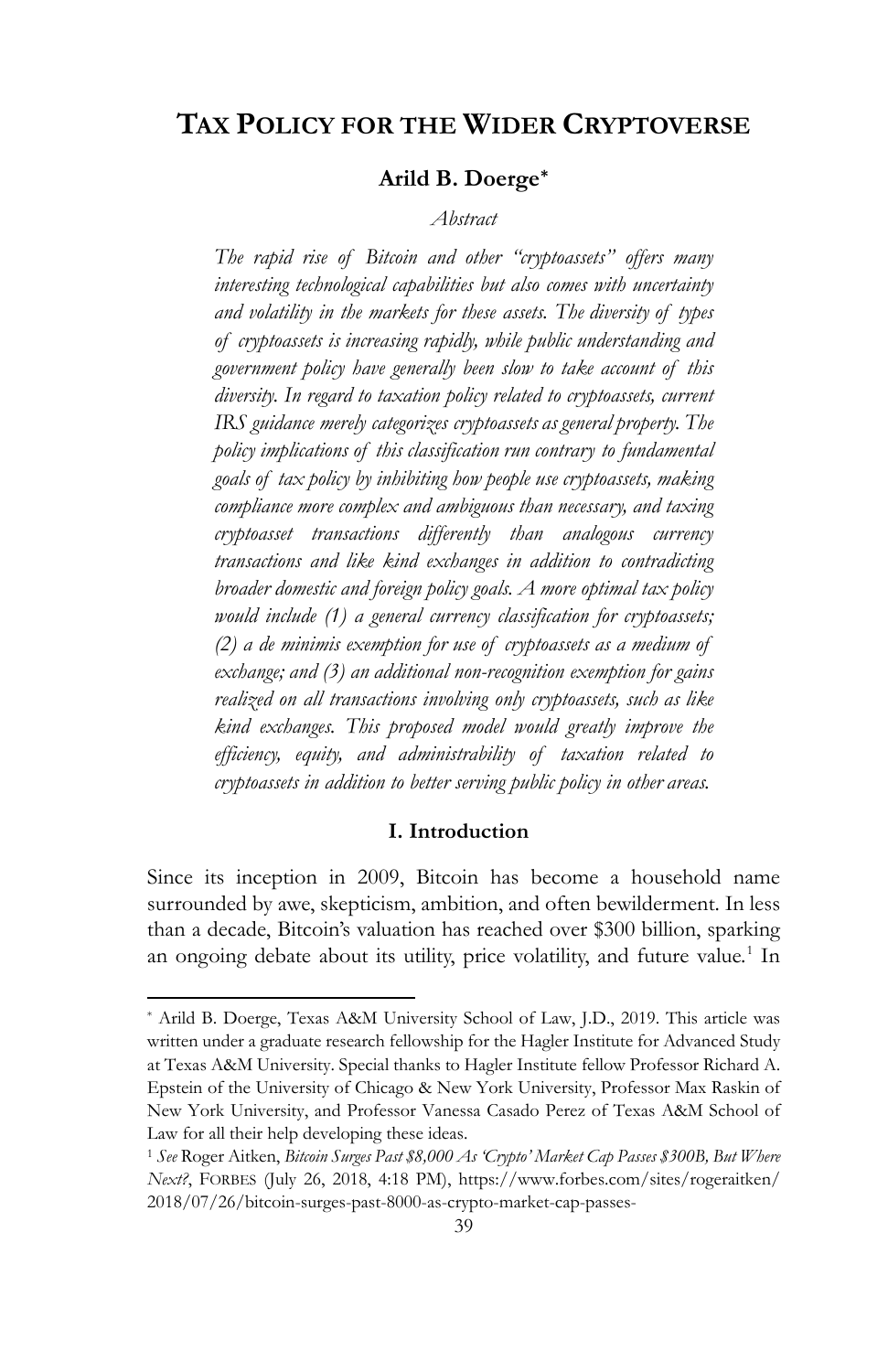parallel, there has been similar growth in a wider market for cryptographically secured assets technically similar to Bitcoin ("cryptoassets" generally).[2](#page-2-0) Innovation in this market has been increasing rapidly, even if public understanding of the technology and market is lagging significantly.<sup>[3](#page-2-1)</sup> Developers and proponents of cryptoassets maintain that these new technologies have the potential to revolutionize society and help address major global issues, while other experts are skeptical. Though the ultimate impact is unclear, cryptoassets are already proving to have a significant impact, even if often in niche ways. Regardless of the ultimate impact of the technology, the burgeoning cryptoasset market has already caused huge amounts of capital gains (and losses) for people producing and exchanging these assets, which raises many questions of taxation policy related to this new market.

In the United States, there has been no successful legislative action at a federal level to address taxation of cryptoassets specifically, though some proposals have been made in Congress that were not enacted.[4](#page-2-2) The existing Internal Revenue Code has been applied to identify cryptoassets as simple property for determining taxable income.[5](#page-2-3) This brings its own costs and benefits as it gives a mostly transparent way for cryptoasset buyers and sellers to report their income but also creates odd incentives and complications due to the unique nature of cryptoassets compared to simple commodities. With a new and innovative asset class, tax policy must grapple with how to best promote the public policy goals of encouraging innovation, simplifying compliance and encouraging honesty, and furthering U.S. economic and national security interests domestically and internationally.

This article argues that a more optimal tax policy to accomplish these goals should (1) abandon the current simple property classification, (2)

<sup>300</sup>b/#7aaa25ef5372 (stating that the market cap valuation is calculated based on the average exchange price for the asset and the number of tokens in circulation).

<span id="page-2-0"></span><sup>2</sup> Different sources cited in this article use the terms "cryptocurrency," "cryptoasset," and "virtual currency" more or less interchangeably. This article primarily uses "cryptoasset," the broadest of the terms, unless intentionally adopting the terminology of a specific source being cited.

<span id="page-2-1"></span><sup>3</sup> *See* Alex Tapscott, *Cryptocurrency Is Just One of Seven Types of Cryptoassets You Should Know*, QUARTZ (July 25, 2018), https://qz.com/1335481/cryptocurrency-is-just-one-of-seventypes-of-cryptoassets-you-should-know/ (discussing the major types of cryptoassets and distinguishing between "cryptocurrencies" and "cryptoassets" in general).

<span id="page-2-3"></span><span id="page-2-2"></span><sup>4</sup> These legislative efforts are discussed in detail below. *See* discussion *infra* Section III-c. <sup>5</sup> *See* Virtual Currency Guidance, I.R.S. Notice 2014-21 (Apr. 14, 2014), https://www.irs .gov/pub/irs-drop/n-14-21.pdf.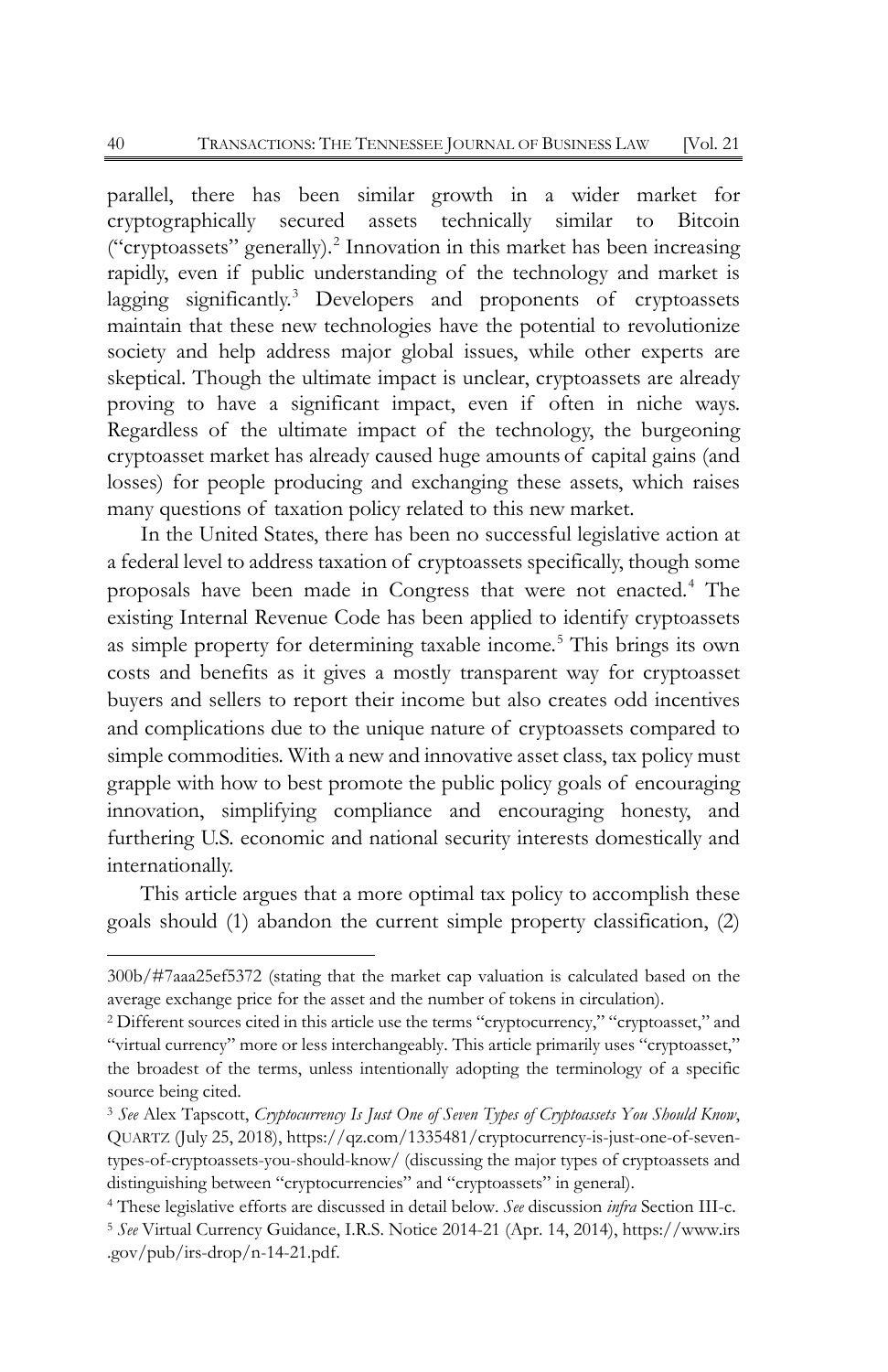adopt a non-recognition policy for gains realized on in-kind transactions of cryptoassets, and (3) adopt a *de minimis* exemption for gains from the use of cryptoassets as a medium of exchange in the manner of currency. This article focuses on the policy for federal income taxation of individuals as related to cryptoassets, but the same principles are similarly applicable to state-level taxation. Given the potential importance of the technology and the recent explosion in cryptoasset valuation, a new income tax policy is necessary to both keep the Internal Revenue Code workable for tax payers and to serve the greater foreign and domestic policy of the United States.

#### **II. State of the Cryptoverse**

Bitcoin remains the largest player in an increasingly crowded market of cryptoassets. The core innovation of Bitcoin is the ability to perform person-to-person transactions over a decentralized and public ledger of "blocks" of transactions (commonly called the "blockchain" paradigm) made possible through calculated incentives and strong cryptography built into the Bitcoin software.[6](#page-3-0) The public nature of the blockchain allows decentralized verification of transactions without the need for a thirdparty intermediary. As the original Bitcoin whitepaper states, Bitcoin was designed to function as a "peer-to-peer version of electronic cash."[7](#page-3-1) This trustless electronic cash feature allows Bitcoin to provide electronic transactions without the need for the third-party intermediaries required for traditional electronic transactions such as wire transfers, credit card transactions, and electronic checks.<sup>[8](#page-3-2)</sup> But since Bitcoin's advent and notoriety there has been a near-exponential growth of other cryptoassets—generally referred to as "altcoins"—that run the gamut from currency-type assets very similar to Bitcoin with minor technical modifications to much more abstract and (potentially) revolutionary assets offering a wide variety of different features. Despite scarce notoriety among the general public compared to Bitcoin, these altcoins have taken over a sizable share of the overall cryptoasset market, reducing Bitcoin's

<span id="page-3-0"></span><sup>6</sup> Satoshi Nakamoto, *Bitcoin: A Peer-to-Peer Electronic Cash System*, BITCOIN.ORG, https://bitcoin.org/bitcoin.pdf.

<span id="page-3-1"></span><sup>7</sup> *Id.*

<span id="page-3-2"></span><sup>8</sup> *Id.*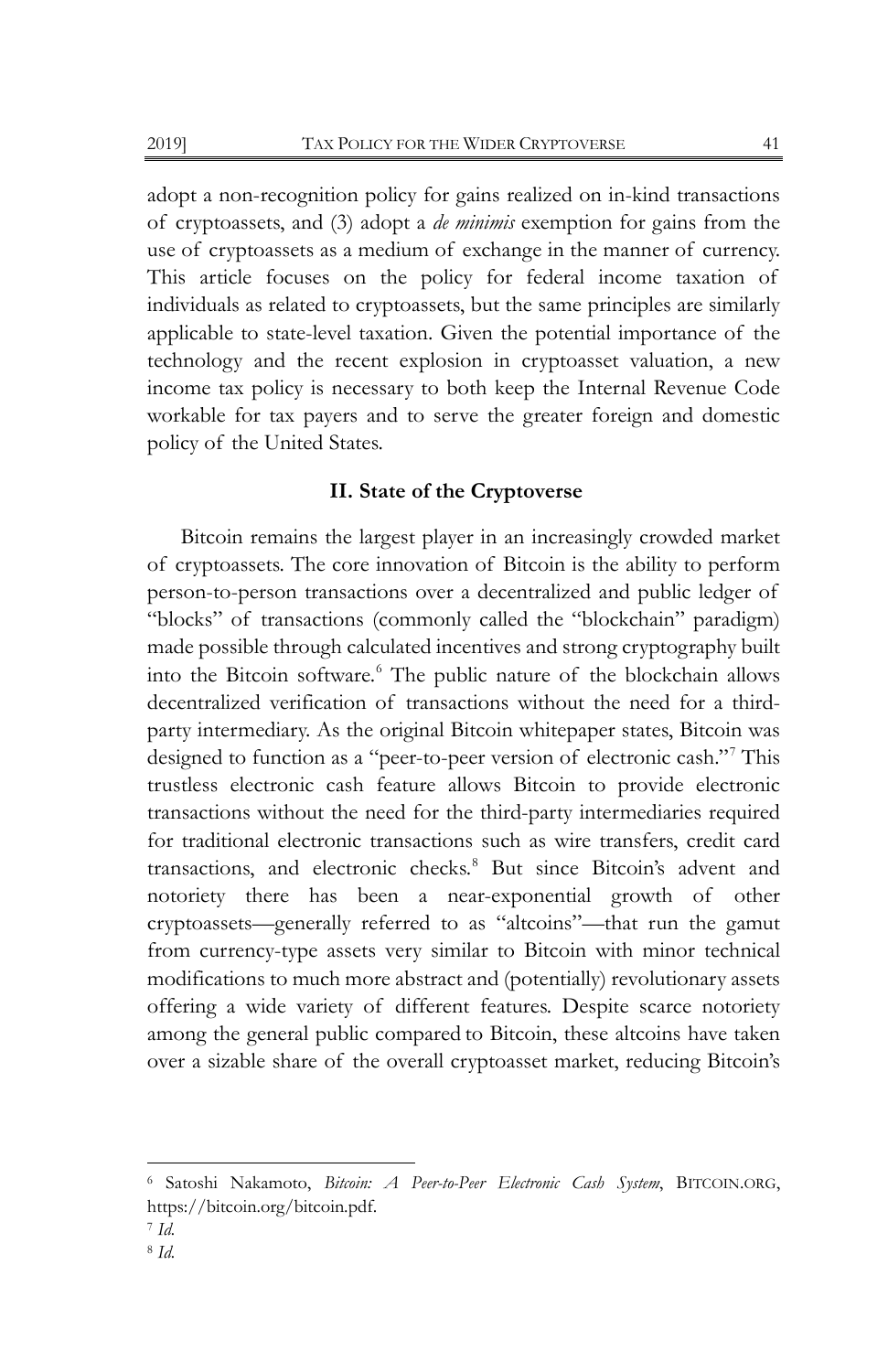relative share of total valuation to less than 40% from over 94% in 2013, comprising a wider "Cryptoverse" beyond merely Bitcoin.<sup>[9](#page-4-0)</sup>

## **A. Innovation, Variety, & Applications of Cryptoassets**

In common media discussions, if there is discussion of the wider market beyond merely Bitcoin, the general term "cryptocurrency" is often used.<sup>[10](#page-4-1)</sup> This common usage reflects both the notoriety dominance of Bitcoin as a first-mover and the state of knowledge of the general public and media. "Cryptoasset" is a more apt term as it better captures the rapidly increasing breadth of innovation in the market beyond simply currency-like assets.<sup>[11](#page-4-2)</sup> Bitcoin and its early peers can aptly be described as currency-type assets, providing the classic monetary functions of medium of exchange, store of value, and unit of account. For example, Litecoin, the next significant cryptoasset created two years after Bitcoin, was very similar to Bitcoin in adopting the same blockchain ledger model with only minor technical differences relating to transaction verification time, supply of tokens, and creation method.[12](#page-4-3) Many other currency-type competitors to Bitcoin have come since, offering certain purported advantages over Bitcoin in areas such as transaction speed, decentralization, and user incentives.[13](#page-4-4) However, there has been much more innovation in cryptoassets that go beyond mere currency functions.

## i. Platform Cryptoassets

The second major cryptoasset after Bitcoin is the Ethereum platform that, while capable of currency functions similar to Bitcoin, offers far more robust features such as self-executing "smart contracts" that allow parties to the agreement to create a binding future transaction to be executed electronically "all without middlemen or counterparty risk."[14](#page-4-5) Ethereum launched in 2015 and is billed as a "programable blockchain" that allows for developers to create applications on the decentralized

<span id="page-4-0"></span><sup>9</sup> *See* Tapscott, *supra* note 3.

<span id="page-4-1"></span><sup>10</sup> *Id.*

<span id="page-4-2"></span><sup>11</sup> *Id.*

<span id="page-4-3"></span><sup>12</sup> *See generally* Robert McMillan, *Ex-Googler Gives the World a Better Bitcoin*, WIRED (Aug. 30, 2013), https://www.wired.com/2013/08/litecoin/.

<span id="page-4-4"></span><sup>13</sup> *See, e.g.*, *id.*

<span id="page-4-5"></span><sup>14</sup> *See generally* ETHEREUM PROJECT, https://www.ethereum.org/ (last visited Feb. 2, 2019).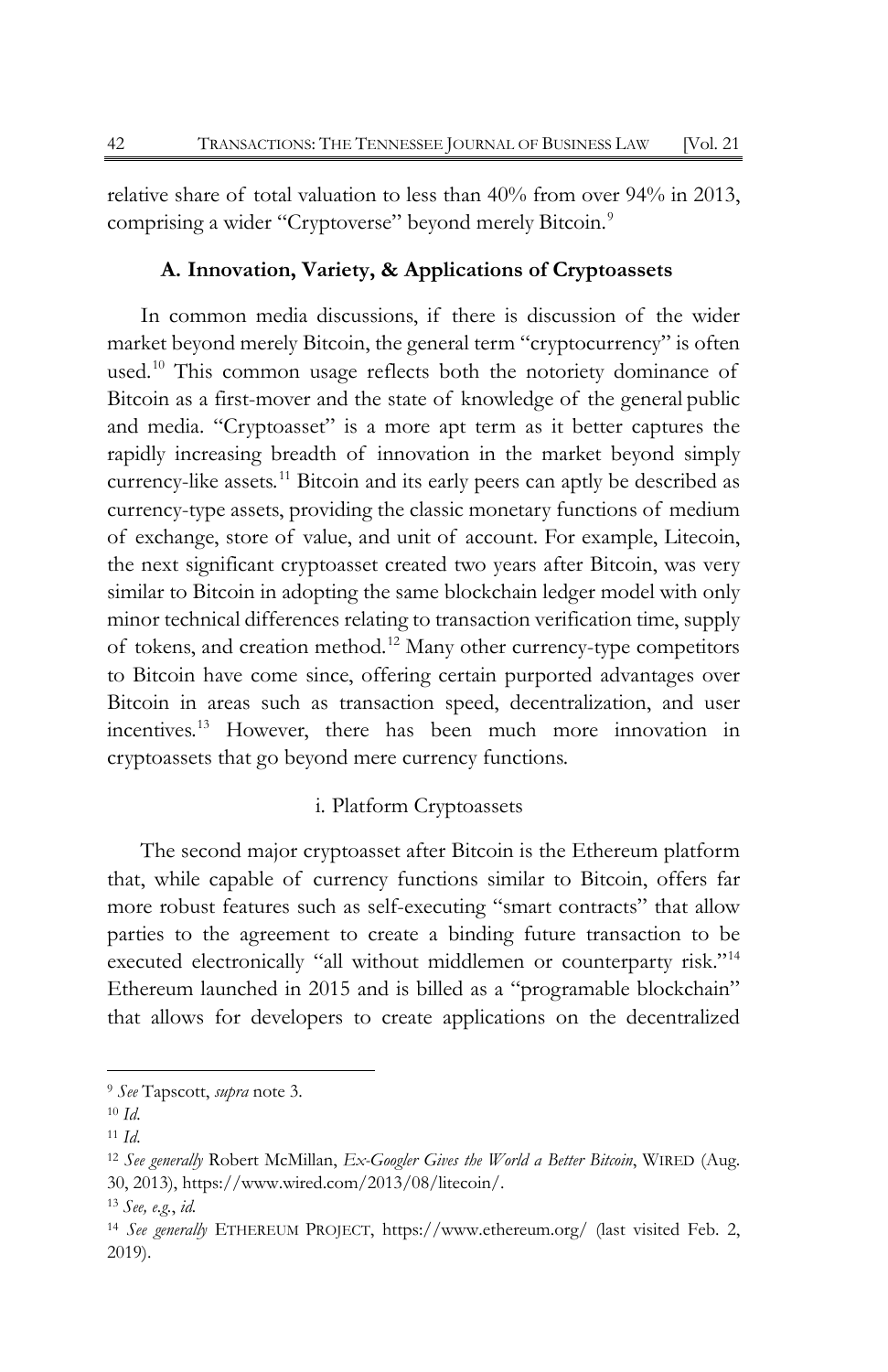Ethereum network.[15](#page-5-0) While the Bitcoin blockchain is best described as a "shared world ledger," the Ethereum network promises to deliver a "shared world computing platform that can flexibly but securely run any application users want to code."[16](#page-5-1) Some early uses of the Ethereum platform include real property deed transactions.[17](#page-5-2) The Ethereum system is built around use of its currency token, known as "Ether," to regulate the use of the network. The valuation of Ether has grown exponentially to its current total valuation of over \$75 billion, nearly half that of Bitcoin.<sup>[18](#page-5-3)</sup>

Just as Bitcoin has many competitors as a currency-type cryptoasset, Ethereum is also one of many competing platform cryptoassets. The Neo "smart economy" blockchain,<sup>[19](#page-5-4)</sup> for example, has rapidly increased in total valuation from under \$6 million in early 2017 to a peak of over \$10 billion in early 2018.[20](#page-5-5) Neo offers many of the same distributed computing and smart contract capabilities as the Ethereum platform, but also provides several advantages such as superior transaction processing speed and being cryptographically secure even after the eventual development of quantum computing that threatens to make the encryption algorithms used by other cryptoassets obsolete.<sup>[21](#page-5-6)</sup> But while Neo and Ethereum are two of the larger platform cryptoassets, there are many other competitors.<sup>[22](#page-5-7)</sup>

One of the more innovative and controversial features of platform cryptoassets is the ability to conduct "Initial Coin Offerings" (ICO) where developers will launch a new cryptoasset within the, for example, Ethereum network and conduct an initial distribution of tokens for the

<span id="page-5-0"></span><sup>15</sup> *See What is Ethereum?*, ETHEREUM HOMESTEAD DOCUMENTATION, https://buildmedia.readthedocs.org/media/pdf/ethereum-

homestead/latest/ethereum-homestead.pdf (last visited Sept. 26, 2018).

<span id="page-5-1"></span><sup>16</sup> Vitalik Buterin, *What is Ethereum?*, COIN CENTER (Mar. 9, 2018), https://coincenter.org/entry/what-is-ethereum.

<span id="page-5-2"></span><sup>17</sup> SMART LAW, https://smartlaw.io (last visited Sept. 26, 2018).

<span id="page-5-3"></span><sup>18</sup> *See Ethereum (ETH) Price, Charts, Market Cap, and Other Metrics*, COINMARKETCAP, https://coinmarketcap.com/currencies/ethereum/ (last visited Sept. 26, 2018); *see also Bitcoin (BTC) Price, Charts, Market Cap, and Other Metrics*, COINMARKETCAP, https://coinmarketcap.com/currencies/bitcoin/ (last visited Sept. 26, 2018).

<span id="page-5-4"></span><sup>19</sup> *NEO Smart Economy*, https://neo.org/ (last visited Sept. 9, 2018).

<span id="page-5-5"></span><sup>20</sup> *See NEO (NEO) Price, Charts, Market Cap, and Other Metrics*, COINMARKETCAP, https://coinmarketcap.com/currencies/neo/ (last visited Sept. 26, 2018).

<span id="page-5-6"></span><sup>21</sup> Kaustav, *Reasons Why NEO Could Be the Strongest Cryptocurrency of 2018*, GLOBAL COIN REPORT (Apr. 17, 2018), https://globalcoinreport.com/reasons-why-neo-could-be-thestrongest-cryptocurrency-of-2018/.

<span id="page-5-7"></span><sup>22</sup> *See* Tapscott, *supra* note 3.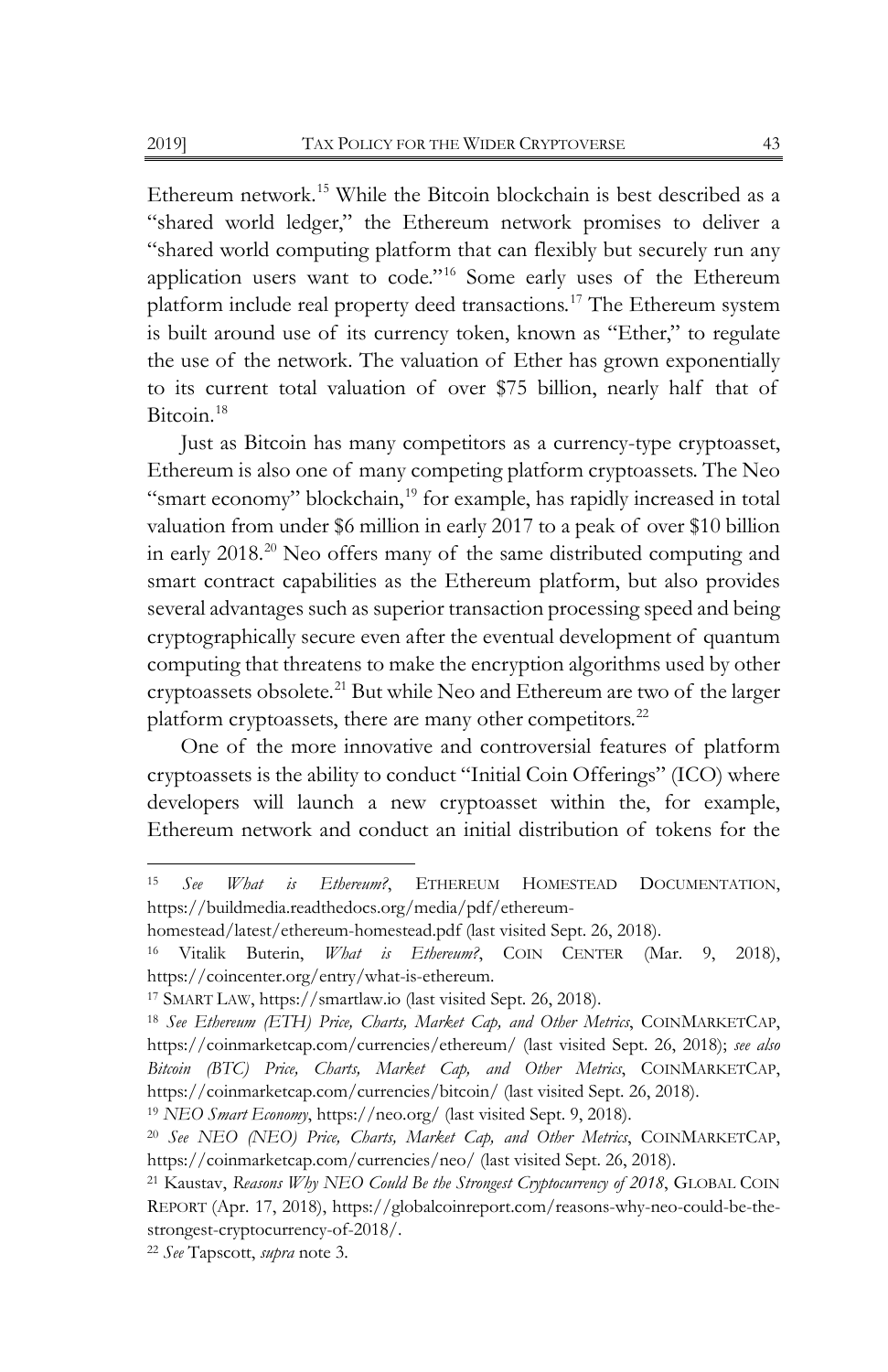new cryptoasset in exchange for Ether tokens at a set exchange rate.<sup>[23](#page-6-0)</sup> Ethereum, Neo, and other platforms have facilitated numerous ICOs, some which have been well-received innovations<sup>[24](#page-6-1)</sup> while others have been nothing more than thinly veiled attempts to defraud unwitting investors.<sup>[25](#page-6-2)</sup> Because ICOs can often resemble Initial Public Offerings (IPO) but outside the extensive regulatory IPO framework, many governments have taken swift action to regulate the use of  $ICOs$ .<sup>[26](#page-6-3)</sup> In the U.S., the Securities and Exchange Commission, which has ruled broadly in the past that cryptoassets are not securities, has stated that most assets distributed through ICOs probably are. $27$  Still, the ICO framework has a legitimate and innovative function provided by platform cryptoassets to launch new cryptoasset projects and promote innovation.

## ii. Privacy Oriented Cryptocurrencies

It is often pointed out, due to common misunderstanding by the general public, that Bitcoin is not anonymous.<sup>[28](#page-6-5)</sup> Despite the common perception of Bitcoin as covert and anonymous, law enforcement often is able to easily track Bitcoin payments due to the immutable public ledger framework.[29](#page-6-6) However, with some care and effort is possible to use Bitcoin anonymously through the use of transaction mixing applications, Virtual Private Networks, or the Tor anonymity network.<sup>[30](#page-6-7)</sup> Still, since Bitcoin,

<span id="page-6-7"></span><sup>30</sup> *6 Ways to Guarantee Anonymity When Making Bitcoin Transactions*, COINSUTRA (June 9, 2019), https://coinsutra.com/anonymous-bitcoin-transactions/.

<span id="page-6-0"></span><sup>23</sup> *What Is an ICO?*, BITCOIN MAGAZINE, https://bitcoinmagazine.com/guides/what-ico (last visited Oct. 10, 2019).

<span id="page-6-1"></span><sup>24</sup> *See* Jonnie Emsley, *10 Most Successful ICOs of All Time*, INVEST IN BLOCKCHAIN (Mar. 12, 2018), https://www.investinblockchain.com/10-most-successful-icos/.

<span id="page-6-2"></span><sup>25</sup> Ana Alexandre, *New Study Says 80 Percent of ICOs Conducted in 2017 Were Scams*, COINTELEGRAPH (July 13, 2018), https://cointelegraph.com/news/new-study-says-80 percent-of-icos-conducted-in-2017-were-scams.

<span id="page-6-3"></span><sup>26</sup> Kenneth Rapoza, *After Crackdown, Nearly Every Chinese ICO Returns Cash to Investors*, FORBES (Sept. 25, 2017), https://www.forbes.com/sites/kenrapoza/2017/09/25/aftercrackdown-nearly-every-chinese-ico-returns-cash-to-investors/#51510bce19ff.

<span id="page-6-4"></span><sup>27</sup> *SEC: Some Crypto Coins Are Securities (Not Bitcoin*), PYMNTS (June 14, 2018), https://www.pymnts.com/news/regulation/2018/cryptocurrency-bitcoin-ethereumsecurities/.

<span id="page-6-5"></span><sup>28</sup> *Some Things You Need to Know*, BITCOIN.ORG, https://bitcoin.org/en/you-need-toknow (last visited Sept. 26, 2018).

<span id="page-6-6"></span><sup>29</sup> Margi Murphy, *Bitcoin Is Not Anonymous and Is Easy to Track, Says Met Police Chief*, THE TELEGRAPH (Mar. 7, 2018, 10:22 AM), https://www.telegraph.co.uk/technology/2018/ 03/07/bitcoin-not-anonymous-easy-track-says-met-police-chief/.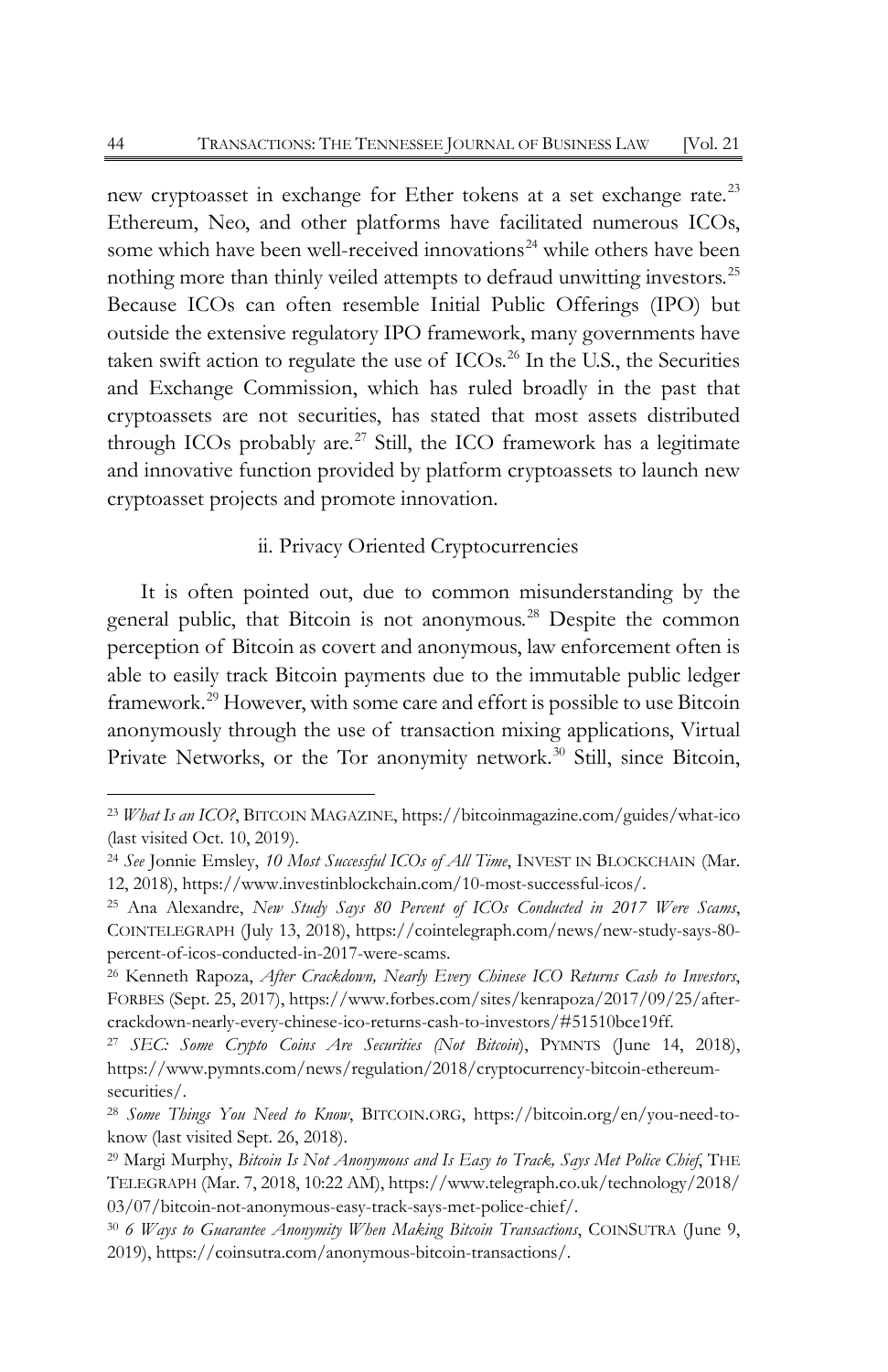other cryptoassets have been developed that aim to be truly anonymous while transactions and balances are just as secure, but mathematically impossible to trace or analyze.<sup>[31](#page-7-0)</sup> For example, Monero and ZCash are two such privacy-based cryptocurrencies and have gained in popularity and valuation.<sup>[32](#page-7-1)</sup> These privacy oriented assets generally provide currency-like features similar to Bitcoin, but with the added benefit of being truly anonymous.

## iii. Commodity & Property Tokens

Blockchain technology can also be used to create tokens to record and transfer ownership of non-virtual assets. For example, the U.K. company The Royal Mint Limited (RM) uses blockchain tokens to allow digital trading of gold held in reserve by the company by using the token as a certificate of ownership of the physical gold.[33](#page-7-2) Customers purchase the Royal Mint Gold (RMG), and each RMG token is backed by one gram of gold bullion physically held by RM.<sup>[34](#page-7-3)</sup> This allows customers to transfer ownership of physical gold throughout the world without using any thirdparty facilitators, exchange accounts, or the like that would be required to perform more typical commodity trading. This same principle can also be applied to commodity trading generally. Similarly, there are other blockchain projects to create land registries in which the legal ownership of property is more clearly defined and "issues such as who is the legal owner of a property can be remedied."[35](#page-7-4)

## iv. Utility Tokens

Many cryptoassets increasing in value are tokens created for a particular, usually non- transactional, purpose. For example, the digital tokens for blockchain-based decentralized cloud storage blockchains have become more valuable recently. These tokens from several similar projects,

<span id="page-7-0"></span><sup>31</sup> *See* Justin Connell, *The Race Towards Truly Anonymous Cryptocurrency Is On*, BITCOIN.COM (Feb. 17, 2017), https://news.bitcoin.com/the-race-towards-truly-anonymouscryptocurrency/.

<span id="page-7-1"></span><sup>32</sup> *Id.*

<span id="page-7-2"></span><sup>33</sup> PHYSICAL GOLD DIGITALLY TRADED, THE ROYAL MINT, https://www.royalmint .com/invest/bullion/digital-gold/ (last visited Sept. 29, 2018). <sup>34</sup> *Id.*

<span id="page-7-4"></span><span id="page-7-3"></span><sup>35</sup> Frederick Reese, *Land Registry: A Big Blockchain Use Case Explored*, COINDESK (Apr. 19, 2017), https://www.coindesk.com/blockchain-land-registry-solution-seeking-problem/.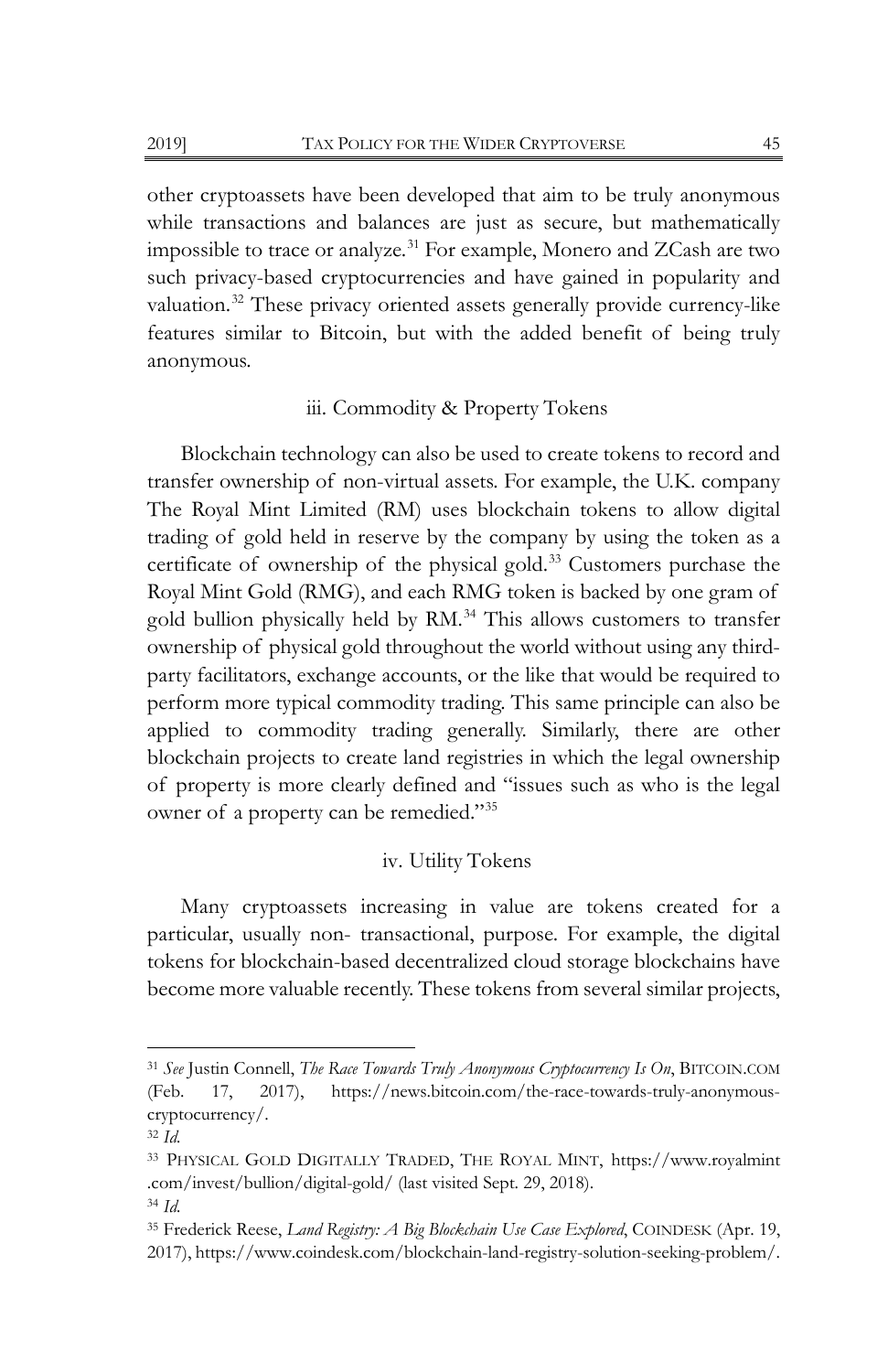such as Sia,<sup>[36](#page-8-0)</sup> Filecoin,<sup>[37](#page-8-1)</sup> and Storj,<sup>[38](#page-8-2)</sup> "leverage[] blockchain technology to create a data storage marketplace that is more robust and more affordable than traditional cloud storage providers."[39](#page-8-3) Essentially, these platforms use their respective token to regulate and structure incentives for maintenance and usage of decentralized cloud storage. This scheme allows users to store data in traditional centralized cloud storage services,<sup>[40](#page-8-4)</sup> but without the privacy concerns of a centralized provider having access to the data $41$ and at a lower cost.<sup>[42](#page-8-6)</sup>

Another example of a utility-based project is Ripple,<sup>[43](#page-8-7)</sup> which uses its XRP token to "to facilitate fiat money transfer in an economical and highly efficient manner, ripple is used by multiple banks and institutions."[44](#page-8-8) Ripple also claims to have working partnerships with major banking and financial firms including "UBS, Santander, BMO and American Express."[45](#page-8-9) Unlike many other cryptoasset projects, Ripple is not decentralized and focuses on integration with the established banking and financial industry rather than creating a decentralized, trustless utility.[46](#page-8-10) This has not prevented investors from accumulating XRP in hopes of

<span id="page-8-0"></span><sup>36</sup> SIA, https://sia.tech/ (last visited Sept. 27, 2018).

<span id="page-8-1"></span><sup>37</sup> FILECOIN, https://filecoin.io/ (last visited Sept. 27, 2018).

<span id="page-8-2"></span><sup>38</sup> STORJ, https://storj.io/ (last visited Sept. 27, 2018).

<span id="page-8-3"></span><sup>39</sup> SIA, https://sia.tech/ (last visited Sept. 27, 2018).

<span id="page-8-4"></span><sup>40</sup> *See*, *e.g.*, GOOGLE ONE, https://one.google.com/about (last visited Sept. 27, 2018) (providing cloud storage service for \$1.99 per month for 100 GB of data storage, or \$0.02 per GB of data per month).

<span id="page-8-5"></span><sup>41</sup> *See, e.g.*, Joseph Turow, *Google Still Doesn't Care About Your Privacy*, FORTUNE (June 28, 2017),

http://fortune.com/2017/06/28/gmail-google-account-ads-privacy-concerns-homesettings-policy/ (last visited Sept. 27, 2018).

<span id="page-8-6"></span><sup>42</sup> *See, e.g.*, SIASTATS, https://siastats.info/storage\_pricing (last visited Oct. 10, 2019) (listing storage price of \$0.39 per terabyte per month—or \$0.039 per 100 GB of storage per month—on the Sia platform).

<span id="page-8-7"></span><sup>43</sup> RIPPLE, https://ripple.com/ (last visited Sept. 27, 2018).

<span id="page-8-8"></span><sup>44</sup> David Goodboy, *3 Types of Cryptocurrencies You Need to Know*, NASDAQ (Jan. 15, 2018), https://www.nasdaq.com/article/3-types-of-cryptocurrencies-you-need-to-knowcm905488 (last visited Sept. 27, 2018).

<span id="page-8-9"></span><sup>45</sup> *Id.*

<span id="page-8-10"></span><sup>46</sup> Mike Orcutt, *No, Ripple Isn't the Next Bitcoin*, MIT TECH. REV. (Jan. 11, 2018), https://www.technologyreview.com/s/609958/no-ripple-isnt-the-next-bitcoin/

<sup>(</sup>explaining that the Ripple project's goal is "become a "bridge currency" that many financial institutions use to settle cross-border payments faster and more cheaply than they do now using global payment networks, which can be slow and involve multiple middlemen" and "was never meant to be another Bitcoin").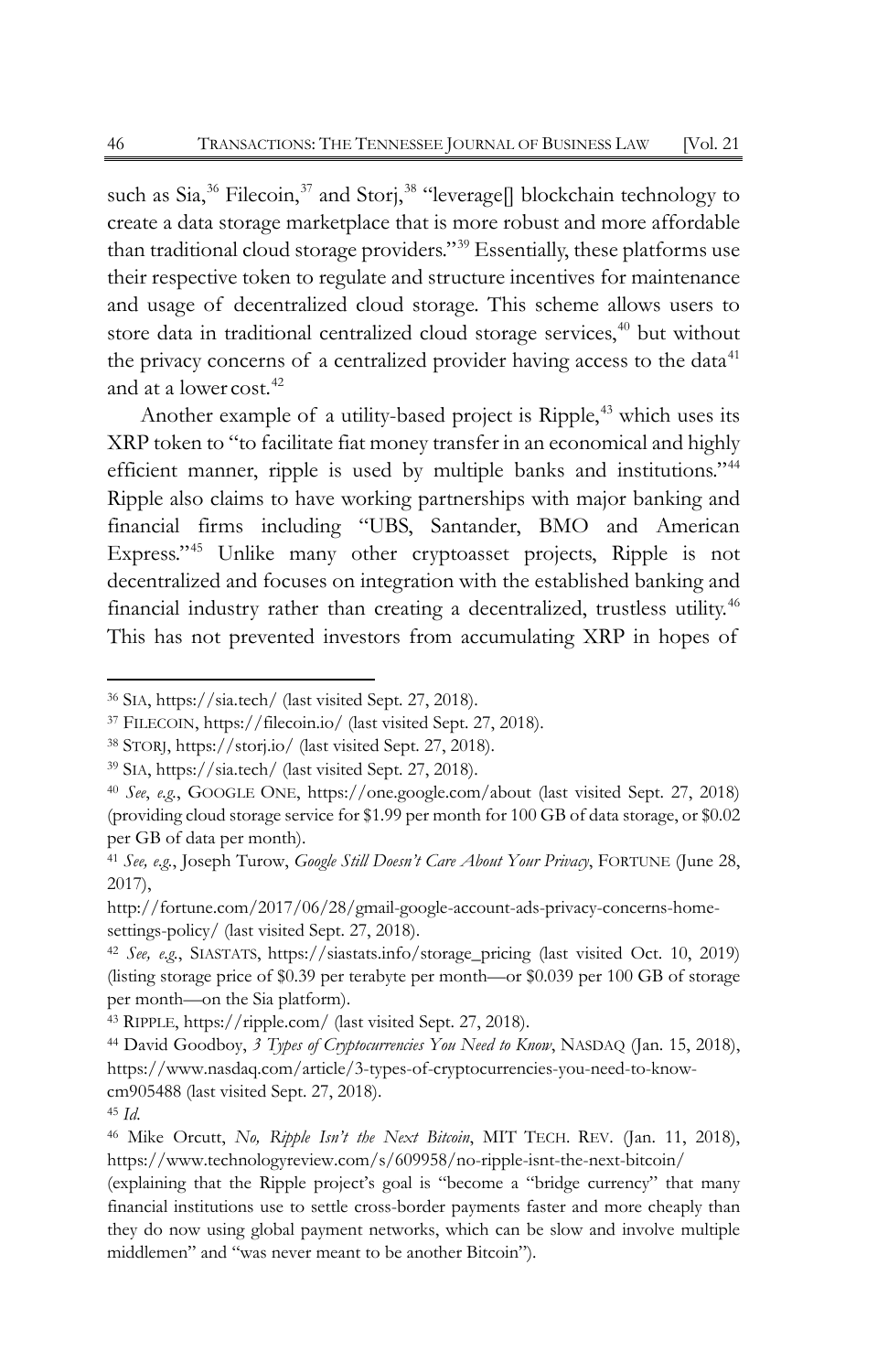increased valuation, and this speculation has led to spectacular price increases and volatility.[47](#page-9-0)

The preceding examples are merely illustrative and certainly insufficient to give the full picture of the vast and diverse innovation ongoing in the cryptoasset market. It should also be noted that these categories are not mutually exclusive and some cryptoassets may have attributes of multiple categories; for example, a platform token can be used as a currency type asset, utility token, or commodity or property token depending on how it is used. There are now thousands of emerging projects in the market that range from unscrupulous copies of the Bitcoin program to completely reinvented concepts for decentralization using blockchain and other paradigms.[48](#page-9-1) But what must be emphasized is just how recent and rapid this innovation has been. Even the first alternative to Bitcoin (essentially just a copy of the open source Bitcoin program) was not created until 2011, and more innovative projects, like Ethereum launched in 2015, were created much more recently.<sup>[49](#page-9-2)</sup> This explosion of innovation may be merely the 'big bang' and infancy of the Cryptoverse.

## **B. Bitcoin's Role as Reserve Currency of the Cryptoverse**

Amid the explosion of innovation (and speculation) in the Cryptoverse, Bitcoin has come to be a de facto reserve currency for exchanging between different cryptoassets. Due to a lack of regulation and rapid innovation, cryptoassets are obtained most commonly through an enormous collection of exchange websites scattered around the globe. There are hundreds of these largely unregulated—though increasingly regulated—exchanges which facilitate the swapping of cryptoassets for national currencies and other cryptoassets; the daily exchange volume on top exchanges routinely range in the billions or hundreds of millions of

<span id="page-9-0"></span><sup>47</sup> *Id.* (discussing XRP's price increase of over 700% in January 2018).

<span id="page-9-2"></span><span id="page-9-1"></span><sup>48</sup> *See* Garrick Hileman & Michel Rauchs, *Global Cryptocurrency Benchmarking Study*, CAMBRIDGE CTR. FOR ALT. FIN. 13, 16 (2017), https://www.jbs.cam.ac.uk/fileadmin/ user\_upload/research/centres/alternative-finance/downloads/2018-12-ccaf-2ndglobal-cryptoasset-benchmarking.pdf. <sup>49</sup> *See id.* at 15.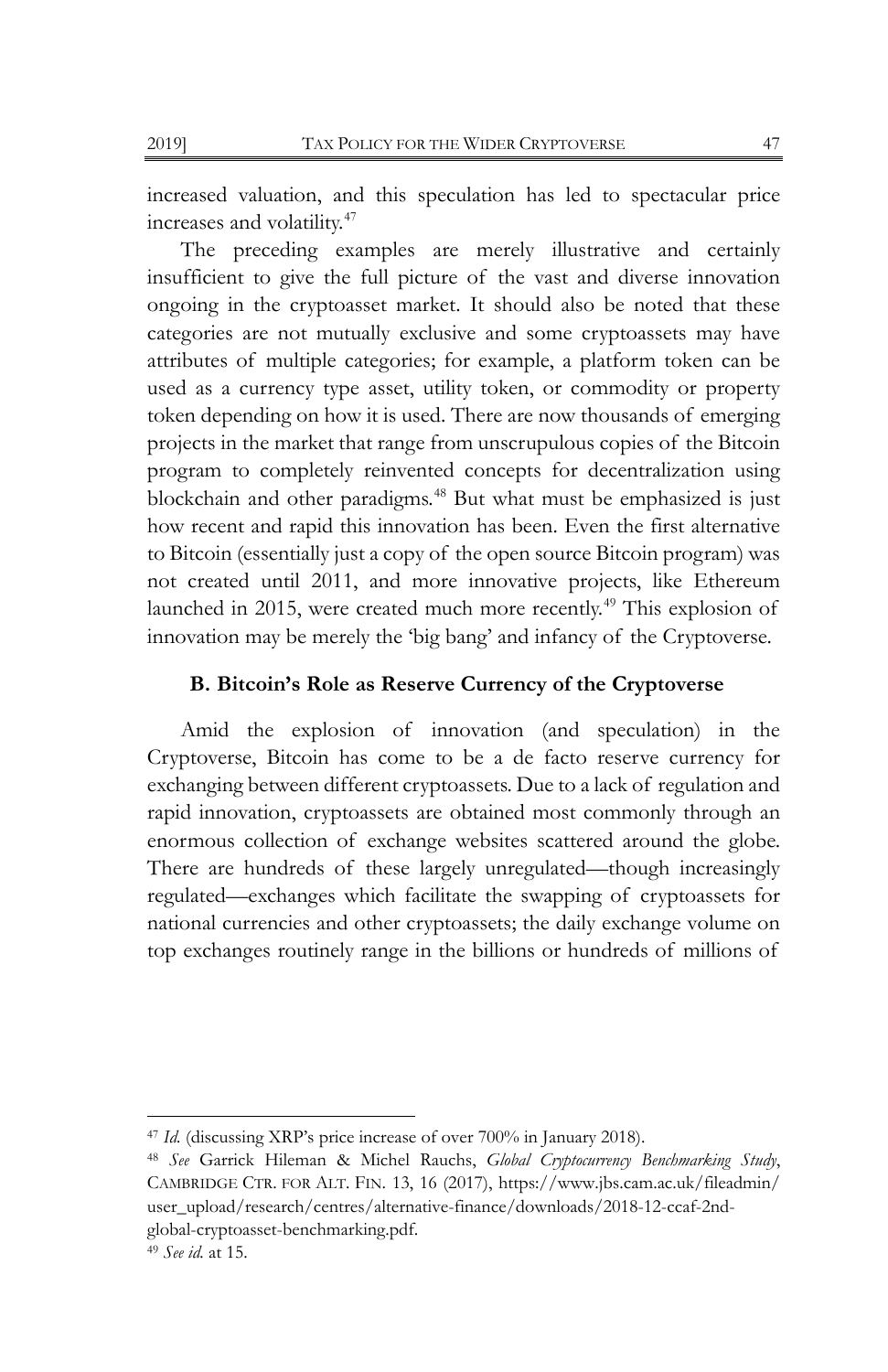U.S. dollars while dozens of smaller exchanges have daily volumes in the millions.<sup>[50](#page-10-0)</sup>

These exchanges are based around trading pairs, very similar to traditional currency exchange trading pairs,<sup>[51](#page-10-1)</sup> which facilitate the trading between governmental fiat currencies and various cryptoassets.<sup>[52](#page-10-2)</sup> For example, two of the largest exchanges, Coinbase<sup>[53](#page-10-3)</sup> and Bitstamp,<sup>[54](#page-10-4)</sup> each offer trading pairs between U.S. dollars (USD) and Bitcoin, Litecoin, and Ether among other cryptoassets. This allows in a single transaction for the buyer to receive cryptoassets by paying USD to the seller in direct exchange, with a small percentage fee paid to the exchange. As exchanges are dispersed globally, the trading pairs with fiat currencies differ depending on where the exchanges are located; but USD and Euros are unsurprisingly the most common fiat currencies used in such trading pairs.<sup>[55](#page-10-5)</sup>

When it comes to trading one cryptoasset for another, the situation becomes more complicated. Exchanges frequently offer trading pairs for cryptoassets only through Bitcoin, though this has been changing recently.[56](#page-10-6) This means that, for example, someone who has Litecoin tokens wanting to obtain Ether tokens will, on many exchanges, must first trade the Litecoin for Bitcoin and then trade the Bitcoin for Ether. Complicating

<span id="page-10-0"></span><sup>50</sup> *See Is Coinbase Regulated?*, COINBASE, https://support.coinbase.com/customer/en/ portal/articles/2689172-is-coinbase-regulated (last visited Feb. 20, 2019) (explaining that Coinbase is licensed to engage in money transmission in most U.S. jurisdictions); *24 Hour Volume Rankings*, COINMARKETCAP, https://coinmarketcap.com/exchanges/volume/ 24-hour/ (last visited Sept. 27, 2018) (providing data on trading volumes on exchange sites).

<span id="page-10-1"></span><sup>51</sup> *See Currency Pair*, INVESTOPEDIA, https:[//www.investopedia.com/terms/c/currency](http://www.investopedia.com/terms/c/currencypair.asp) [pair.asp \(](http://www.investopedia.com/terms/c/currencypair.asp)last visited Oct. 10, 2019).

<span id="page-10-2"></span><sup>52</sup> *See generally* Prableen Bajpai, *A Look at The Most Popular Bitcoin Exchanges*, INVESTOPEDIA (June 25, 2019), https://www.investopedia.com/articles/investing/111914/look-mostpopular-bitcoin-exchanges.asp.

<span id="page-10-3"></span><sup>53</sup> COINBASE, https://www.coinbase.com/ (last visited Sept. 27, 2018).

<span id="page-10-4"></span><sup>54</sup> BITSTAMP, https://www.bitstamp.net/ (last visited Sept. 27, 2018).

<span id="page-10-5"></span><sup>55</sup> *See Most Active Cryptocurrency Pairs*, INVESTING.COM, https://www.investing.com/ crypto/top-pairs (last visited Sept. 27, 2018).

<span id="page-10-6"></span><sup>56</sup> *See* Daily Hodl Staff, *Bitcoin Reliance Breakaway: Bittrex Launching Cardano (ADA) and Zcash (ZEC) Fiat Pairs*, THE DAILY HODL (Aug. 29, 2018), https://dailyhodl.com/ 2018/08/29/bitcoin-reliance-breakaway-bittrex-launching-cardano-ada-and-zcash-zec-

fiat-pairs/ ("Currently, [exchange] customers need to deposit fiat into their accounts, buy a gateway coin, such as Bitcoin (BTC), and then purchase the vast majority of altcoins that are listed on the exchange. This is the case for numerous exchanges that list altcoins in addition to Bitcoin, where BTC-ADA and BTC-ZEC are common trading pairs.").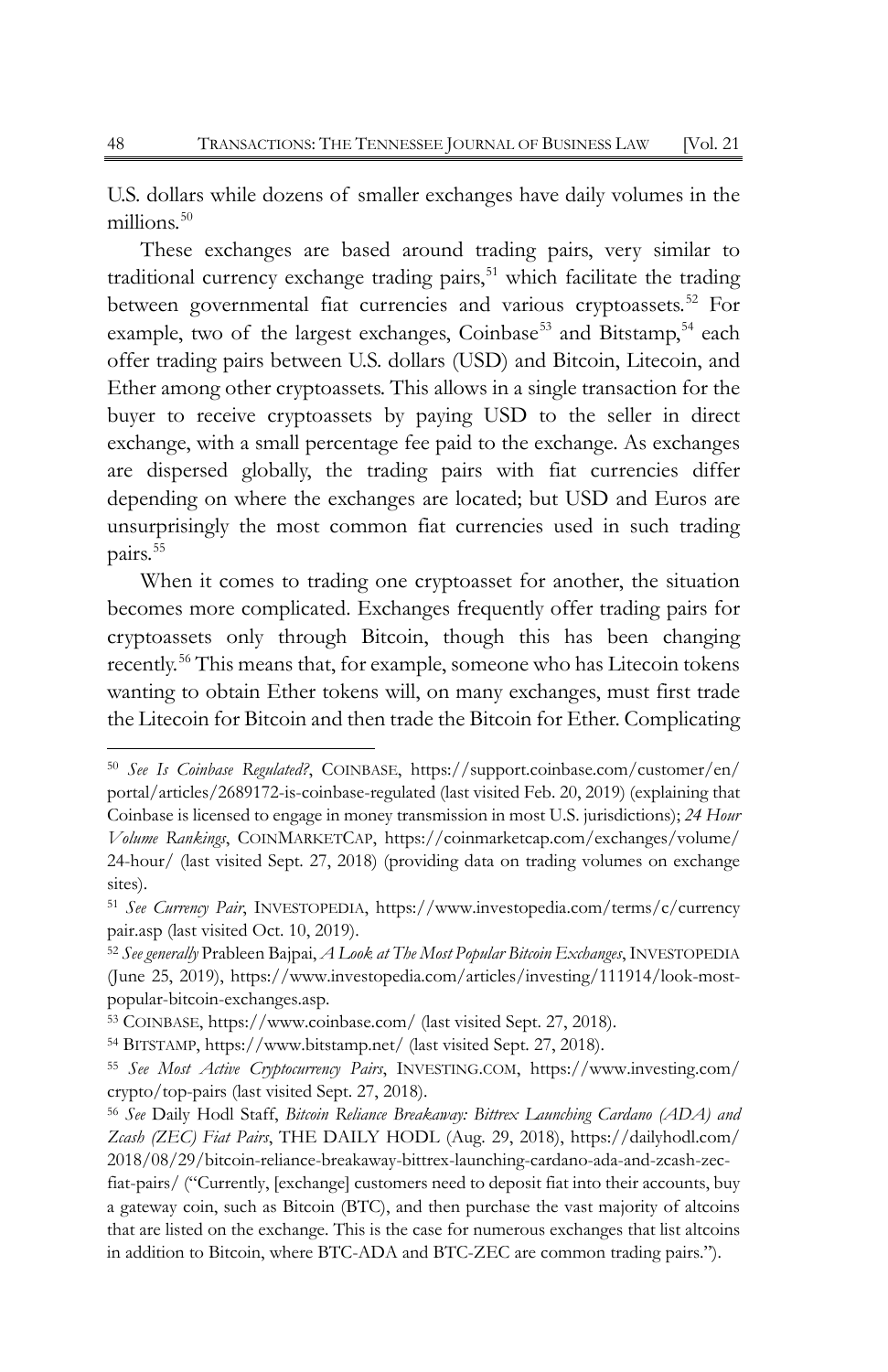matters further are the ever-shifting exchange rates of cryptoassets and notorious volatility of cryptoasset prices.<sup>[57](#page-11-0)</sup> This means that the hypothetical trade of Litecoin for Ether requires a minimum of two transactions (and two often substantial exchange fees<sup>58</sup>) and may require several smaller transactions at varying exchange rates, possibly spread over hours or days. This also means that demand for Bitcoin is increased merely by its reserve currency role driving a significant portion of the demand for Bitcoin, which both increases the price of Bitcoin and tends to tie demand in the wider Cryptoverse with Bitcoin specifically. This also tends to reinforce the public perception that Bitcoin is the only cryptoasset of significance, to the exclusion of the vast amount of innovation in the rest of the market. For example, Bittrex,<sup>[59](#page-11-2)</sup> another large exchange site with trading pairs for "nearly 200 different digital coins" has operated for years without offering any trading pairs with USD and relying heavily on Bitcoin as the reserve currency for the exchange.<sup>[60](#page-11-3)</sup> As discussed below, this creates a very complex challenge for cryptoasset investors and users to comply with prevailing U.S. tax law and Internal Revenue Service (IRS) guidance.

## **C. Early Impact of Cryptoassets**

Despite criticism that Bitcoin and cryptoassets have limited utility,<sup>[61](#page-11-4)</sup> there have been several notable early uses of cryptoassets. The cases of use range from providing a relatively stable currency, to people living under repressive and unstable governments, to facilitating illicit activities such as

<span id="page-11-0"></span><sup>57</sup> Arthur Iinuma, *Why Is the Cryptocurrency Market So Volatile: Expert Take*, COINTELEGRAPH (Feb. 27, 2018), https://cointelegraph.com/news/why-is-thecryptocurrency-market-so-volatile-expert-take.

<span id="page-11-1"></span><sup>58</sup> *See, e.g.*, *Coinbase Pricing & Fees Disclosures*, COINBASE, https://support.coinbase.com/ customer/en/portal/articles/2109597-coinbase-pricing-fees-disclosures?b\_id=13521

<sup>(</sup>last visited Nov. 3, 2019) (detailing the Coinbase fee structure that can reach close to 15% for small purchases or be as low as 1.49% for larger transactions).

<span id="page-11-2"></span><sup>59</sup> BITTREX, https://bittrex.com/ (last visited Nov. 3, 2019).

<span id="page-11-3"></span><sup>60</sup> Lily Katz, *Bittrex Gets Bank Agreement to Help You Buy Bitcoin with Dollars*, BLOOMBERG (May 31, 2018, 8:04 AM), https://www.bloomberg.com/news/articles/2018-05-31/ bittrex-gets-bank-agreement-to-help-you-buy-bitcoin-withdollars?srnd=

cryptocurriences (explaining that Bittrex has recently "forged banking agreements that will allow some customers to trade in U.S. dollars after years of operation without direct USD trading pairs.").

<span id="page-11-4"></span><sup>61</sup> *See, e.g.*, Paul Krugman, *Transaction Costs and Tethers: Why I'm a Crypto Skeptic*, N.Y. TIMES (July 31, 2018), https://www.nytimes.com/2018/07/31/opinion/transaction-costs-andtethers-why-im-a-crypto-skeptic.html.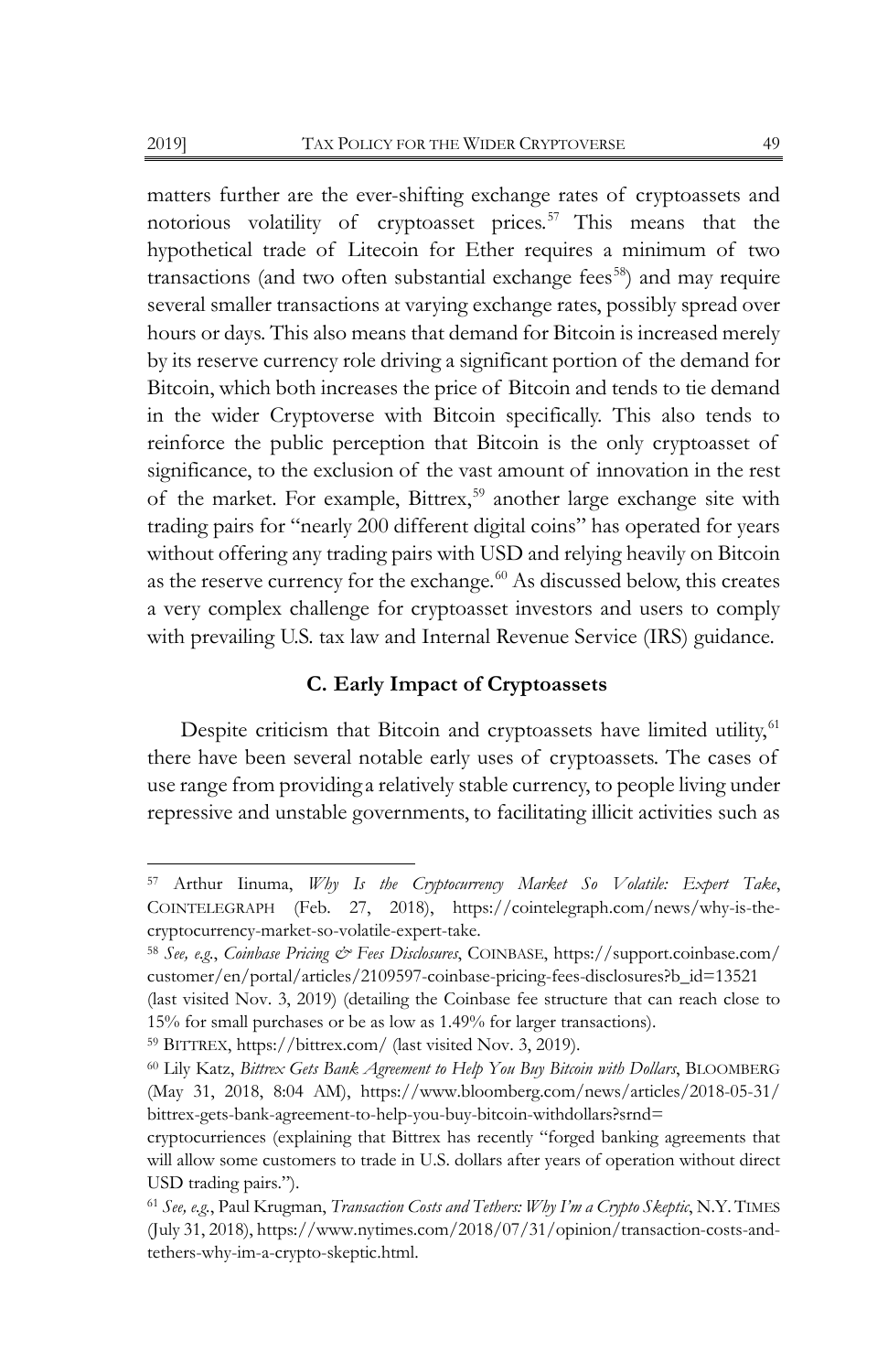organized crime and covert state espionage, to some adoption in the commercial financial industry. These uses for cryptoassets, while still in the infancy of the Cryptoverse, have been far from trivial.

## i. Economic Turmoil in Venezuela

The ongoing instability and increasingly likely collapse of the Venezuelan state $62$  exemplifies one of the most often-touted advantages of a decentralized, private, and virtual currency option like Bitcoin. Amid rampant inflation and state-imposed price controls, Venezuelans have turned to Bitcoin as a means of survival.<sup>[63](#page-12-1)</sup> In many cases, Bitcoin is the only way for people of Venezuela to pay for basic needs like medication, food, and basic household goods; "[w]hile the price of bitcoin has been highly volatile, Venezuelans with few or no other means of converting their bolivars into another currency believe it is a safer bet than the Venezuelan bills that steadily depreciate from one day to the next."[64](#page-12-2) Indeed, the Venezuelan Bolivar lost over 99.9% of its value over 2016–17, making the price volatility of Bitcoin attractive by comparison.<sup>[65](#page-12-3)</sup> The Venezuelan government fixes official exchange rates that are a mere fraction of black market exchange rates, meaning that the people are faced with the choice between using black markets to exchange Bolivars for

<span id="page-12-0"></span><sup>62</sup> *See generally* Alan Taylor, *Fleeing Venezuela's Crushing Economic Crisis*, THE ATLANTIC (Aug. 21, 2018), https://www.theatlantic.com/photo/2018/08/fleeing-venezuelascrushing-economic-crisis/568021/; *Signs of Fraying in Military Support for Venezuela President*, THE ASSOCIATED PRESS (Jan. 21, 2019), https://www.apnews.com/ 82563347aa414f1fab9c80ac87e607e9.

<span id="page-12-1"></span><sup>63</sup> Christine Armario & Fabiola Sanchez, *Venezuelans Seeing Bitcoin Boom as Survival, Not Speculation*, THE ASSOCIATED PRESS (Dec. 13, 2017), https://www.apnews.com/ f7ccc4ea283746f28b261cabeaf8f0c5.

<span id="page-12-2"></span><sup>64</sup> *Id.*

<span id="page-12-3"></span><sup>65</sup> *Bolívar Blues: Venezuela's Currency Plumbs Unknown Depths*, THE ECONOMIST (Jan. 25, 2018), https://www.economist.com/finance-and-economics/2018/01/25/venezuelascurrency-plumbs-unknown-depths.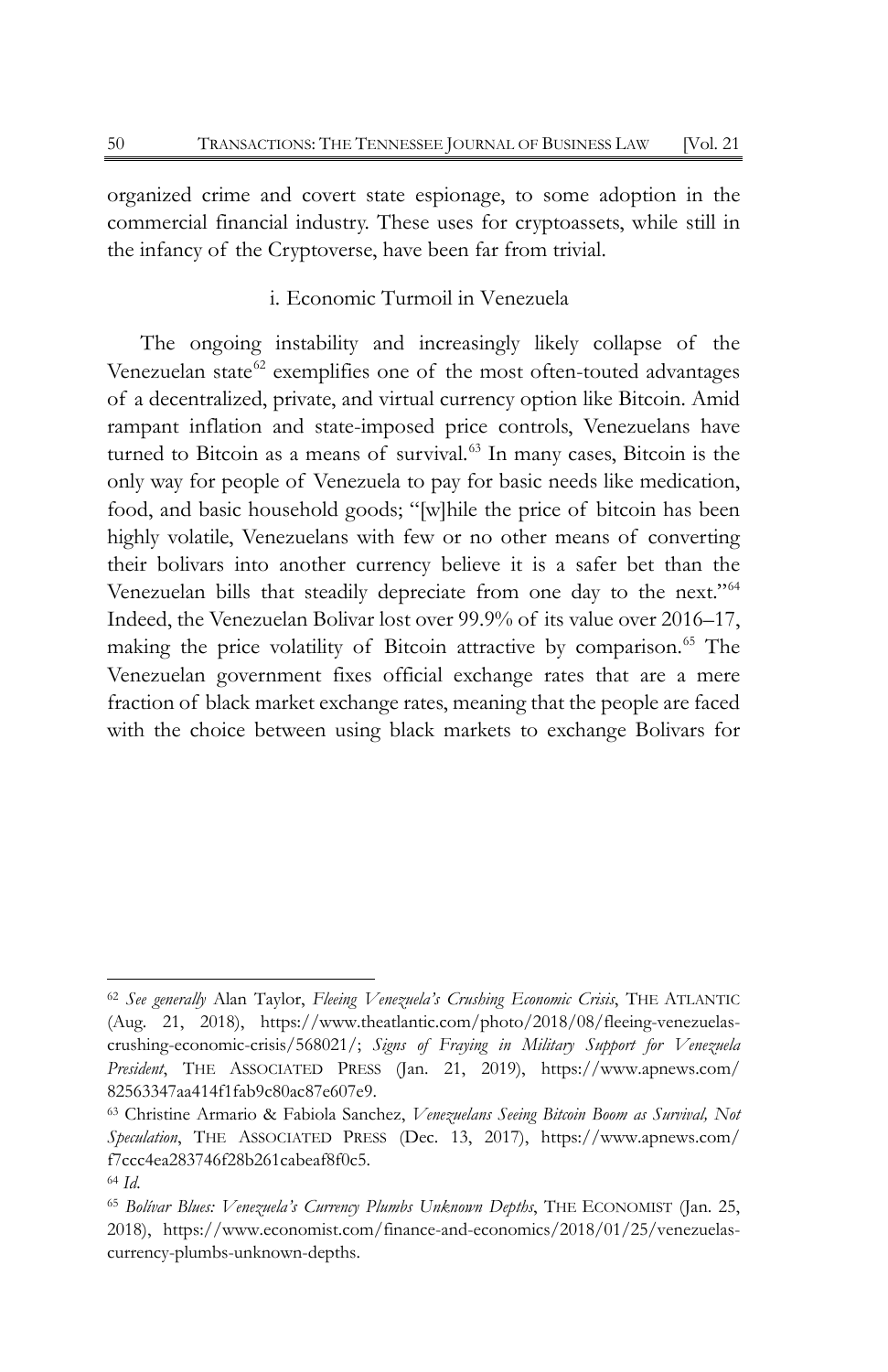other currencies or finding an alternative means of storing value if they wish to save. $66$ 

## ii. Escaping Sanctions in Iran

Ahead of the U.S. withdrawal from the 2015 nuclear deal with Iran, the Iranian government began to explore the possibility of launching its own oil-backed cryptoasset in a move that mirrored previous efforts by the Venezuelan government in the face the ongoing collapse of its currency.[67](#page-13-1) Like the Venezuelan "petro," the Iranian state-backed cryptoasset is not likely to have success in being accepted in exchange for fiat currencies.[68](#page-13-2) However, Iranian citizens seeking to preserve the value of their assets in the face of the rapid depreciation of the Iranian rial have been turning to Bitcoin and other cryptoassets to send funds across borders.<sup>[69](#page-13-3)69</sup> The chairman of Iran's economic commission acknowledged the following:

> Despite the fact that a minority of the people of our country are customers of virtual currencies and their new markets, more than \$2.5 billion have fled the country following their purchase while a majority of people active in this area are in it for speculative activities and macro profits.<sup>[70](#page-13-4)</sup>

## iii. Runaway Monetary Inflation in Argentina

Though not yet to the same extent as Venezuela, Argentina has struggled with inflation, with the Argentinian peso losing more than half its value compared to the United States Dollar in 2018 and inflation estimated to exceed forty percent in  $2018$  alone.<sup>[71](#page-13-5)</sup> In response,

<span id="page-13-4"></span><sup>70</sup> *Id.*

<span id="page-13-0"></span><sup>66</sup> Fred Imbert, *Venezuela Announces a New Exchange Rate—But This One Probably Won't Help, Either*, CNBC (Mar. 28, 2017, 2:13 PM), https://www.cnbc.com/2017/03/28/ venezuelan-just-announced-a-new-currency-rate--and-nobody-cares.html?&qsearchterm =Venezuela%20announces%20a%20new%20exchange%20rate.

<span id="page-13-1"></span><sup>67</sup> Billy Bambrough, *Iran Sanctions: People Are Turning to Bitcoin to Get Money Out*, FORBES (May 10, 2018), https://www.forbes.com/sites/billybambrough/2018/05/10/iransanctions-people-are-turning-to-bitcoin-to-get-money-out/#45033333613a.

<span id="page-13-2"></span><sup>68</sup> *Id.*

<span id="page-13-3"></span><sup>69</sup> *Id.*

<span id="page-13-5"></span><sup>71</sup> Maximilian Heath, *Cryptocurrency ATMs Coming to Argentina to Exploit Peso Volatility*, REUTERS (Oct. 3, 2018, 2:13 PM), https://www.reuters.com/article/us-crypto-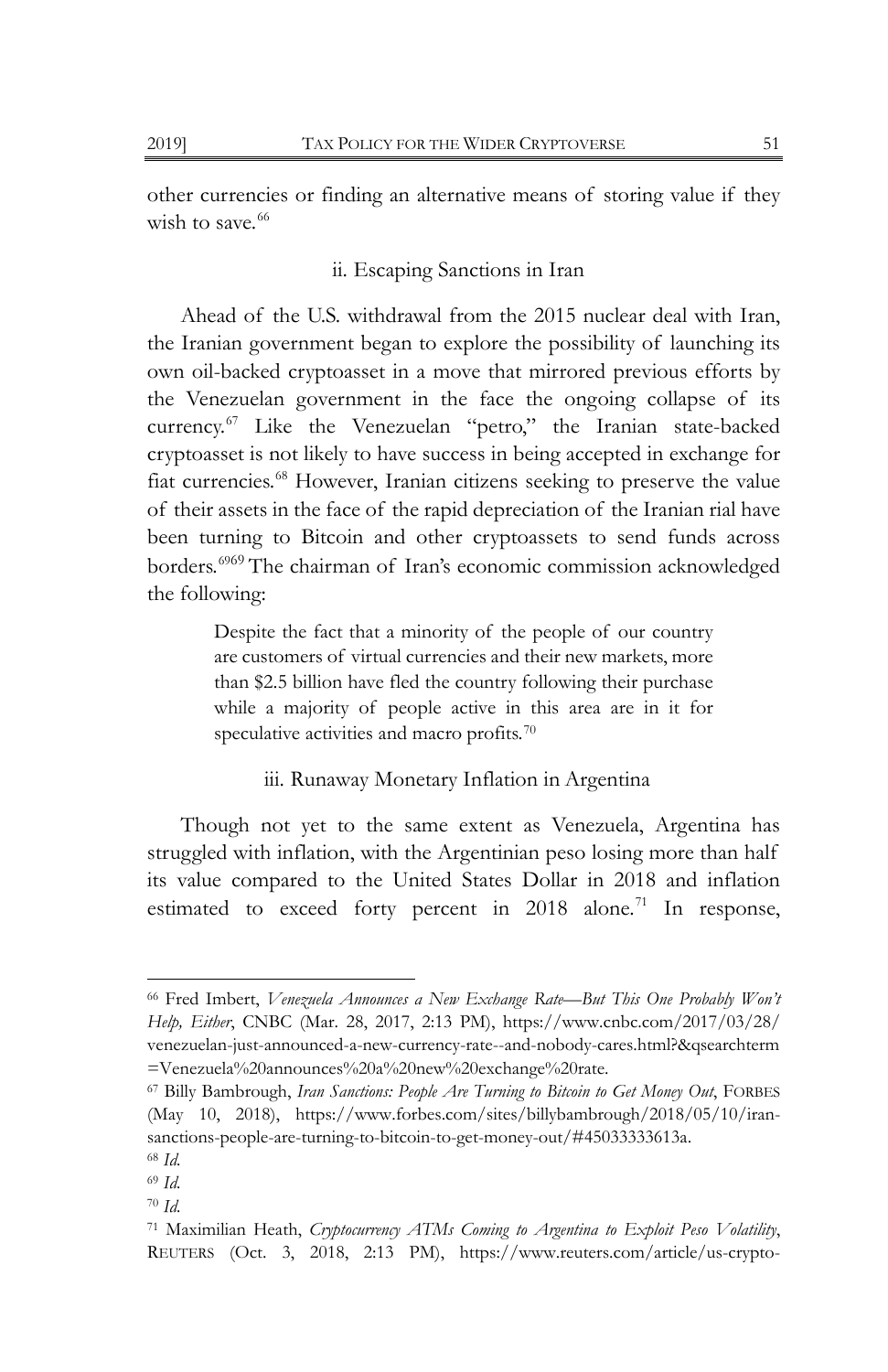entrepreneurs began installing Bitcoin-enabled ATMs to allow Argentinians to buy and sell Bitcoin with pesos.<sup>[72](#page-14-0)</sup> U.S. company Athena Bitcoin plans to have 1,600 of these ATMs operating in Argentina during 2019.[73](#page-14-1) Similarly, while current ATMs are generally only enabled to buy and sell Bitcoin, they "will eventually include other cryptocurrencies like litecoin, ethereum and bitcoin cash."[74](#page-14-2) The practical implication of these ATMs is to allow people to buy small amounts of Bitcoin to convert their savings from pesos to Bitcoin and at least partially avoid the previously mentioned devaluation of their pesos.

## iv. Illicit Uses

The use of cryptoassets to facilitate criminal activities cannot be denied.[75](#page-14-3) For example, the now infamous "WannaCry" ransomware cyberattack in 2017 involved a computer virus that "encrypts the [victim's] computer, essentially locking the user out of files, folders and drives on that computer," while the victim is prompted to pay \$300 worth of Bitcoin to the attackers' address.[76](#page-14-4) Bitcoin and other cryptoassets are routinely involved in a variety of criminal activities, such as "tax evasion, money laundering, contraband transactions, and extortion – not to mention the theft of cryptocurrency itself."<sup>[77](#page-14-5)</sup> Some critics claim that criminal activity is responsible for most, if not all, of the current market value of Bitcoin.<sup>[78](#page-14-6)</sup>

currencies-argentina/cryptocurrency-atms-coming-to-argentina-to-exploit-pesovolatility-idUSKCN1MD2FK.

<span id="page-14-0"></span><sup>72</sup> *Id.*

<span id="page-14-1"></span><sup>73</sup> *Id.*

<span id="page-14-2"></span><sup>74</sup> *Id.*

<span id="page-14-3"></span><sup>75</sup> *See generally* Eric Engle, *Is Bitcoin Rat Poison? Cryptocurrency, Crime, and Counterfeiting (CCC)*, 16 J. HIGH TECH. L. 340 (2016); Sarah Gruber, Note, *Trust, Identity, and Disclosure: Are Bitcoin Exchanges the Next Virtual Havens for Money Laundering and Tax Evasion?*, 32 QUINNIPIAC L. REV. 135, 139 (2013).

<span id="page-14-4"></span><sup>76</sup> Sheera Frenkel, *Global Ransomware Attack: What We Know and Don't Know*, N.Y. TIMES (June 27, 2017), https://www.nytimes.com/2017/06/27/technology/global-ransom ware-hack-what-we-know-and-dont-know.html.

<span id="page-14-6"></span><span id="page-14-5"></span><sup>77</sup> Jason Bloomberg, *Using Bitcoin or Other Cryptocurrency to Commit Crimes? Law Enforcement Is onto You*, FORBES (Dec. 28, 2017, 12:18 PM), https://www.forbes.com/sites/Jason bloomberg/2017/12/28/using-bitcoin-or-other-cryptocurrency-to-commit-crimes-lawenforcement-is-onto-you/#2c97fae23bdc. <sup>78</sup> *Id.*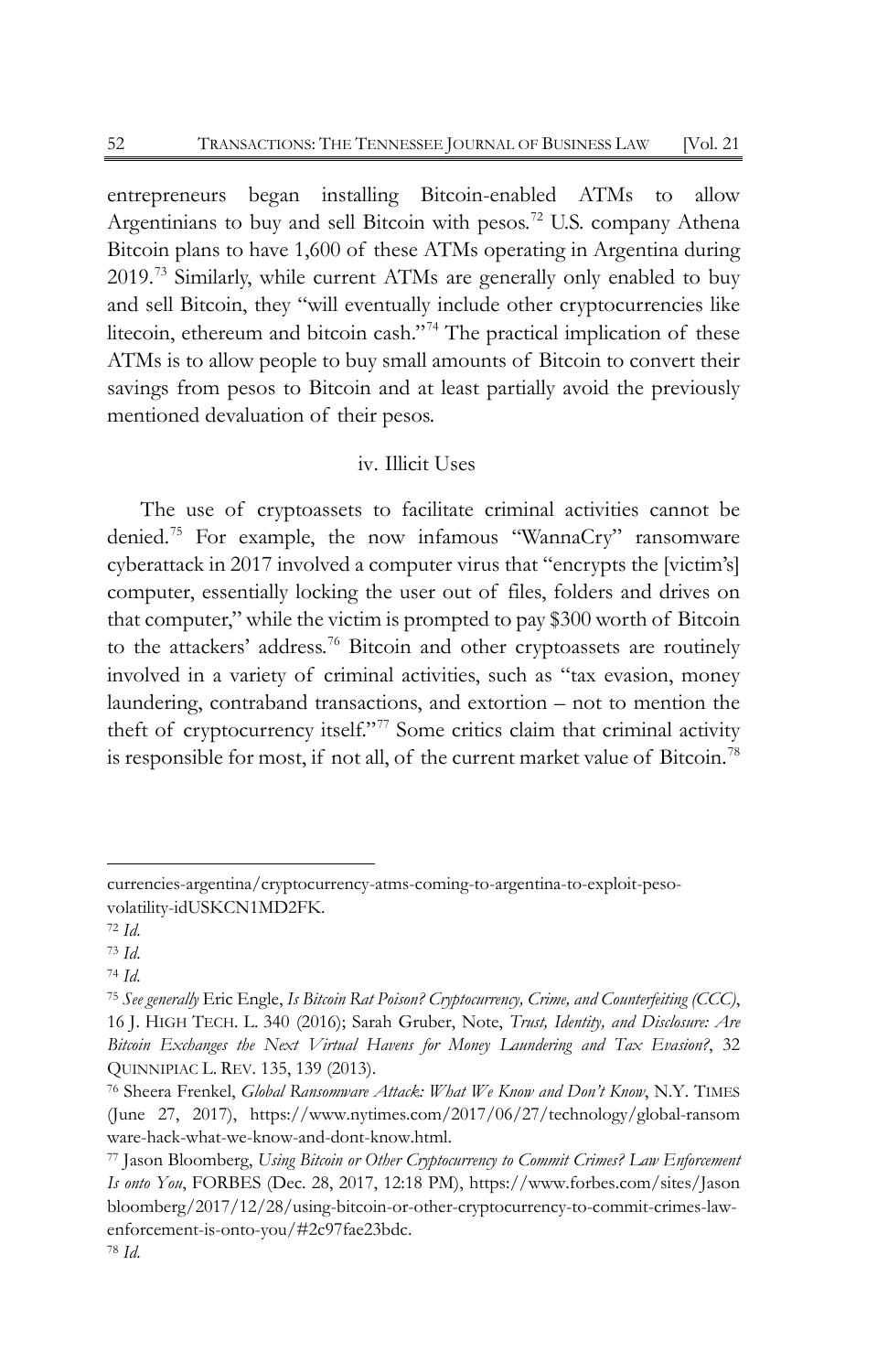A 2018 Australian study estimates that nearly half of Bitcoin transactions, and one quarter of Bitcoin users, are associated with illegal activity.<sup>[79](#page-15-0)</sup>

However, there are drawbacks and technical complexities that make using cryptoassets for criminal activity difficult. For example, the public nature of Blockchain ensures that much of the information surrounding illicit transactions is made publicly available.<sup>[80](#page-15-1)</sup> This opens the door for many new analysis applications that allow law enforcement to track criminal uses of cryptoassets in ways that are not possible for more common illicit transactions with cash.<sup>[81](#page-15-2)</sup> Similarly, the larger cryptoasset exchanges that allow conversion into national currencies can often be identified when suspected criminals try to convert their cryptoassets, allowing authorities to compel the exchanges to release the personal information of the suspected criminals.<sup>[82](#page-15-3)81</sup> Also, illicit use of cryptoassets may be partly due to a broader global trend of moving to cashless transactions, rather than exclusively to the unique advantages of using cryptoassets for criminal activity.[83](#page-15-4)

## v. Speculation, Investment, & Public Understanding

Perhaps the most notorious impact of cryptoassets has been speculation and the incredible capital gains (and losses) of investors. The exponential increase in the market value of cryptoassets has created a new class of "Bitcoin billionaires,"[84](#page-15-5) but also many investors have lost huge sums money due to the volatility of cryptoasset prices, prompting

<span id="page-15-0"></span><sup>79</sup> Sean Foley, Jonathan R. Karlsen & Tālis J. Putniņš, *Sex, Drugs, and Bitcoin: How Much Illegal Activity Is Financed Through Cryptocurrencies?*, SSRN ELEC. J. (Dec. 14, 2018), https://papers.ssrn.com/sol3/papers.cfm?abstract\_id=3102645.

<span id="page-15-1"></span><sup>80</sup> *See* Mike Orcutt, *Criminals Thought Bitcoin Was the Perfect Hiding Place, But They Thought Wrong*, MIT TECH. REV. (Sept. 11, 2017), https://www.technologyreview.com/s/ 608763/criminals-thought-bitcoin-was-the-perfect-hiding-place-they-thought-wrong/. <sup>81</sup> *Id.*

<span id="page-15-3"></span><span id="page-15-2"></span><sup>82</sup> *Id.*

<span id="page-15-4"></span><sup>83</sup> *See, e.g.*, Maddy Savage, *Why Sweden Is Close to Becoming a Cashless Economy*, BBC (Sep. 12, 2017), https://www.bbc.com/news/business-41095004 (explaining that only approximately 7% of transactions involve cash in the E.U. and U.S. and that "the use of cash will most likely be reduced to 'a very marginal payment form' by 2020." (citation omitted)).

<span id="page-15-5"></span><sup>84</sup> *See* Harrison Jacobs, *Meet the Richest People in Bitcoin and Cryptocurrencies, Who Are Worth More Than \$17 Billion Combined*, BUSINESS INSIDER (Feb. 15, 2018, 10:51 AM), https://www.businessinsider.com/bitcoin-billionaires-forbes-richest-people-incryptocrrency-2018-2.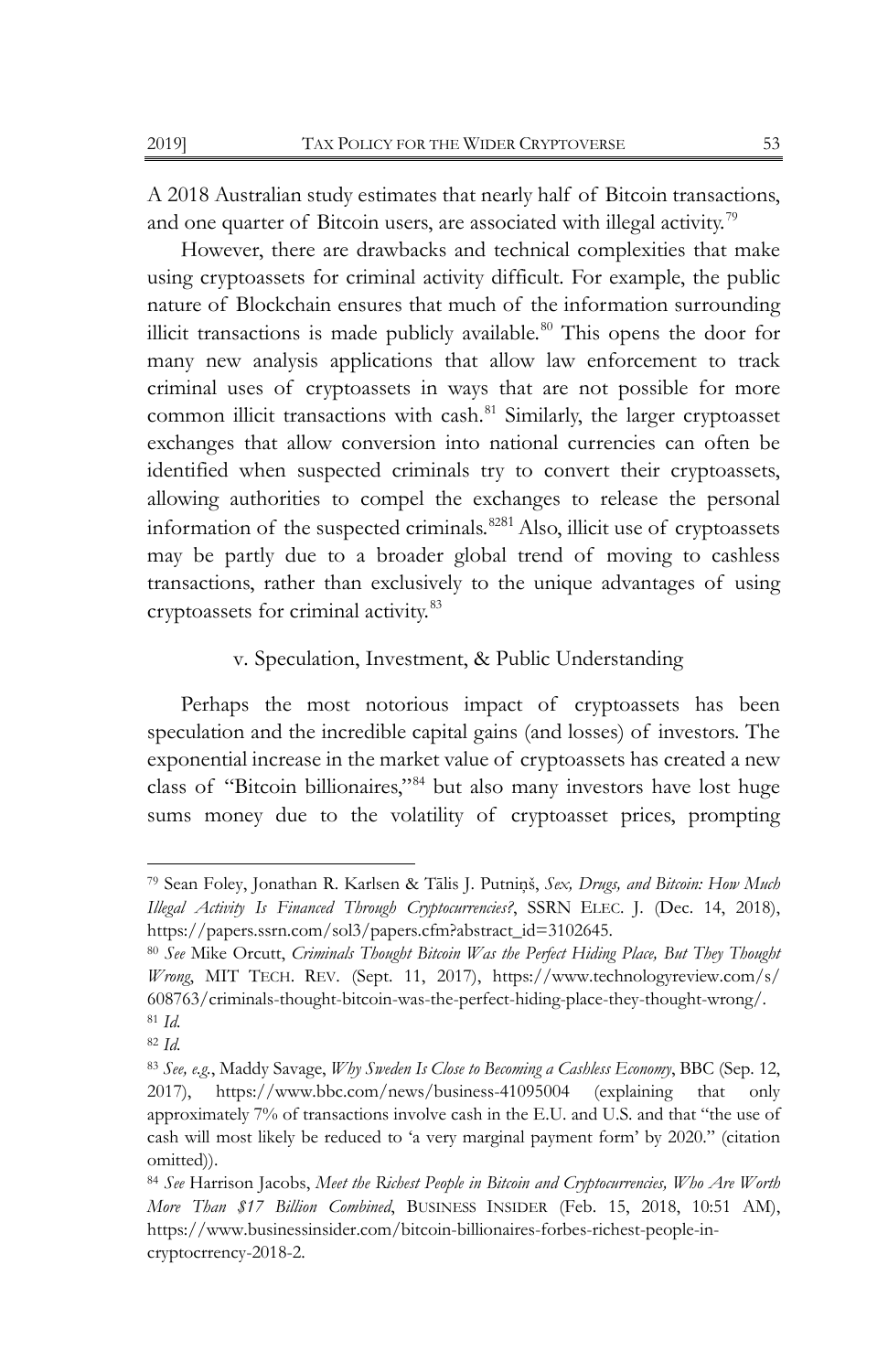concerns of suicide.<sup>[85](#page-16-0)</sup> Amid this uncertainty, there continues to be strong interest among retail investors in Bitcoin and other cryptoassets.<sup>[86](#page-16-1)</sup> The U.S. Securities and Exchange Commission ("SEC") continues to evaluate proposals for cryptoasset Exchange Traded Funds ("ETF"), $87$  while several alternative investment instruments are already available to investors through European entities.<sup>[88](#page-16-3)</sup> Similarly, even more skeptical analysts view cryptoasset as a potential alternative to gold and precious metals as a longterm "hedge-like" asset, even if cryptoassets do not ultimately become widely used as currencies.<sup>[89](#page-16-4)</sup> Even financial industry giant Goldman Sachs is "moving ahead with plans to set up what appears to be the first Bitcoin trading operation at a Wall Street bank."[90](#page-16-5)

With increased speculation, public understanding of the underlying technology of cryptoassets is lacking.<sup>[91](#page-16-6)</sup> This lack of understanding certainly fuels the speculation bubble effect as people purchase cryptoassets as investments more because of its performance as a financial asset rather than any intended use of the technology.<sup>[92](#page-16-7)</sup> For example, one

<span id="page-16-0"></span><sup>85</sup> *See* Daniel Roberts, *Crypto Market Crash Prompts Suicide Concerns*, YAHOO! FINANCE (Aug. 15, 2018), https://finance.yahoo.com/news/crypto-market-crash-prompts-suicideconcerns-135248250.html.

<span id="page-16-1"></span><sup>86</sup> Joseph Young, *Large Retail Investors See an Opportunity in Bitcoin Despite Price Decline*, CCN (April 11, 2018), https://www.ccn.com/large-retail-investors-see-an-opportunity-inbitcoin-despite-price-decline/; *see generally* Edmund Mokhtarian & Alexander Lindgren, *Rise of the Crypto Hedge Fund: Operational Issues and Best Practices for an Emergent Investment Industry*, 23 STAN. J.L. BUS. & FIN. 112 (2018).

<span id="page-16-2"></span><sup>87</sup> *See* Muyao Shen, *The SEC Will Decide on 9 Bitcoin ETFs in the Next 2 Months*, COINDESK (Aug. 8, 2018, 9:10 PM), https://www.coindesk.com/the-sec-will-decide-on-9-bitcoinetfs-in-the-next-2-months/.

<span id="page-16-3"></span><sup>88</sup> *See generally* Joseph Young, *Forget the Bitcoin ETF, an ETN Already Allows US Investors to Invest in BTC*, CRYPTOSLATE (Aug. 18, 2018, 4:00 AM), https://cryptoslate.com/forgetthe-bitcoin-etf-an-etn-already-allows-us-investors-to-invest-in-btc/ (discussing a Swedish bitcoin ETN and its move into United States market); GRAYSCALE, https://grayscale.co/ (last visited Sept. 27, 2018).

<span id="page-16-4"></span><sup>89</sup> *See* Crystal Kim, *Bitcoin: The New Gold?*, BARRON'S (Jan. 11, 2018, 9:13 AM), https://www.barrons.com/articles/bitcoin-is-the-new-gold-says-goldman-1515624448.

<span id="page-16-5"></span><sup>90</sup> Nathaniel Popper, *Goldman Sachs to Open a Bitcoin Trading Operation*, N.Y. TIMES (May 2, 2018), https://www.nytimes.com/2018/05/02/technology/bitcoin-goldmansachs.html.

<span id="page-16-6"></span><sup>91</sup> *See* Jameson Lopp, *Nobody Understands Bitcoin (And That's OK)*, COINDESK (Mar. 11, 2017), https://www.coindesk.com/nobody-understands-bitcoin-thats-ok.

<span id="page-16-7"></span><sup>92</sup> *See* Adrian Zmudzinski, *90% of Bitcoin Usage is Speculation — 10% TransactionsSays Luno CEO*, COINTELEGRAPH (Aug. 26, 2019), https://cointelegraph.com/news/90-of-bitcoin -usage-is-speculation-10-transactions-says-luno-ceo.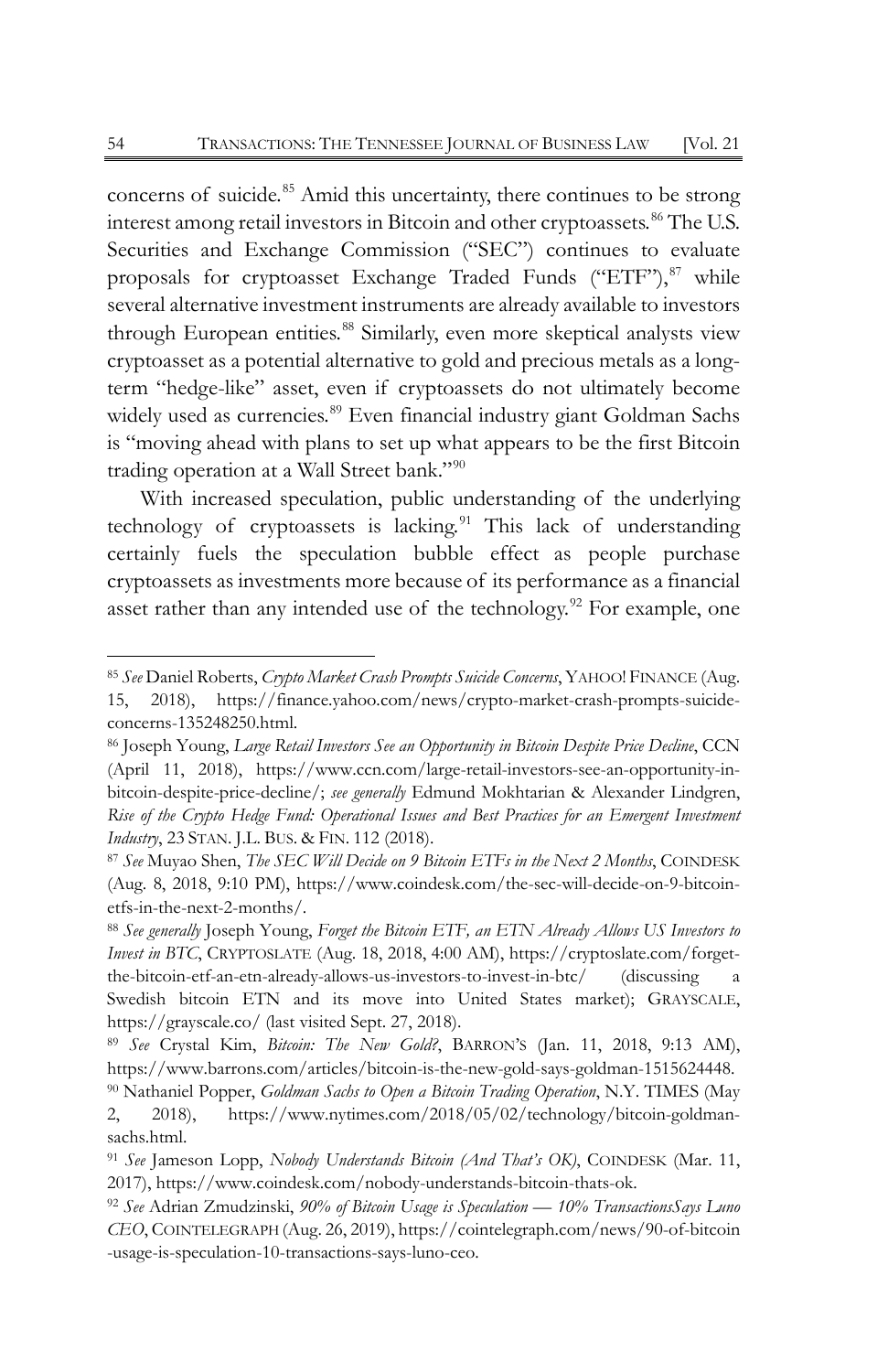of the most curious successes of the early Cryptoverse has been Dogecoin, a currency-like asset created in 2013 explicitly as a joke based on a popular internet meme at the time.<sup>[93](#page-17-0)</sup> Despite its inauspicious origin, Dogecoin continues to maintain a market value generally parallel to the wider cryptoasset market, reaching a total valuation of over \$2 billion in early 2018 when most cryptoassets also reached their most recent peak price levels.<sup>[94](#page-17-1)</sup> This success appears to be almost entirely due to name recognition and speculation in the cryptoasset market generally, exemplified recently when the popular zero fee stock investment application Robinhood included Dogecoin among the cryptoassets to be made available for trading on the Robinhood platform.<sup>[95](#page-17-2)</sup>

While proponents maintain that cryptoassets are merely the infancy of a technological revolution on par with the development of the Internet,<sup>[96](#page-17-3)</sup> critics and mainstream media outlets have proclaimed with increasing frequency that the industry is finally dead. $97$  One of the most common refrains against Bitcoin and cryptoassets generally is a comparison<sup>[98](#page-17-5)</sup> to the infamous Dutch tulip speculation bubble and crash of 1637.<sup>[99](#page-17-6)</sup> Regardless of whether cryptoassets are truly going to revolutionize the economy or are merely a passing speculation bubble, income tax policy must grapple with the implications of the cryptoasset phenomenon.

<span id="page-17-0"></span><sup>93</sup> Frank Chaparro, *A Cryptocurrency Created as a Joke About a Dog Meme Now Has a Market Cap Above \$2 billion*, BUSINESS INSIDER (Jan. 7, 2018), https://www.businessinsider.com/ dogecoin-cryptocurrency-has-market-cap-above-2-billion-2018-1. <sup>94</sup> *Id.*

<span id="page-17-2"></span><span id="page-17-1"></span><sup>95</sup> Mike Brown, *Why Is Dogecoin Rising? Cryptocurrency Parody Soars After Robinhood Support*, INVERSE (July 19, 2018), https://www.inverse.com/article/47201-why-is-dogecoinrising-cryptocurrency- parody-soars-after-robinhood-support.

<span id="page-17-3"></span><sup>96</sup> *See* Ari Paul, *It's 1994 In Cryptocurrency*, FORBES (Nov. 27, 2017, 12:51 PM), https://www.forbes.com/sites/apaul/2017/11/27/its-1994-in-cryptocurrency/#fe259 31b28a3.

<span id="page-17-4"></span><sup>97</sup> *See*, *e.g.*, Gareth Jenkinson, *Tulips, Bubbles, Obituaries: Peering Through the FUD About Crypto*, COINTELEGRAPH (June 24, 2018), https://cointelegraph.com/news/tulipsbubbles-obituaries-peering-through-the-fud-about-crypto.

<span id="page-17-5"></span><sup>98</sup> Fred Imbert, *JPMorgan CEO Jamie Dimon Says Bitcoin is a 'Fraud' that Will Eventually Blow Up*, CNBC (Sept. 12, 2017, 3:47 PM) https://www.cnbc.com/2017/09/12/jpmorganceo-jamie-dimon-raises-flag-on-trading-revenue-sees-20-percent-fall-for-the-thirdquarter.html.

<span id="page-17-6"></span><sup>99</sup> *See generally* ANNE GOLDGAR, TULIPMANIA: MONEY, HONOR, AND KNOWLEDGE IN THE DUTCH GOLDEN AGE (U. Chicago Press 2007) (detailing the crash of the tulip market).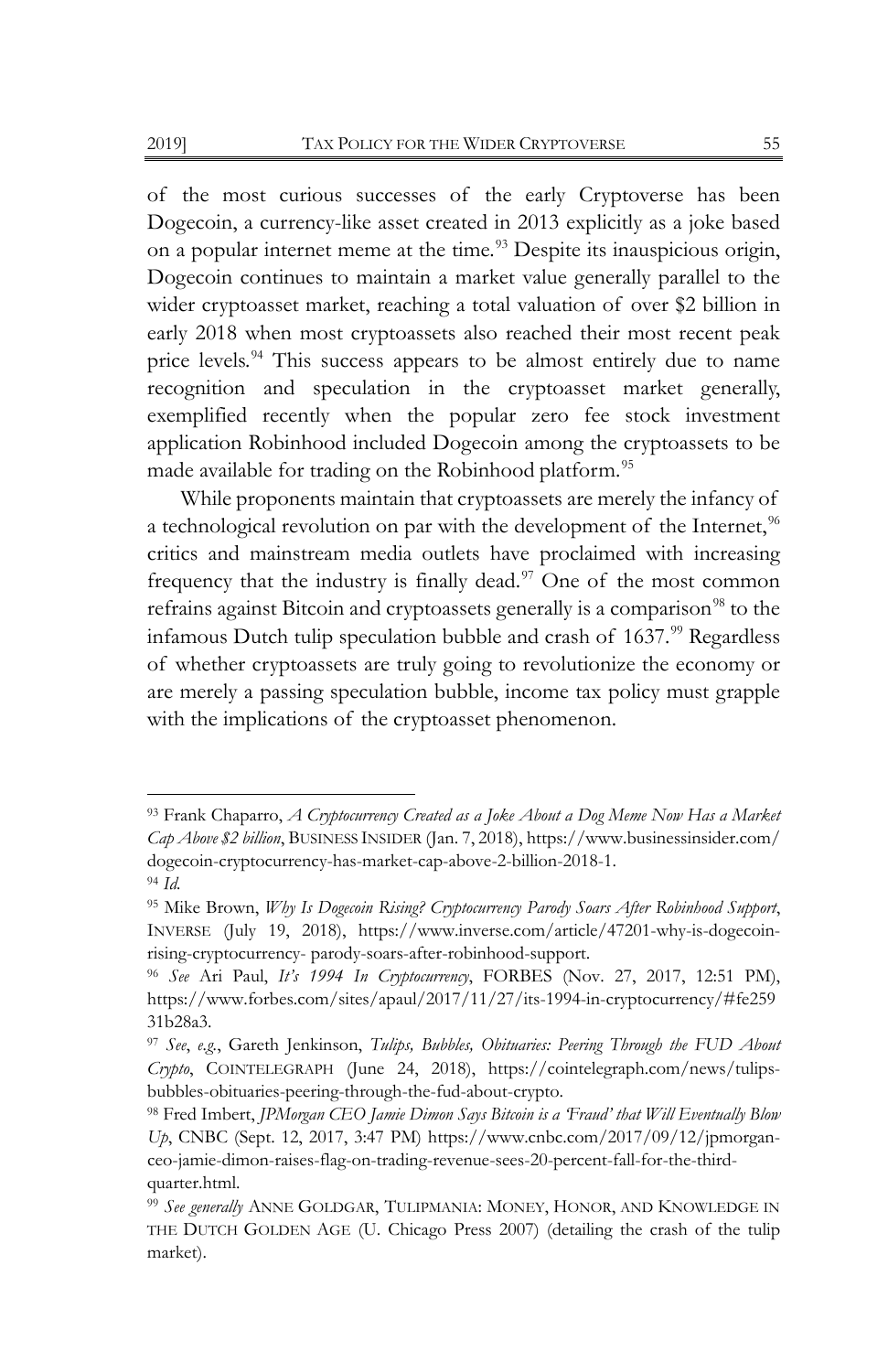#### **D. Predominant Types of Cryptoasset Transactions**

From a taxation perspective, cryptoasset transactions tend to fall into three main categories.<sup>[100](#page-18-0)</sup> First and most commonly associated with Bitcoin and cryptoassets is a currency-type transaction, where the cryptoasset is exchanged for a good or service of some kind.<sup>[101](#page-18-1)</sup> The obvious example is the use of Bitcoin for a point of sale purchase for goods or similar purchase over the internet. Even the tokens used in platform and utilitybased cryptoassets function as a sort of currency to accomplish tasks on their respective decentralized networks.<sup>[102](#page-18-2)</sup> For example, the token for a cloud storage blockchain application is used to purchase storage capacity on the network; similarly, cryptoassets are also used to transfer value, akin to a wire transfer.<sup>[103](#page-18-3)</sup> As discussed above, residents of Venezuela and Iran to receive aid from family members abroad when wire transfers of traditional currency are not possible due to governmental constraints.

The second major transaction type is a like-kind exchange where one cryptoasset is traded for another.[104](#page-18-4) This occurs, as discussed above, very commonly on online exchanges where users trade cryptoassets. Further, because many exchanges only allow customers to purchase a prominent cryptoasset (usually Bitcoin) with traditional currency directly, to convert traditional currency to a less prominent cryptoasset a customer will have to conduct an additional like kind exchange.<sup>[105](#page-18-5)</sup> So routinely, exchange customers will, for example, must purchase Bitcoin with USD from a bank account or through a credit card, then perform a like kind exchange of the Bitcoin for the less prominent cryptoasset desired.[106](#page-18-6) Similarly, ICOs, discussed above, generally involve a like kind exchange.<sup>[107](#page-18-7)</sup> For example, when an ICO is conducted on the Ethereum network, developers of the

<span id="page-18-0"></span><sup>100</sup> *See* I.R.S. Notice 2014-21, 2014-16 IRB 938-940 (providing guidance on tax treatment of the predominant types of transactions for which virtual currencies are used).

<span id="page-18-1"></span><sup>101</sup> *See id. (*providing guidance on tax treatment of transactions where virtual currency is exchanged for goods, services, or other property).

<span id="page-18-2"></span><sup>102</sup> *See* section II(a) above for analysis of these kinds of cryptoassets.

<span id="page-18-3"></span><sup>103</sup> *See* section II(a) above for analysis of these kinds of cryptoassets.

<span id="page-18-4"></span><sup>104</sup> *See* I.R.S. Notice 2014-21, 2014-16 IRB 938-940 (providing guidance on tax treatment of transactions where virtual currencies are exchanged or sold).

<span id="page-18-5"></span><sup>105</sup> *See supra* II(b).

<span id="page-18-6"></span><sup>106</sup> *See supra* II(b).

<span id="page-18-7"></span><sup>107</sup> *See supra* II(a)(i).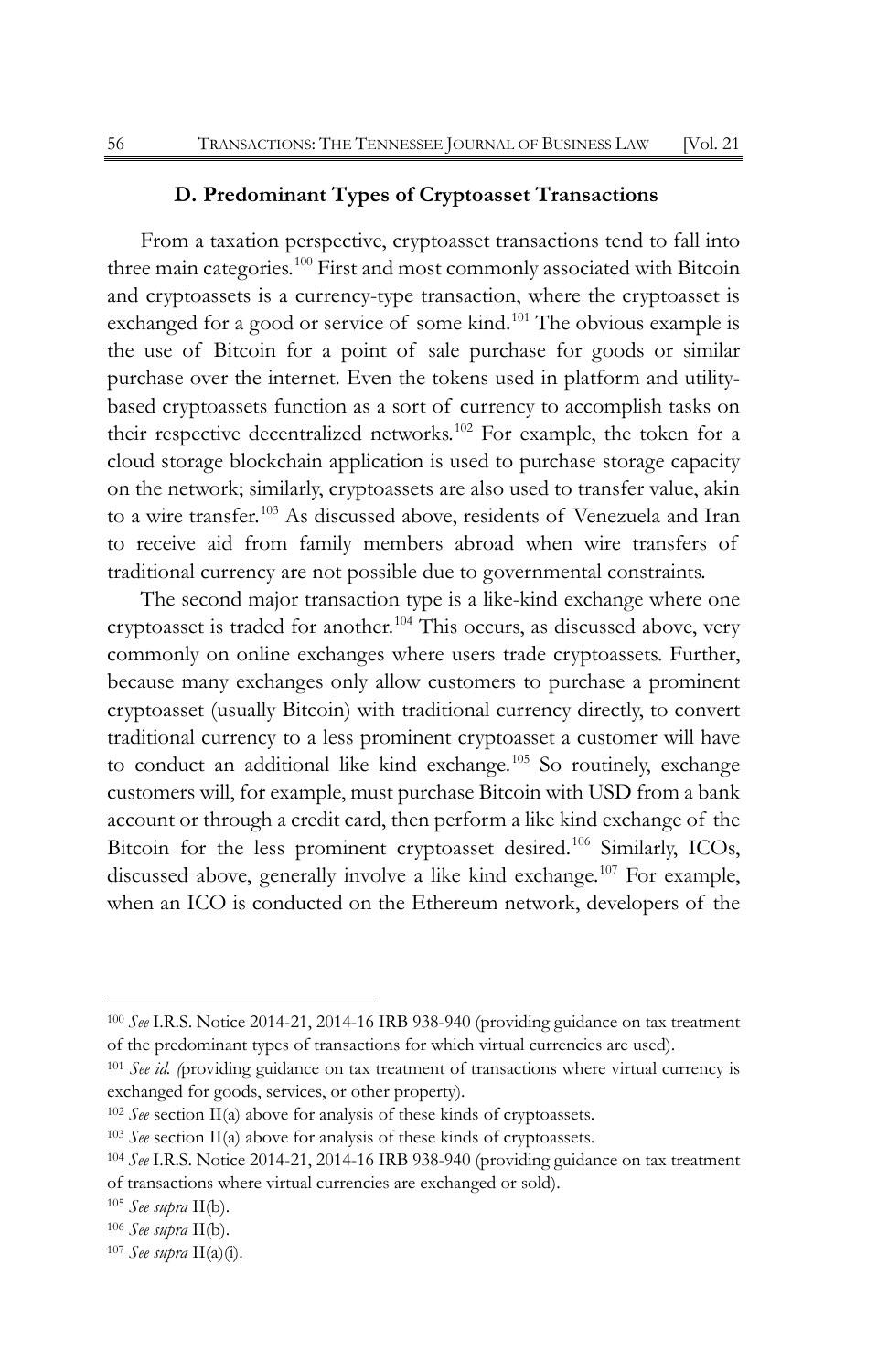new cryptoasset will offer the new tokens in exchange for ether in a like kind exchange.<sup>[108](#page-19-0)</sup>

The third prominent transaction type involves the generation of new units of cryptoassets.<sup>[109](#page-19-1)</sup> New units are generally created through the respective "mining" software algorithm for the asset.<sup>[110](#page-19-2)</sup> However, new units can also be created through software "forks," where a group of developers decides to alter the software for a cryptoasset and create a distinct variation as a separate cryptoasset. Essentially, a fork means that the blockchain for an existing cryptoasset is duplicated and some of the features of the algorithm are changed. Thus, after the fork, there will still be the original legacy version of the cryptoasset with the same features and blockchain, as well as a new modified version of the cryptoasset with a separate blockchain after the time of the fork. For example, a 2017 fork of the Bitcoin blockchain created a new cryptoasset known as "Bitcoin Cash" with both having the same historical blockchain ledger.<sup>[111](#page-19-3)</sup> In effect, every Bitcoin wallet balance and identity was duplicated to create two distinct blockchains with identical ledgers before the fork and unique ledgers after. In either case, a new cryptoasset is created.

Tax policy should take account of these main three ways that people use cryptoassets to create effective tax policy. Just as a matter of practicality, tax policy needs to be consistent with how taxpayers use cryptoassets to be effective. But beyond practicality, tax policy should also serve larger public policy goals. The above discussed innovation, diversity, and potential of the cryptoasset market should also inform the taxing authority to promote broader public policy goals.

<span id="page-19-0"></span><sup>108</sup> *See supra* II(a)(i).

<span id="page-19-1"></span><sup>109</sup> *See* I.R.S. Notice 2014-21, 2014-16 IRB 938, 939 (providing guidance on tax treatment for "mining" virtual currency)

<span id="page-19-2"></span><sup>110</sup> Bitcoin Magazine, *What is Bitcoin Mining?*, BITCOIN MAGAZINE, https://bitcoinmagazine.com/guides/what-bitcoin-mining/ (last visited Oct. 1, 2018).

<span id="page-19-3"></span><sup>111</sup> *See generally* Mike Orcutt, *Wait, Bitcoin Just Did What?*, MIT TECH. R. (Aug. 1, 2017), https://www.technologyreview.com/s/608483/wait-bitcoin-just-did-what/ (discussing the politics and technical details of the Bitcoin-Bitcoin Cash fork of 2017).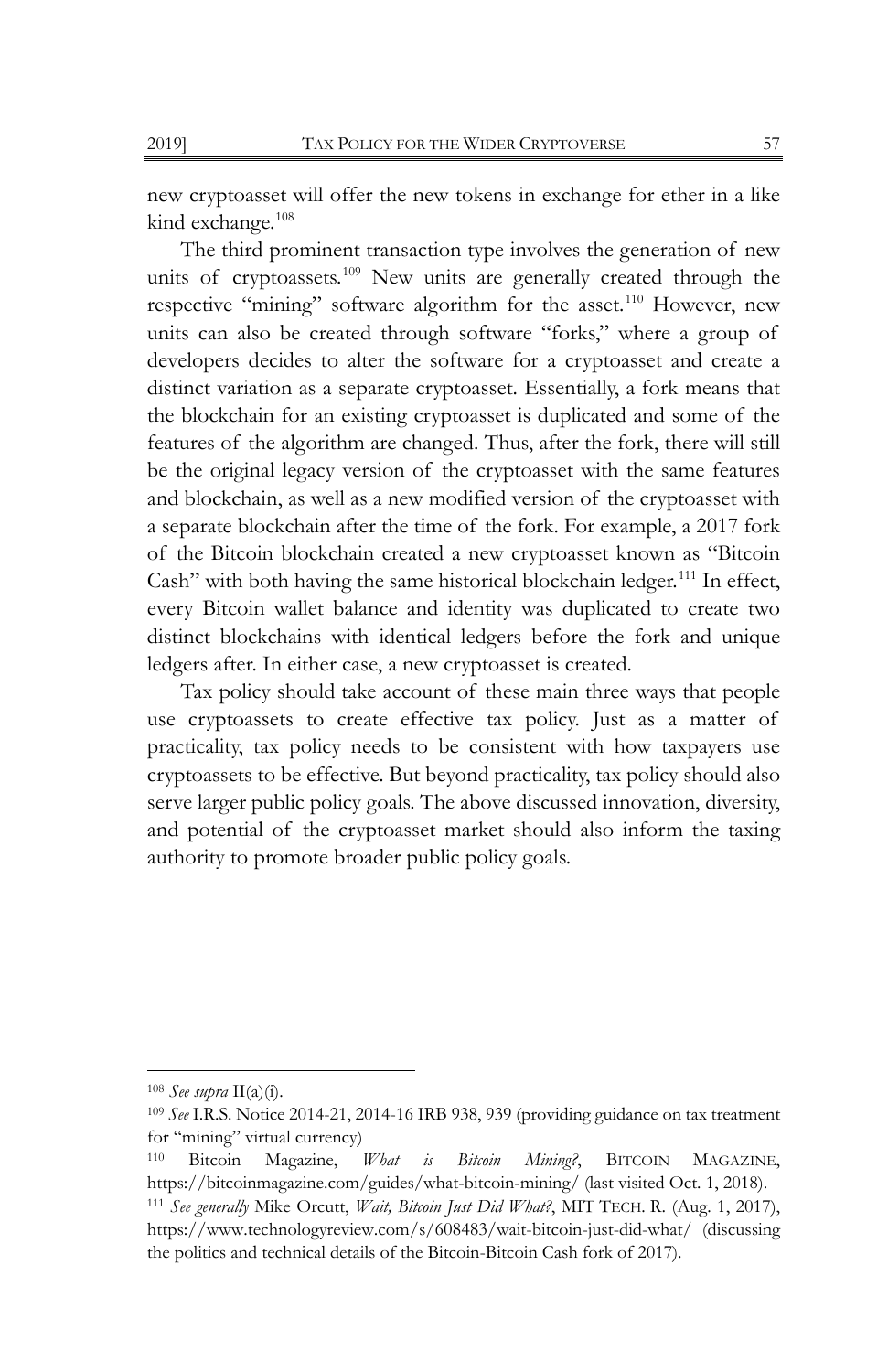## **III. Prevailing Income Tax Policy for Cryptoassets**

#### **A. The Property Classification & Its Implications**

The most recent guidance from the IRS on the treatment of cryptoassets for tax purposes was released in 2014.[112](#page-20-0) The IRS acknowledges that cryptoassets, referred to as "virtual currency," often "operate. like 'real' currency – i.e., the coin and paper money of the United States . . . ," may be "held for investment," and are "a digital representation of value that functions as a medium of exchange, a unit of account, and/or a store of value."[113](#page-20-1) Using Bitcoin as an example, the IRS notes that cryptoassets "can be digitally traded between users and can be purchased for, or exchanged into, U.S. dollars, Euros, and other real or virtual currencies."[114](#page-20-2) In regards to tax treatment, the IRS provides flatly that "[f]or federal tax purposes, virtual currency is treated as property" and that the "[g]eneral tax principles applicable to property transactions apply to transactions using virtual currency."[115](#page-20-3) Courts have also adopted a simple property classification.<sup>[116](#page-20-4)</sup> The motivating force behind this now five-year-old policy seems to have been the narrow need to define a way for speculators in the early days of Bitcoin to report their returns.<sup>[117](#page-20-5)</sup> Despite the incredible growth and changes in the cryptoasset market since, the policy has not been modified.

This tax treatment means that every time a person exchanges any amount of a cryptoasset for another cryptoasset, a national currency, or any good or service, it creates a recognized gain or loss for tax purposes. This is the general tax treatment for sales and exchanges of property, which requires that the seller of the property calculate the taxable gain or loss on the transaction by subtracting the "adjusted cost basis" paid to acquire the property from the "amount realized" in exchange for the

<span id="page-20-0"></span><sup>112</sup> I.R.S. Notice 2014-21, 2014-16 IRB 938 (Apr. 14, 2014).

<span id="page-20-1"></span><sup>113</sup> *Id.*

<span id="page-20-2"></span><sup>114</sup> *Id.*

<span id="page-20-3"></span><sup>115</sup> *Id.*

<span id="page-20-4"></span><sup>116</sup> *See, e.g.*, Hashfast Technologies LLC v. Lowe, 2016 WL 8460756 at \*5 (Bankr. N.D. Cal. Feb. 5, 2016) (treating Bitcoin as property and not currency in the context of a bankruptcy proceeding).

<span id="page-20-5"></span><sup>117</sup> *See* Sam Hampton, Note, *Undermining Bitcoin*, 11 WASH. J.L. TECH. & ARTS 331, 332–33 (2016).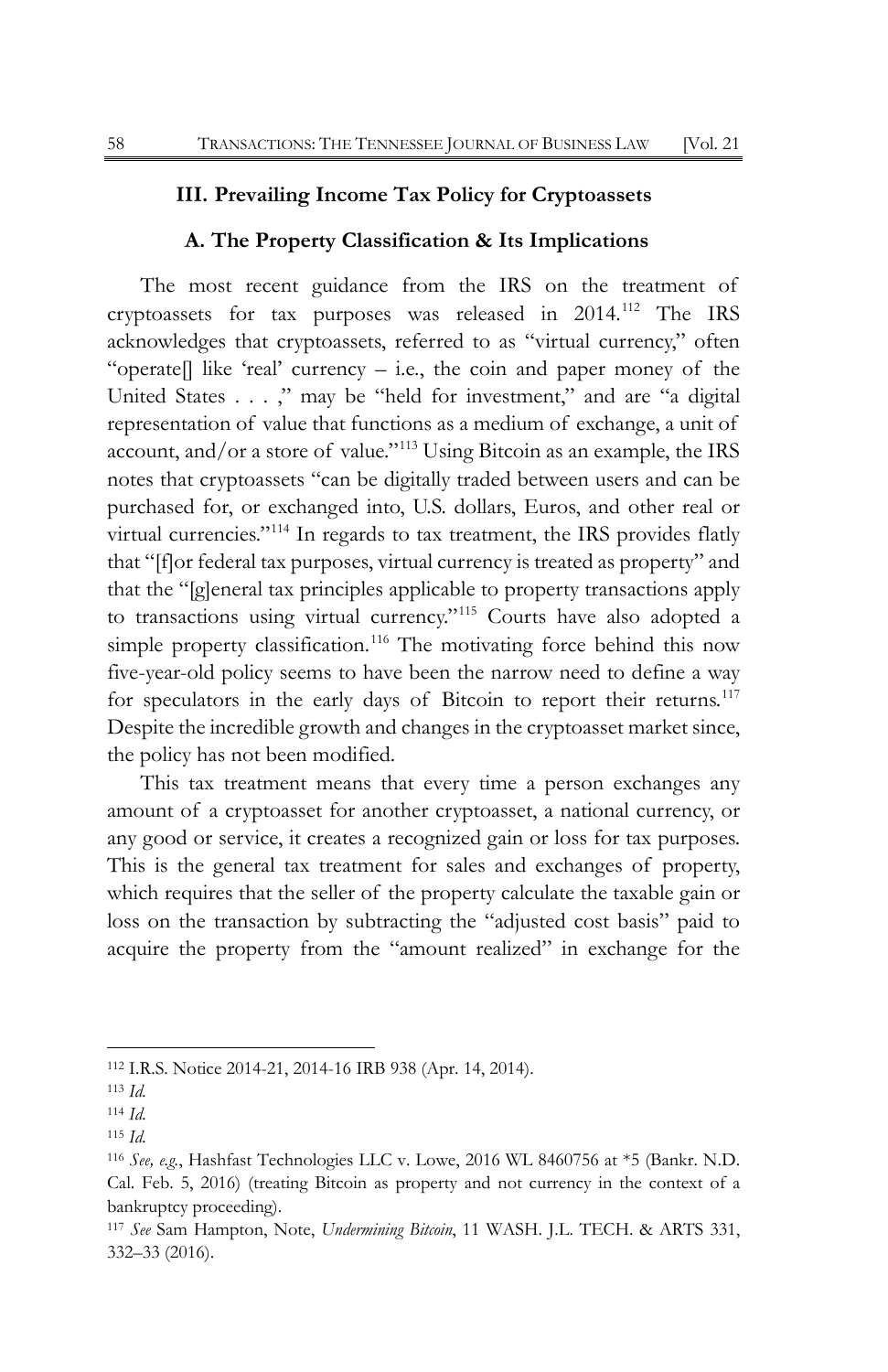property (e.g. the dollar amount received as payment or the fair market value of property received as payment).<sup>[118](#page-21-0)</sup>

For example, when a person purchases an amount of Bitcoin from an online exchange for a total cost of \$1,000 and then later exchanges that same amount Bitcoin for a piece of property with a fair market value of \$1,100, this transaction creates a positive recognized amount (or a gain)<sup>[119](#page-21-1)106</sup> of \$100 which "must be included in gross income" for tax purposes.[1201](#page-21-2)07 This calculation must be done for every transaction where a taxpayer sells any amount of a cryptoasset or exchanges it for any good, service, or other asset (including a different cryptoasset) to determine the net gain or loss from all recognized amounts in sum. Therefore, because of how cryptoassets are used, especially in currency-type transactions and like-kind exchanges, individual taxpayers could have thousands of individual transactions involving several different cryptoassets, creating a substantial record-keeping burden to determine a cost basis and gain or loss on each transaction.

In response to this complex record-keeping burden, firms like CoinTracker offer tax software to analyze all of a taxpayer's cryptoasset transactions for the year to calculate cost basis and capital gains.<sup>[121](#page-21-3)</sup> This service purports to greatly reduce the onerous record-keeping burden of recording and calculating gains and losses for every transaction, but service plans also cost up to \$1,000 for the 2018 tax year.<sup>[122](#page-21-4)</sup> This leaves taxpayers with the choice between grappling with onerous record-keeping on their own or paying an additional fee for professional tax preparation.

## **B. Taxation of Mining & Software Forks**

Generation of cryptoasset units through mining and blockchain forks, discussed above, create additional complexity and ambiguity for taxpayers. Mining is explicitly addressed in the current IRS guidance which requires that "fair market value of the virtual currency as of the date of receipt is

<span id="page-21-0"></span><sup>118</sup> Sales and Other Disposition of Assets, I.R.S. Pub. 544, 3–4 (2017).

<span id="page-21-1"></span><sup>119</sup> *See* Capital Gains and Losses, I.R.S. Topic No. 409 (Mar. 13, 2018), https://www.irs.gov/taxtopics/tc409 (explaining that this gain will be either a short-term or long-term capital gain depending on the length of time between the purchase of the cryptoasset and the sale).

<span id="page-21-2"></span><sup>120</sup> Sales and Other Disposition of Assets, I.R.S. Pub. 544, 3 (2017).

<span id="page-21-3"></span><sup>121</sup> COINTRACKER, https://www.cointracker.io/ (last visited Oct. 31, 2018).

<span id="page-21-4"></span><sup>122</sup> COINTRACKER PLANS, https://www.cointracker.io/tax/2018/plans (last visited Oct. 31, 2018).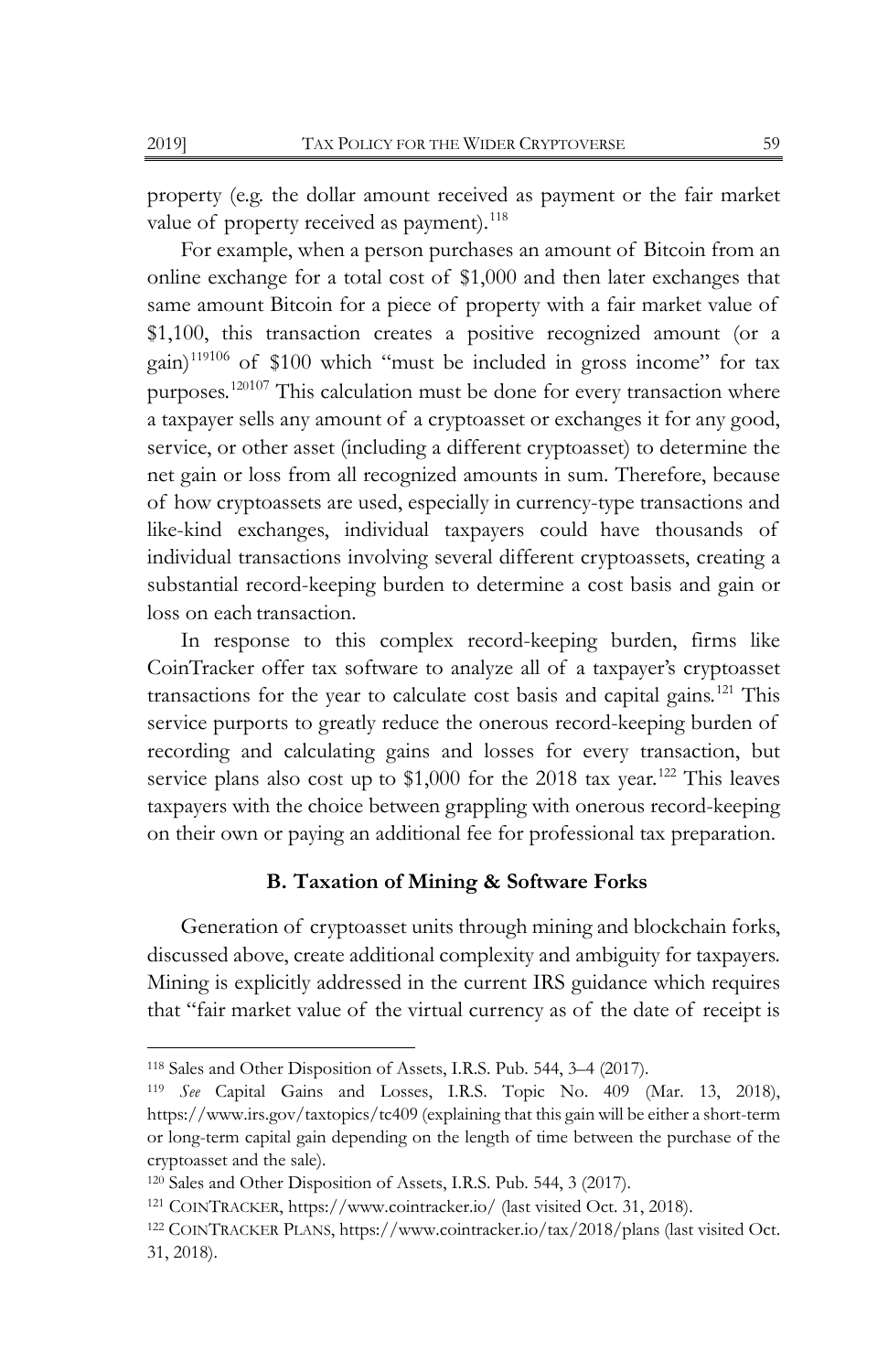includible in gross income."[123](#page-22-0) More simply put, when a taxpayer successfully performs the mining process and creates new units of a cryptoasset, the fair market value of each new unit is recognized as taxable income at the time it is generated. To determine "fair market value," the IRS guidance provides that "taxpayers will be required to determine the fair market value of virtual currency in U.S. dollars as of the date of payment or receipt" which may be done by reference to the contemporaneous exchange rates on exchanges that trade the virtual currency for USD.[124](#page-22-1) This is can be especially complex because, due to the volatility of cryptoasset prices and variation between exchanges, there may be no clear way to determine what a reasonable fair market value is at the time of a specific mining operation.

In the case of software forks, however, the IRS has provided no clear guidance despite the fact that "[t]he need for IRS guidance on this topic is increasing in urgency as cryptocurrency forks become more common."[125](#page-22-2) Applying current tax law to cryptoasset forks indicates that the IRS would likely view forks similar to "[t]reasure troves" which, like "prizes, awards, and similar forms of income trigger immediate realizations under the law."[126](#page-22-3) For example, when Bitcoin was forked to create Bitcoin cash, this created a valuable asset, which likely created a realized and recognized taxable event for every person with a non-zero balance in a Bitcoin wallet at the time of the fork.[127](#page-22-4) When "realiz[ing] the income of treasure troves, the amount realized should equal the fair market value at the time of acquisition."[128](#page-22-5) In the case of the Bitcoin Cash fork, the onus is likely on the taxpayer to have determined the fair market value of the newly created Bitcoin Cash and reported it as income.

However, along with the general difficulty in determining a precise fair market value, the case of income from a software fork creates additional complexity because it is not clear under current tax law at what time the

<span id="page-22-0"></span><sup>123</sup> Virtual Currency Guidance, I.R.S. Notice 2014-21 § 4 (Apr. 14, 2014), https://www.irs.gov/pub/irs-drop/n-14-21.pdf.

<span id="page-22-1"></span><sup>124</sup> *Id.*

<span id="page-22-2"></span><sup>125</sup> Brad Polizzano, *Cryptocurrency: Compliance Challenges and IRS Enforcement*, THE TAX ADVISOR, https://www.thetaxadviser.com/issues/2018/oct/cryptocurrencycompliance-challenges-irs-enforcement.html (last visited Oct. 1, 2019).

<span id="page-22-3"></span><sup>126</sup> Nick Webb, *A Fork in the Blockchain: Income Tax and the Bitcoin/Bitcoin Cash Hard Fork*, 19 N.C. J.L. & TECH. ON. 283, 304 (2018).

<span id="page-22-4"></span><sup>127</sup> *Id.* at 304–305.

<span id="page-22-5"></span><sup>128</sup> *Id.* at 304.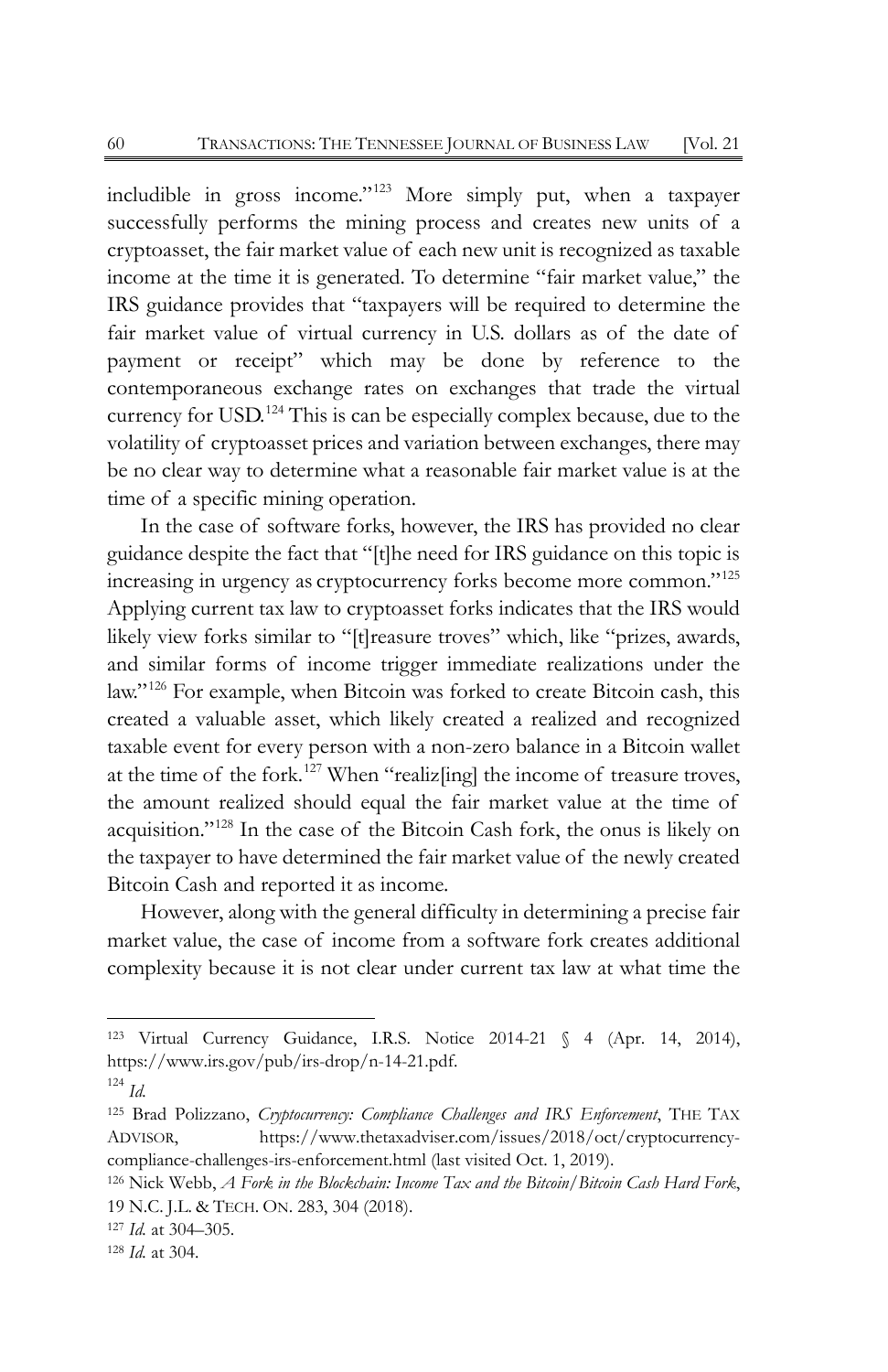cryptoasset is actually acquired. If the taxpayer is to assume that the acquisition was the instant of the first transaction on the Bitcoin Cash blockchain, then determining fair market value is quite ambiguous as there were no exchanges trading Bitcoin Cash for several days after the fork. Similarly, the price on exchanges fluctuated wildly in the first days being listed on exchanges, so determining a fair market value presents a challenge.

Acquisition most likely occurs "only if and when the taxpayer demonstrates his intent to exercise dominion and control over" the forked cryptoasset.[129](#page-23-0) This provides a clear time for acquisition, but still leaves the ambiguity of calculating a fair market value.

#### **C. Attempts at Reform**

The complexities and ambiguities inherent in the prevailing IRS guidance have not gone unnoticed by legislators. In the 113th Congress, Representative Steve Stockton (Texas) sponsored the Online Market Protection Act of 2014 which proposed to reclassify virtual currencies as currency for a moratorium period of five years, doing away with the property classification.<sup>[130](#page-23-1)</sup> This proposal was explicitly aimed to overturn the guidance of IRS Notice 2014–21 and require that the Federal Government not disfavor the use of virtual currencies.<sup>[131](#page-23-2)</sup> Congress, however, declined to enact the Act, leaving IRS Notice 2014–21 and the property classification as the prevailing rule for cryptoasset tax treatment.<sup>[132](#page-23-3)</sup>

During the drafting of the major 2017 tax reform package (known as the "Tax Cuts and Jobs Act"[133](#page-23-4)), Representatives Jared Polis (Colorado) and David Schweikert (Arizona) sponsored the Cryptocurrency Tax Fairness Act of 2017 to create an exemption to the IRS code for *de minimis* 

<span id="page-23-0"></span><sup>129</sup> Deloitte, *When (and If) Income is Realized from Bitcoin Chain-Splits*, at 04, https://www.deloitte.com/content/dam/Deloitte/us/Documents/financial-

services/us-fsi-tax-bitcoin- chain.pdf (last visited Feb. 21, 2019).

<span id="page-23-2"></span><span id="page-23-1"></span><sup>130</sup> Online Market Protection Act of 2014, H.R. 5892, 113th Cong. § 5(c) (2015). <sup>131</sup> *Id.* at § 5(b).

<span id="page-23-3"></span><sup>132</sup> GovTrack, *H.R. 5892 (113th): Online Market Protection Act of 2014*, https[://www.govtrack.us/congress/bills/113/hr5892 \(](http://www.govtrack.us/congress/bills/113/hr5892)last visited Oct. 13, 2018).

<span id="page-23-4"></span><sup>133</sup> William G. Gale, Hilary Gelfond, Aaron Krupkin, Mark Mazur, & Eric Toder, *Effects of the Tax Cuts and Jobs Act: A Preliminary Analysis*, BROOKINGS INSTITUTE (June 14, 2018), https[://www.brookings.edu/research/effects-of-the-tax-cuts-and-jobs-act-a](http://www.brookings.edu/research/effects-of-the-tax-cuts-and-jobs-act-a-preliminary-analysis/)[preliminary-analysis/.](http://www.brookings.edu/research/effects-of-the-tax-cuts-and-jobs-act-a-preliminary-analysis/)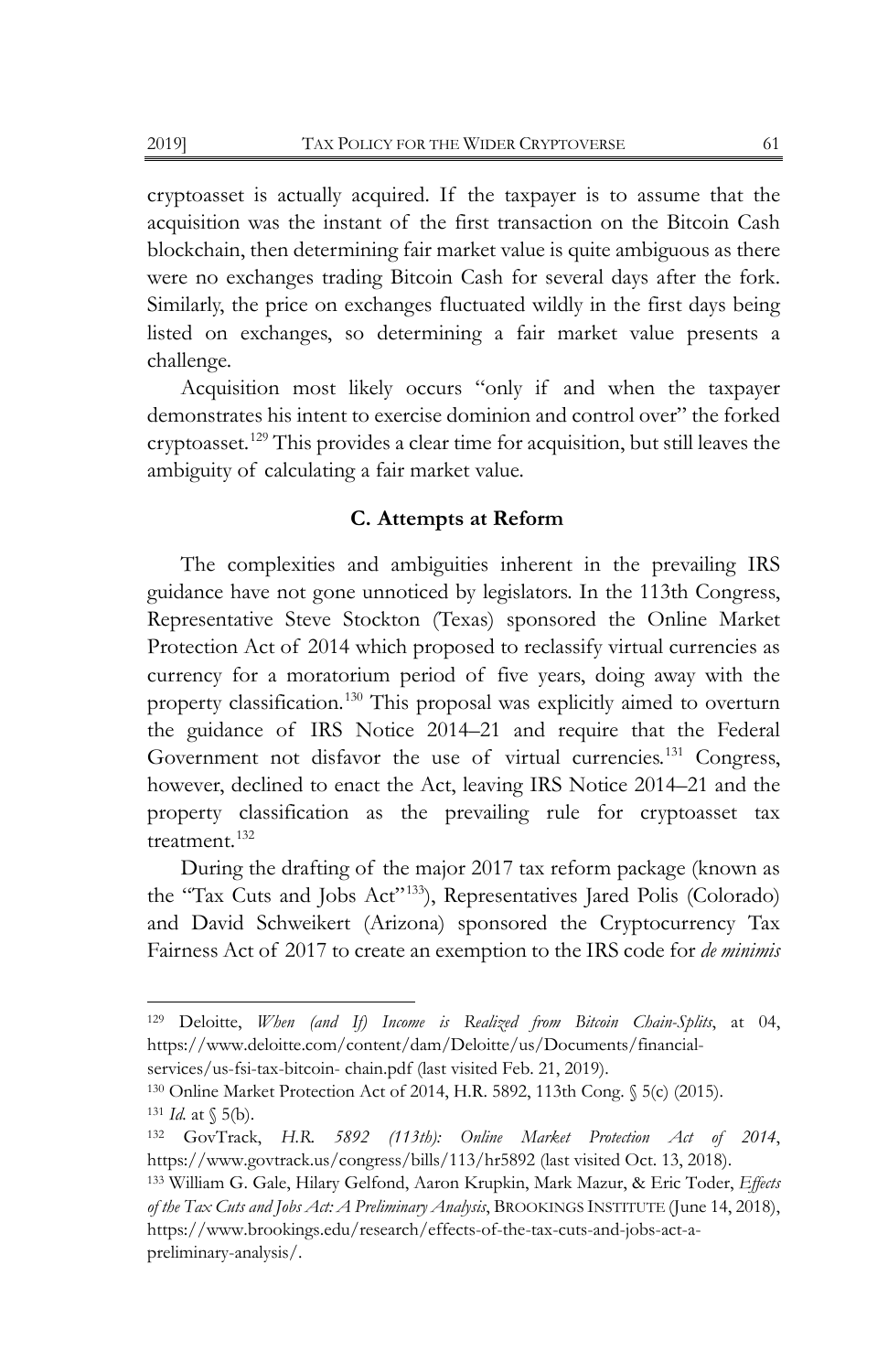virtual currency transactions, defined as any transaction in which the otherwise taxable gain does not exceed \$600 USD.[134](#page-24-0) Though not ultimately enacted with the tax reform package, this proposal would have treated gains on cryptoasset transactions very similar to gains on exchanges involving foreign currencies.<sup>[135](#page-24-1)</sup> Not only would this proposal have greatly reduced the recordkeeping burden for taxpayers who use cryptoassets as a medium of exchange similar to a foreign currency, it would have also greatly reduced taxable events for the trading of one cryptoasset for another on exchanges. However, the act's failure in the legislature again leaves the IRS Notice 2014–21 guidance in place as the prevailing policy for tax treatment of cryptoassets.

## <span id="page-24-5"></span>**D. Tax Treatment Outside the U.S. & International Competition**

While many nations have done little more than apply prior tax law to the Cryptoverse, the decision to classify cryptoassets as property by the U.S. is not consistent with the classification by other major developed nations, putting the U.S. at risk of foregoing some of the benefits of this economic and technological innovation.<sup>[136](#page-24-2)</sup> Major European countries, like the U.K. and Germany, have recently decided to regulate cryptoassets under a currency classification "reflect[ing] a broad international trend which allows companies to leverage Bitcoin's potential as a rapid crossborder payment system."[137](#page-24-3) The prevailing IRS guidance deviates from this broad international trend toward uniformity in classifying cryptoassets as currency.[138](#page-24-4)

## **IV. Rules for Non-Recognition & Foreign Currency**

## **A. Non-Recognition Transactions**

Under the U.S. tax code, certain transactions are not recognized for tax purposes even when there is an actual gain or loss realized by the

<span id="page-24-0"></span><sup>134</sup> Cryptocurrency Tax Fairness Act of 2017, H.R. 3708, 115th Cong. § 1 (2017).

<span id="page-24-1"></span><sup>135</sup> I.R.C. § 988(e)(2) (2012) (providing for *de minimis* exemptions for gains or losses on foreign currency transactions where the gain or loss is less than \$200 USD).

<span id="page-24-2"></span><sup>136</sup> *See* Ficcaglia, Gregory V., Note, *Heads or Tails: How Europe Will Become the Global Hub for Bitcoin Business if the United States Does Not Reexamine its Current Regulation of Virtual Currency*, 40 SUFFOLK TRANSNAT'L L. REV. 103 (2017).

<span id="page-24-3"></span><sup>137</sup> *Id.* at 136.

<span id="page-24-4"></span><sup>138</sup> *Id.* at 136-37.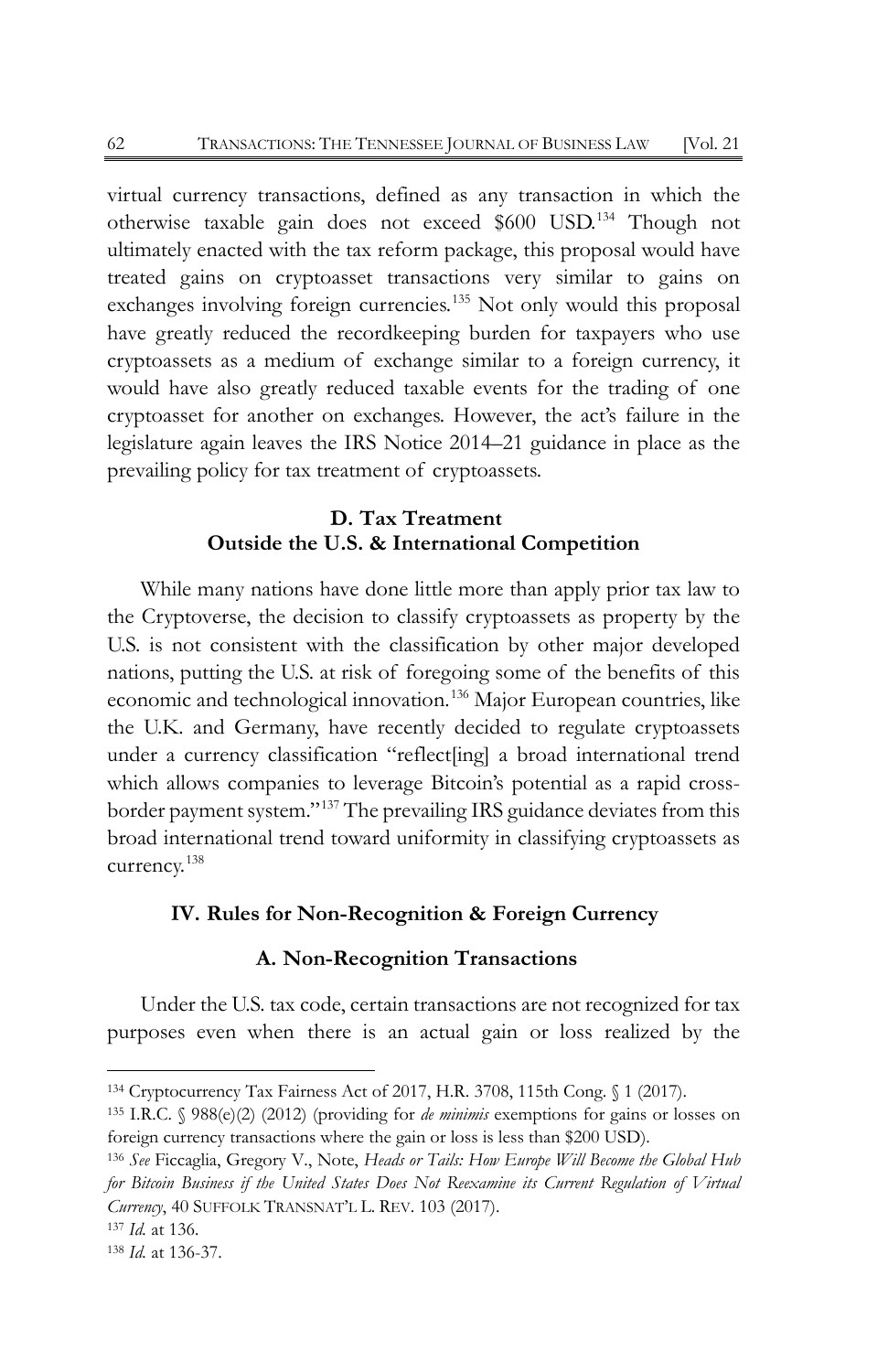<span id="page-25-0"></span>transaction. Transactions that receive non-recognition treatment fall under two general categories: (1) like kind transactions and (2) the involuntary conversion transactions.<sup>[139](#page-25-1)</sup> The latter category, not generally analogous to cryptoasset transactions, primarily involves situations where property is stolen, destroyed, or condemned and proceeds from the conversion are used to purchase "property similar or related in service or use."[140](#page-25-2) Like kind transactions, conversely, are much more comparable cryptoasset transactions on online exchanges where cryptoassets are exchanged for each other. A like kind transaction is eligible for non- recognition when "property held for productive use in the taxpayer's trade or business or for investment is exchanged for property of a like kind that is also held for productive use in a trade or business or for investment."[141](#page-25-3) The trading of one cryptoasset for another is analogous to established like kind transactions under the U.S. tax code. Similarly, non-recognition treatment for like kind cryptoasset transactions would be more consistent with both the traditional policy justifications for valid like kind transactions and fundamental policy concerns of all tax policy than the prevailing tax policy related to cryptoassets.

Nonrecognition applies to like kind transactions of real property,<sup>[142](#page-25-4)</sup> depreciable personal property,<sup>[143](#page-25-5)</sup> and intangible personal property.<sup>[144](#page-25-6)</sup> The key determination of whether an exchange is of like kind is whether the assets exchanged belong to the same "class" of assets.<sup>[145](#page-25-7)</sup> For real property, "there is seldom an issue of whether the replacement property qualifies as like kind, given that almost all real property is treated as like kind."<sup>[146](#page-25-8)</sup> Similarly, for both tangible and intangible personal property, the class determinations are very broad with, for example, "[i]nformation systems (computers and peripheral equipment)" being a single class within which any two assets could be exchanged for each other and receive non-

<span id="page-25-1"></span><sup>139</sup> Fred B. Brown, *Proposal to Reform the Like Kind and Involuntary Conversion Rules in Light of Fundamental Tax Policies: A Simpler, More Rational and More Unified Approach*, 67 MO. L. REV. 705 (2002).

<span id="page-25-2"></span><sup>140</sup> *Id.* at 706.

<span id="page-25-3"></span><sup>141</sup> *Id.*

<span id="page-25-4"></span><sup>142</sup> *See* I.R.C. § 1031 (2012).

<span id="page-25-5"></span><sup>143</sup> 26 C.F.R. § 1.1031(a)-2(b) (2019).

<span id="page-25-6"></span><sup>144</sup> 26 C.F.R. § 1.1031(a)-2(c) (2019).

<span id="page-25-7"></span><sup>145</sup> 26 C.F.R. § 1.1031(a)-2(a) (2019).

<span id="page-25-8"></span><sup>146</sup> Brown, *supra* not[e 139,](#page-25-0) at 729.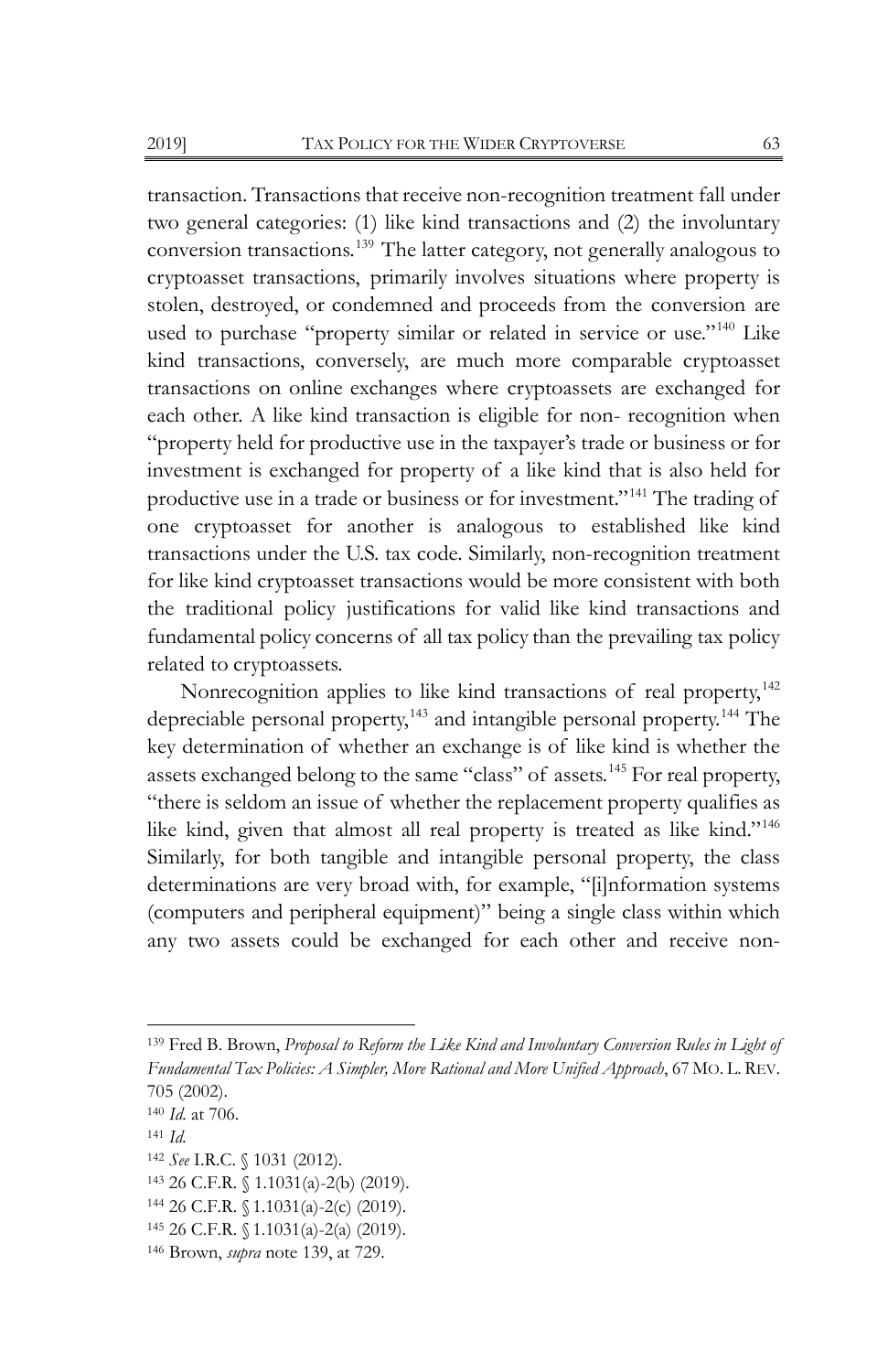recognition.<sup>[147](#page-26-0)</sup> For intangible property, the class determinations are similarly broad and pertain to the underlying property such that an exchange of one patent for another is in like kind so long as the subject matter of the two patents belong to the same general class.<sup>[148](#page-26-1)</sup> Conversely, if a copyright to a song is exchanged for a copyright to a novel, this would not be considered a like kind transaction as the underlying subject matter are not of the same class.<sup>[149](#page-26-2)</sup> Notably however, the tax code does not allow for non-recognition of "exchanges of inventory property and other property held primarily for sale, nor does it apply to financial assets such as stocks, bonds, [or] partnership interests."[150](#page-26-3)

The main policy justification for specific non-recognition of like kind transactions has been based on a "continuity of investment" rationale.<sup>[151](#page-26-4)</sup> That is, when a taxpayer makes a like kind transaction for continuing business or investment reasons, she has "not effectively realized a profit on the disposition" of the asset and the situation is "similar in effect to the taxpayer continuing to hold the original property."[152](#page-26-5) In short, the policy intuition is that when a taxpayer exchanges two substantially similar assets with comparable interests in the assets, then the situation is treated as one continuing investment.

The predominant behavior of cryptoasset users engaging in like kind exchanges is somewhat analogous to like kind transactions subject to nonrecognition under the current tax code. Like kind cryptoasset transactions comply with the requirement that the assets be in "productive use in[] trade or business or for investment."[153](#page-26-6) The clear parallel is for cases where taxpayers are exchanging cryptoassets for their perceived value as investments. This is directly analogous to the existing tax rules for exchanges of real property held for investment use.

Similarly, these like kind exchanges also comply with the requirement that the assets not be primarily "inventory property and other property held primarily for sale."<sup>[154](#page-26-7)</sup> Cryptoassets are not generally treated like an

- <span id="page-26-5"></span><sup>152</sup> *Id.*
- <span id="page-26-6"></span><sup>153</sup> *Id.* at 706.
- <span id="page-26-7"></span><sup>154</sup> *Id.*

<span id="page-26-0"></span><sup>147</sup> 26 C.F.R. § 1.1031(a)-2 (2019); *see also* Brown, *supra* note [139,](#page-25-0) at 730 (explaining that "a personal computer and a printer are of like kind because they are in the same asset class").

<span id="page-26-1"></span><sup>148</sup> Brown, *supra* note [139,](#page-25-0) at 730.

<span id="page-26-2"></span><sup>149</sup> *Id.*

<span id="page-26-3"></span><sup>150</sup> *Id. a*t 706.

<span id="page-26-4"></span><sup>151</sup> *Id.* at 714.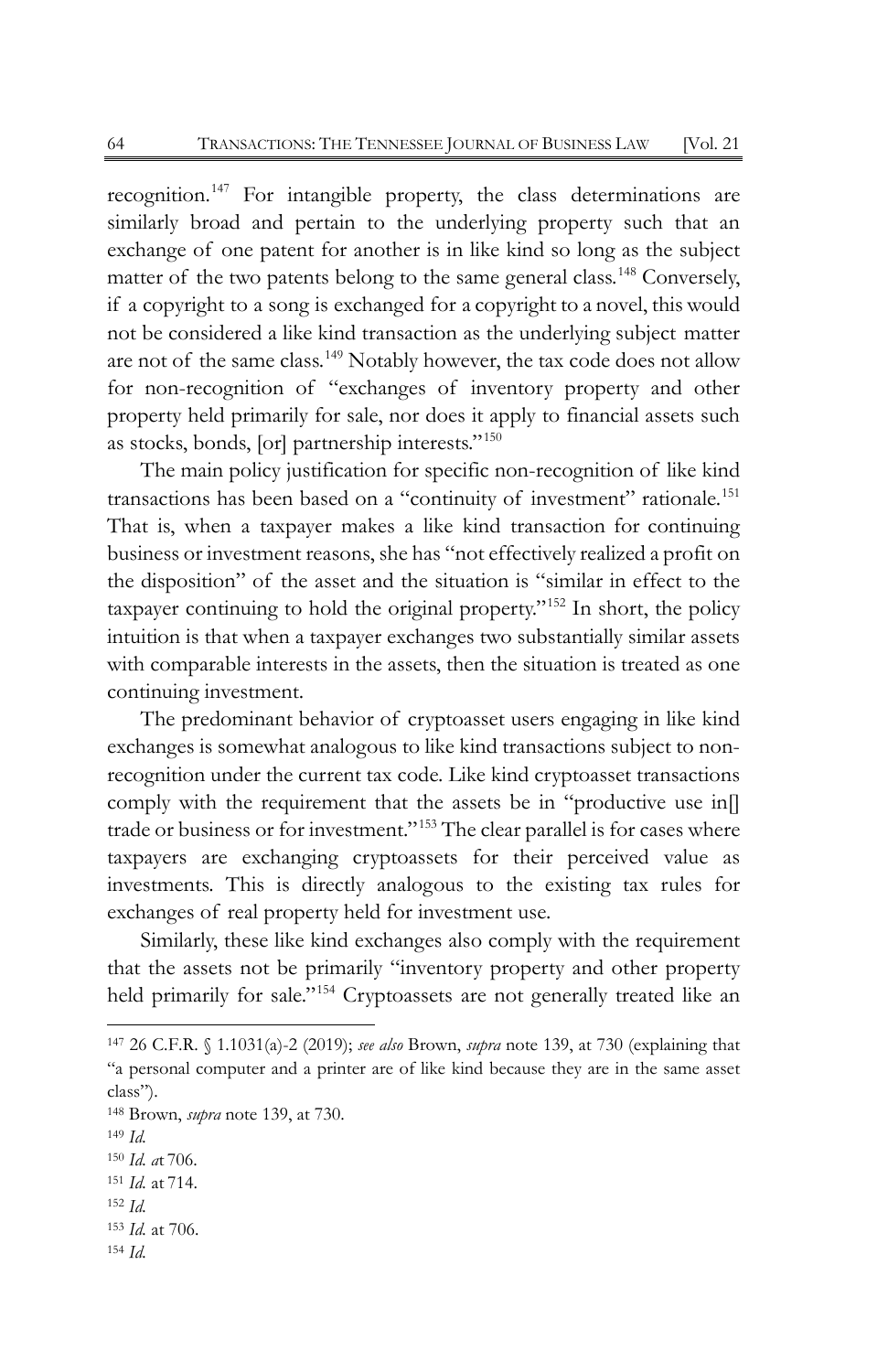inventory or property for sale. The price volatility of cryptoassets makes it absurd to treat them as inventory rather than as an investment. Similarly, notwithstanding the diversity and innovation in the cryptoasset market, cryptoassets must be viewed as belonging to the same broad asset class. If, as discussed above, a personal computer and a printer are considered like kind assets, even the two most distinct cryptoassets would almost certainly be in the same class. Lastly, the trading of cryptoassets for one another is strongly supported by the continuity of investment rationale because presumably the motivation to exchange one cryptoasset for another is a preference for the investment value or technological features between the two assets.

Another related, but distinct, principle in the tax code is how gains and losses from gambling are recognized. While a gambler may have thousands of individual gambling transactions throughout the year, these gains or losses are taxed on net transactions for the year rather than each hand of poker, pull of the slot machine handle, and roll of the dice being individually recognized.[155](#page-27-0) This scheme is similar to other non-recognized transactions in that no gains or losses are recognized except the net monetized amount for the year. The current tax rules for cryptoassets are analogous to requiring a gambler to report a gain or loss on every bet. Taxpayers who often trade cryptoassets on exchanges may have thousands of individual transactions per year that, under the current rules, must each be reported with the cost basis, current fair market value, and corresponding gain or loss. The absurdity of recognizing gambling losses and gains at every transaction should be obvious, yet this is essentially how cryptoassets are taxed under prevailing tax policy.

As noted above, there is an exception to the like kind non-recognition rules for financial assets such as stocks and bonds. The reason for this exception is that these types of assets are regulated as securities, which entails a highly specialized and complex regulatory scheme for assets that meet the definition of a "security."[156](#page-27-1) Thus, an exchange of securities, for

<span id="page-27-0"></span><sup>155</sup> I.R.C. § 165(d) (2012) (providing that taxation of gambling gains and losses are recorded on net with no need to record each gambling transaction as a gain or loss).

<span id="page-27-1"></span><sup>156</sup> 15 U.S.C. § 77b(a)(1) (2012) (defining a "security" as: "any note, stock, treasury stock, security future, security-based swap, bond, debenture, evidence of indebtedness, certificate of interest or participation in any profit-sharing agreement, collateral-trust certificate, preorganization certificate or subscription, transferable share, **investment contract**, voting-trust certificate, certificate of deposit for a security, fractional undivided interest in oil, gas, or other mineral rights, any put, call, straddle, option, or privilege on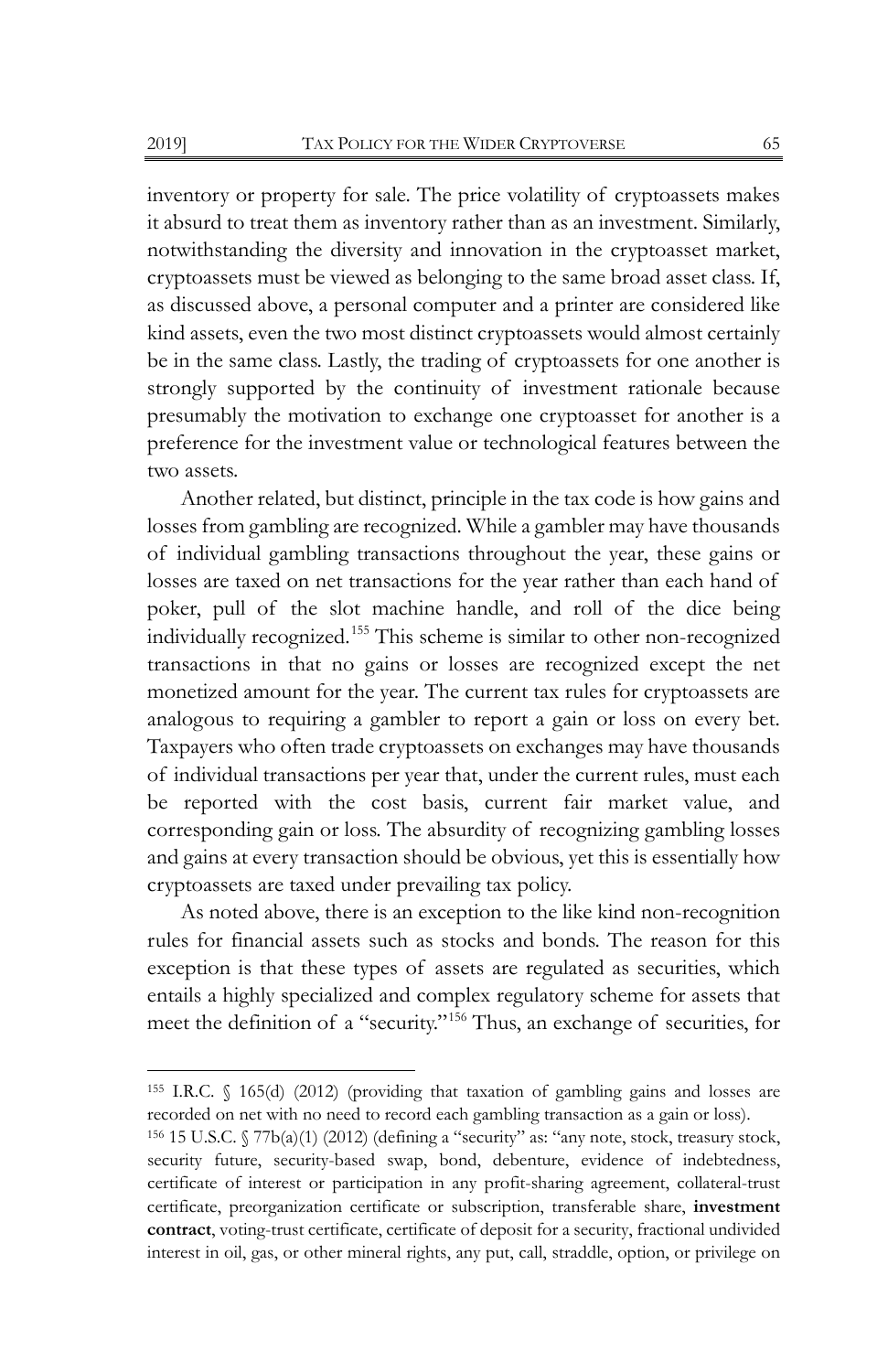example, shares of stock in one company for shares in another company, must be recognized at the time of the transaction and comply with other securities regulations even though otherwise bearing the characteristics of a like kind exchange of assets held for investment. As discussed above, the SEC has scrutinized the method of distributing cryptoassets through ICOs, concluding that in many cases ICOs meet the definition of a securities offering as an "investment contract."<sup>[157](#page-28-0)</sup> This determination is particular to the method of distribution where there is "an investment of money in a common enterprise with an expectation of profit derived from the efforts of others" and is not particular to cryptoassets in themselves.<sup>[158](#page-28-1)</sup>

While this rule is applicable to certain ICOs that are highly centralized with a single enterprise distributing tokens for sale, cryptoassets themselves are not securities in that they do not in any sense represent equity or debt to satisfy the definition of a security. Indeed, "investment contracts can be made out of virtually any asset (including virtual assets), provided the investor is reasonably expecting profits from the promoter's efforts."[159](#page-28-2) SEC officials have accordingly acknowledged that "[a]pplying the disclosure regime of the federal securities laws to the offer and resale of Bitcoin" or "to current transactions in Ether would seem to add little value."<sup>[160](#page-28-3)</sup> This means simply that cryptoassets, like any other type of asset, can be regulated as securities if distributed in the specific manner of an investment contract. Other than in investment contract circumstances, securities are not analogous to cryptoassets and rules for securities do not provide guidance for crafting tax policy.

Thus, the general rules for non-recognition of like kind exchanges and for taxation of gambling income are closely analogous to like kind

any security, certificate of deposit, or group or index of securities (including any interest therein or based on the value thereof), or any put, call, straddle, option, or privilege entered into on a national securities exchange relating to foreign currency, or, in general, any interest or instrument commonly known as a "security", or any certificate of interest or participation in, temporary or interim certificate for, receipt for, guarantee of, or warrant or right to subscribe to or purchase, any of the foregoing.") (emphasis added).

<span id="page-28-0"></span><sup>157</sup> William Hinman, Dir., Div. Corp. Fin., U.S. SEC. EXCH. COMM'N, *Digital Asset Transactions: When Howey Met Gary (Plastic)*, (June 14, 2018), http[s://www.sec.gov/](http://www.sec.gov/news/speech/speech-hinman-061418) [news/speech/speech-hinman-061418](http://www.sec.gov/news/speech/speech-hinman-061418) (applying the *Howey* test to determine whether an investment contract has been created, articulated by the Supreme Court in S.E.C. v. W.J. Howey Co., 328 U.S. 293, 298-99 (1946)).

<span id="page-28-1"></span><sup>158</sup> *Id.*

<span id="page-28-3"></span><span id="page-28-2"></span><sup>159</sup> *Id.* <sup>160</sup> *Id.*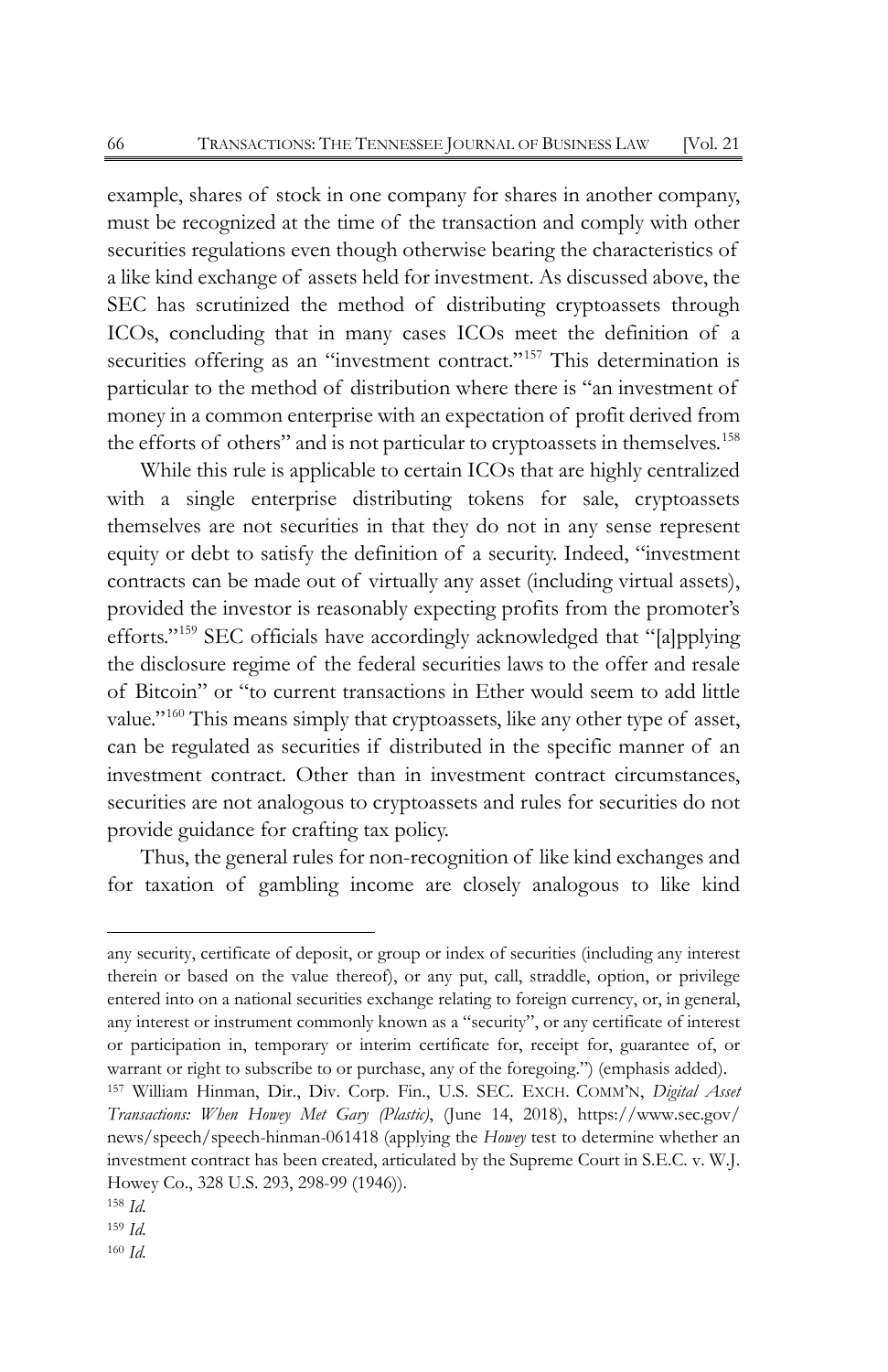exchanges of cryptoassets, such as with online exchanges. Similarly, cryptoassets themselves do not share any of the equity or debt characteristics of securities and can only implicate securities regulations due to the manner of distribution, which is equally true with any kind of asset. Therefore, the general rules for non- recognition of like kind exchanges and individual gambling transactions are instructive for crafting good tax policy for cryptoassets while the unique and highly specialized rules for securities are not.

## **B. Transactions Involving Foreign Currencies**

When taxpayers transact in foreign currencies, the tax code provides for *de minimis* exemptions for gains or losses on foreign currency transactions where the gain or loss is less than  $$200$  USD.<sup>[161](#page-29-0)</sup> Under this policy, when taxpayers use foreign currency to transact, there are rarely occasions for a gain or loss of more than \$200 on any one transaction aside from in very large transactions or in cases of unusual volatility in exchange rates. The alternative to this exemption rule would require a reporting of a gain or loss on each transaction, which would greatly complicate compliance by requiring extensive record keeping. For example, without this exemption, a U.S. taxpayer who travels abroad and uses foreign currency to make purchases would have to calculate the cost basis for the foreign currency when it was acquired (i.e. the exchange rate) and then calculate a gain or loss for every transaction using the foreign currency.

As discussed above, one of the most common uses for cryptoassets is a currency-type transaction. Because current IRS guidance classifies cryptoassets as property, it has been criticized for generally being "contradictory to the view of several other federal stakeholders, including courts and regulatory agencies," as well as being "contradictory to how users view and use cryptocurrencies, and how the market has accepted cryptocurrencies for the purchase of goods and services."[162](#page-29-1) In addition, the "loopholes and bookkeeping difficulties" created by the current IRS

<span id="page-29-0"></span><sup>161</sup> I.R.C. § 988(e)(2) (2012).

<span id="page-29-1"></span><sup>162</sup> Deidre A. Liedel, *The Taxation of Bitcoin: How the IRS Views Cryptocurrencies*, 66 DRAKE L. REV. 107, 145 (2018).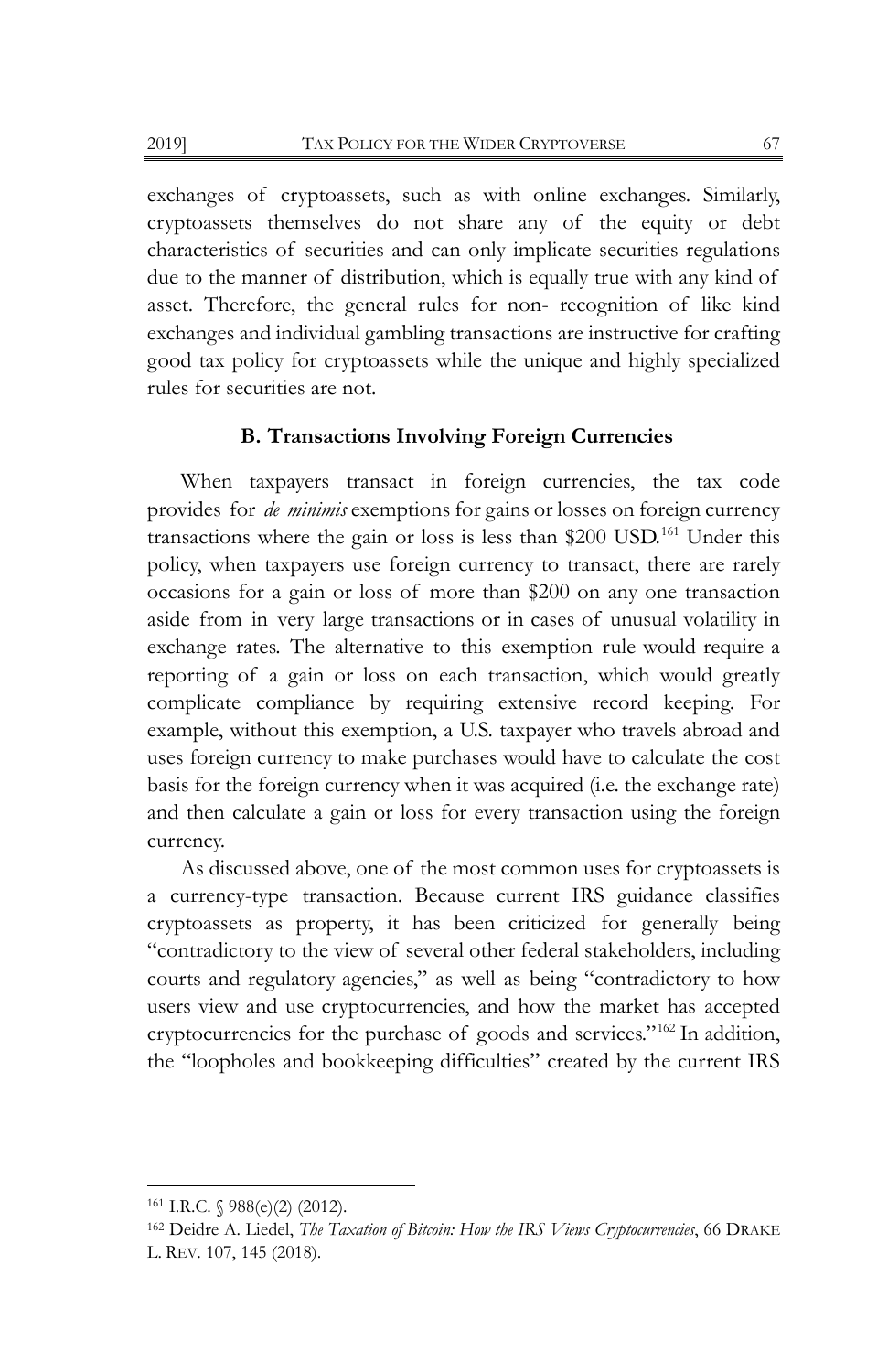guidance has been criticized.[163](#page-30-0) Underscored by both the Online Market Protection Act of 2014 and the Cryptocurrency Tax Fairness Act of 2017, many commentators have also strongly criticized the general property classification of cryptoassets and recommended a currency classification.[164](#page-30-1) Because cryptoassets are notoriously used like currency, it follows logically that they be treated like currency when used as such.

#### **V. Public Policy Evaluation**

Taxation policy is generally evaluated by the three fundamental criteria of efficiency, equity, and administrability.[165](#page-30-2) The efficiency criterion concerns the "minimizing [of] tax-induced changes in taxpayer behavior or decisions, or what are referred to as 'substitution effects.'"[166](#page-30-3) The equity criterion requires that "similarly situated taxpayers be taxed in a similar manner" and "differently situated taxpayers be treated in an appropriately different manner."<sup>[167](#page-30-4)</sup> The administrability criterion is concerned with minimizing complexity and reducing ambiguity in the tax system.<sup>[168](#page-30-5)</sup> To judge the adequacy of the tax scheme related to cryptoassets, the three fundamental criteria must be used to analyze the implications of the

<span id="page-30-0"></span><sup>163</sup> Zachary B. Johnson, Note, *I Got 988 Problems But Bitcoin Ain't One: The Current Problems Presented by the Internal Revenue Service's Guidance on Virtual Currency*, 47 U.MEM.L.REV. 633, 673 (2016).

<span id="page-30-1"></span><sup>164</sup> *See, e.g.*, Liedel, *supra* note 162, at 145 (arguing that the property classification "is contradictory to the view of several other federal stakeholders, including courts and regulatory agencies" and "is also contradictory to how users view and use cryptocurrencies, and how the market has accepted cryptocurrencies for the purchase of goods and services."); Johnson, *supra* note 163, at 673 (advocating a currency classification to "smooth the path for broader adoption and investment in Bitcoin and virtual currencies generally" and to remedy the "loopholes and bookkeeping difficulties" created by the property classification); Ficcaglia, *supra* note 136, at 136 ("Defining Bitcoin as a currency allows individuals and companies to fully leverage the potentially market changing transfer technology, extending the innovations of the digital era to financial transactions").

<span id="page-30-2"></span><sup>165</sup> Fred B. Brown, *Proposal to Reform the Like Kind and Involuntary Conversion Rules in Light of Fundamental Tax Policies: A Simpler, More Rational and More Unified Approach*, 67 MO. L. REV. 705, 708 (2002).

<span id="page-30-3"></span><sup>166</sup> *Id.*

<span id="page-30-4"></span><sup>167</sup> *Id.* at 710–11.

<span id="page-30-5"></span><sup>168</sup> *Id.* at 712–13.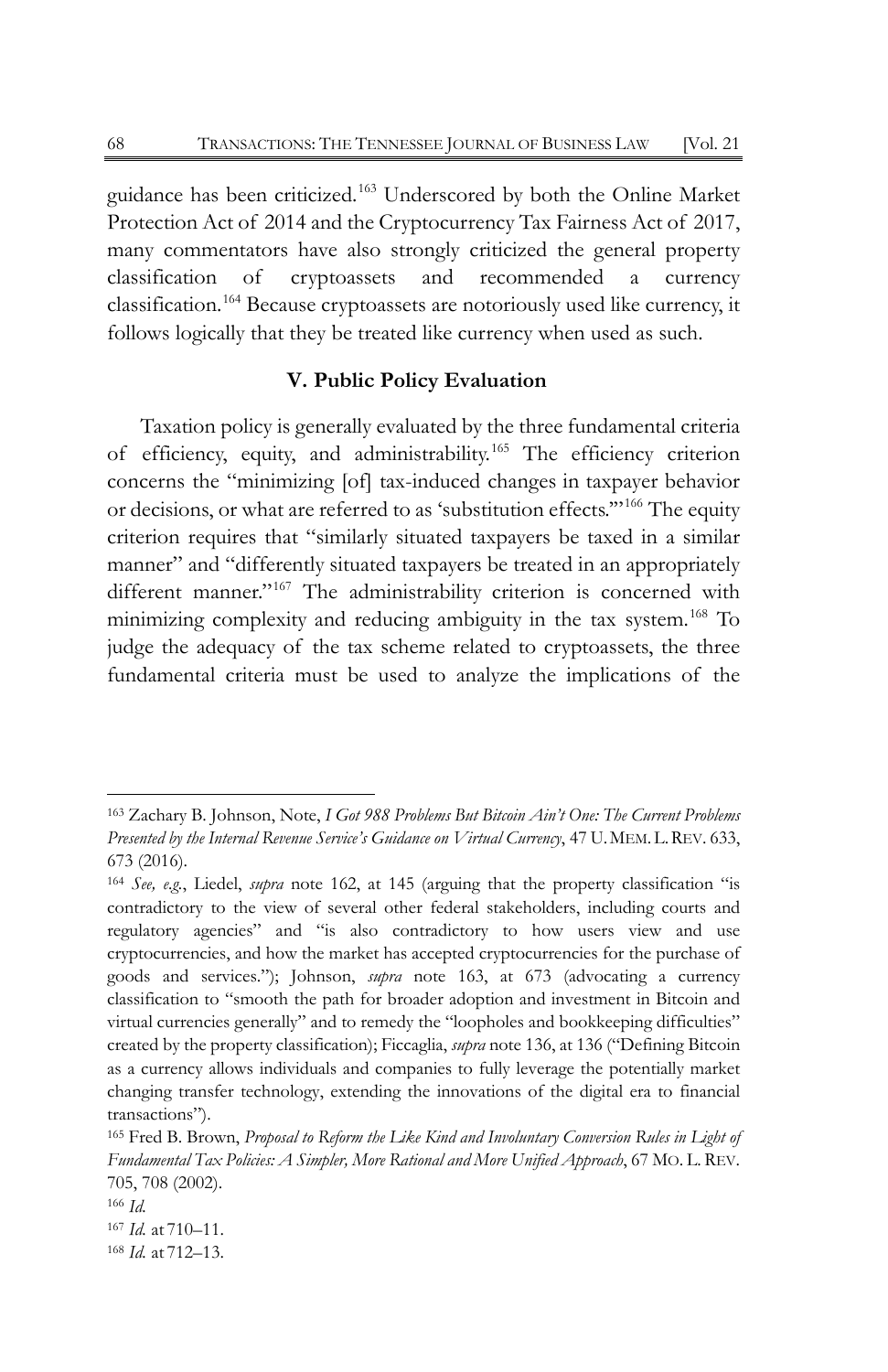scheme for how people use cryptoassets: currency-type transactions, like kind exchanges, and generation of new units, as discussed above.

By each of the three fundamental criteria, the prevailing tax policy on cryptoassets must be judged as seriously defective. In addition to the failure of the prevailing IRS guidance on cryptoassets to serve the three fundamental goals of tax policy, it also fails to promote public policy in three key areas. First, the prevailing policy discourages innovation and economic efficiency. Second, it is difficult to enforce the prevailing policy, leading to massive under-reporting by tax payers and reduced tax receipts. Third, the U.S. is at risk of falling behind global competitors for the economic, technological, and strategic innovations cryptoassets can provide.

## **A. Efficiency, Equity, & Administrability of the Prevailing Policy**

The prevailing policy fails substantially to promote efficiency. For all transaction types, taxpayers are incentivized to forego any transactions if there has been an appreciation in market value for their cryptoassets. In addition to the additional transaction cost from additional tax recognition from a transaction, the requirement to report every currency-type transaction as a gain or loss also adds a substantial record-keeping burden to the transaction cost. Both of these problems create purely tax-based disincentives for the most common ways people transact with cryptoassets.

Similarly, the equity criterion is clearly violated in regard to currencytype and in-kind cryptoasset transactions. The property classification requires these transactions be treated differently than the analogous transactions involving foreign currency and in-kind exchanges subject to non-recognition. Correspondingly, the property classification requires both types of cryptoasset transactions be treated like fundamentally nonanalogous transactions such as exchanges of property of different classes or financial instruments. This flatly contradicts the policy goal of equity.

Perhaps most lacking in the prevailing policy is administrability, due to the complexity and ambiguity to which cryptoasset users are subjected. As discussed above, in addition to the burdensome reporting requirements, cryptoasset users also bear the burden of calculating the cost basis of their cryptoassets by means of reasonable fair market value. The problem is especially poignant for taxpayers who have exchanged one type of cryptoasset for another. After the exchange, they then must determine the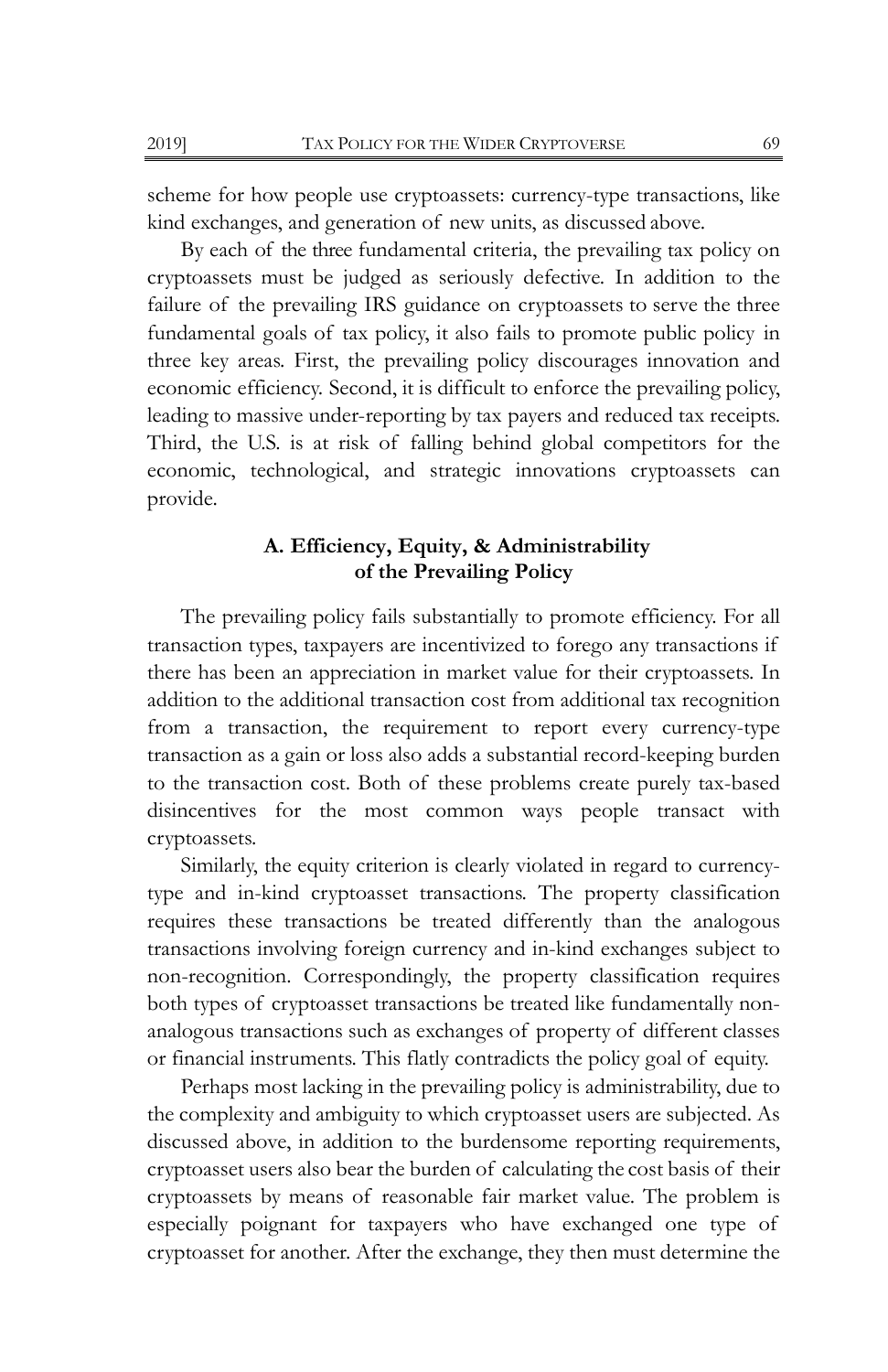reasonable fair market value both of the asset sold and the asset received to comply with current tax guidance. Taxpayers also face the notable holes in IRS guidance with respect to income from software forks, further diminishing the administrability of the prevailing policy.

## **B. Discouraging Innovation & Economic Efficiency**

Due to the property classification, recognizing a gain or loss at every cryptoasset transaction, the current IRS guidance creates unnecessary transaction costs. Beyond the onerous record-keeping burden, this guidance disincentivizes the most efficient allocation of resources because any exchange of one cryptoasset for another requires an additional calculation of the tax liability that might be incurred by making the exchange. While the exchange might be the more optimal use of resources, the additional tax burden can often prevent the exchange from taking place. Similarly, by undermining the broad global trend of classifying cryptoassets as currency, the U.S. is failing to "stabilize the Bitcoin ecosystem, mitigate the risks associated with Bitcoin's inherent privacy, and help ensure that Bitcoin users will not be subjected to unfair practices by those in the industry seeking to defraud individual users."[169](#page-32-0) Given the rich variety and innovation in the Cryptoverse, tax policy should strive to promote—rather than stifle—the efficient allocation of resources within the market.

#### **C. Enforcement Concerns**

The current guidance also creates incentives to simply not report gains or losses related to cryptoasset transactions at all. This problem comes necessarily with the administrability issues discussed above for all transaction types. The record-keeping burden incentivizes intentional nonreporting out of frustration. Additionally, the property classification incentivizes tax evasion out of ignorance because it is counterintuitive to how taxpayers use and think of cryptoassets as a type of currency or a continuous investment. As a result, the vast majority of cryptoasset users in the U.S. likely did not report their related gains and losses on their 2017 income taxes as required by current IRS guidance.<sup>[170](#page-32-1)</sup> This is despite the

<span id="page-32-0"></span><sup>169</sup> Ficcaglia, *supra* note 136, at 133.

<span id="page-32-1"></span><sup>170</sup> Evelyn Cheng, *Hardly Anyone is Paying Taxes on Their Bitcoin Gains as Filing Deadline Nears*, CNBC. (April 13, 2018), https[://www.cnbc.com/2018/04/13/hardly-anyone-is](http://www.cnbc.com/2018/04/13/hardly-anyone-is-paying-taxes-on-their-)[paying-taxes-on-their-](http://www.cnbc.com/2018/04/13/hardly-anyone-is-paying-taxes-on-their-) bitcoin-gains-as-filing-deadline-nears.html (explaining the *vast*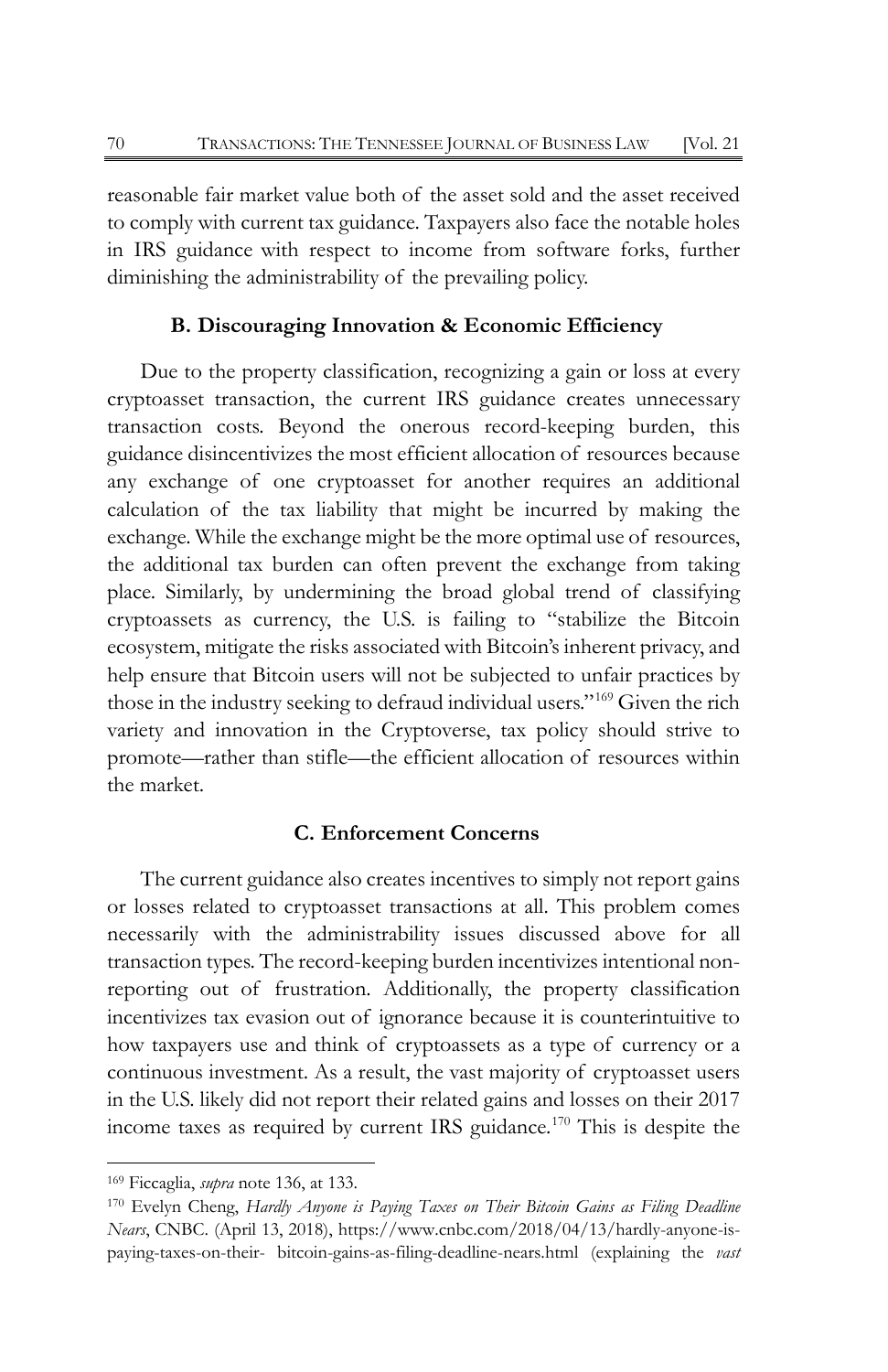fact that 2017 saw a massive increase in cryptoasset market prices which resulted in an estimated \$25 billion USD in related tax liability.<sup>[171](#page-33-0)</sup>

The current rules are similarly difficult to enforce. The IRS, for the first time in late 2016, issued a "John Doe Summons" to Coinbase, one of the largest cryptoasset exchanges in the world, attempting to access all user identity and transaction information.<sup>[172](#page-33-1)</sup> This move prompted immediate legal challenges by Coinbase customers alleging a violation of their privacy rights.[173](#page-33-2) Obtaining user and transaction information as a method of enforcement is also likely to be, at best, marginally effective due to the wide variety of cryptoasset exchanges available globally that may be beyond the reach of IRS power.

## **D. Hampering U.S. Economic & Foreign Policy Interests**

The current rules also put the U.S. at a marked disadvantage in the global economy. The U.S. is at a significant disadvantage in the competition for "development of new financial technologies centered around Bitcoin and the blockchain" while also undermining the creation of "a more uniform system of regulations . . . to provide a stable environment for the currency and technology to grow."[174](#page-33-3) This also means U.S. taxpayers will ultimately forego the economic benefits coming from both a more stable cryptoasset market and the U.S. taking a leading role in the development of emerging cryptoasset technologies. Under current policy, other developed nations like the U.K. and Germany are more likely to see the economic benefits of embracing cryptoassets.

Also, a more stable cryptoasset market provides an interesting foreign policy tool from which the U.S. could greatly benefit. As discussed above, in humanitarian and economic crises like that in Venezuela, cryptoassets provide a potent means for an impoverished population to avoid the irrationalities of a corrupt state apparatus and the risk of violence in black markets. If the U.S. fosters, rather than ignores, the growth of the cryptoasset market, a more stable and robust market could make cryptoassets even more effective than they have been for the desperate

majority of tax payers with cryptoasset-related gains or losses are simply not complying with IRS guidance).

<span id="page-33-0"></span><sup>171</sup> *Id.*

<span id="page-33-1"></span><sup>172</sup> Austin Elliott, *Collection of Cryptocurrency Customer-Information: Tax Enforcement Mechanism or Invasion of Privacy?,* 16 DUKE L. & TECH. REV. 1, 11–13 (2017).

<span id="page-33-2"></span><sup>173</sup> *Id.* at 14–15.

<span id="page-33-3"></span><sup>174</sup> Ficcaglia, *supra* not[e 136,](#page-24-5) at 136–37.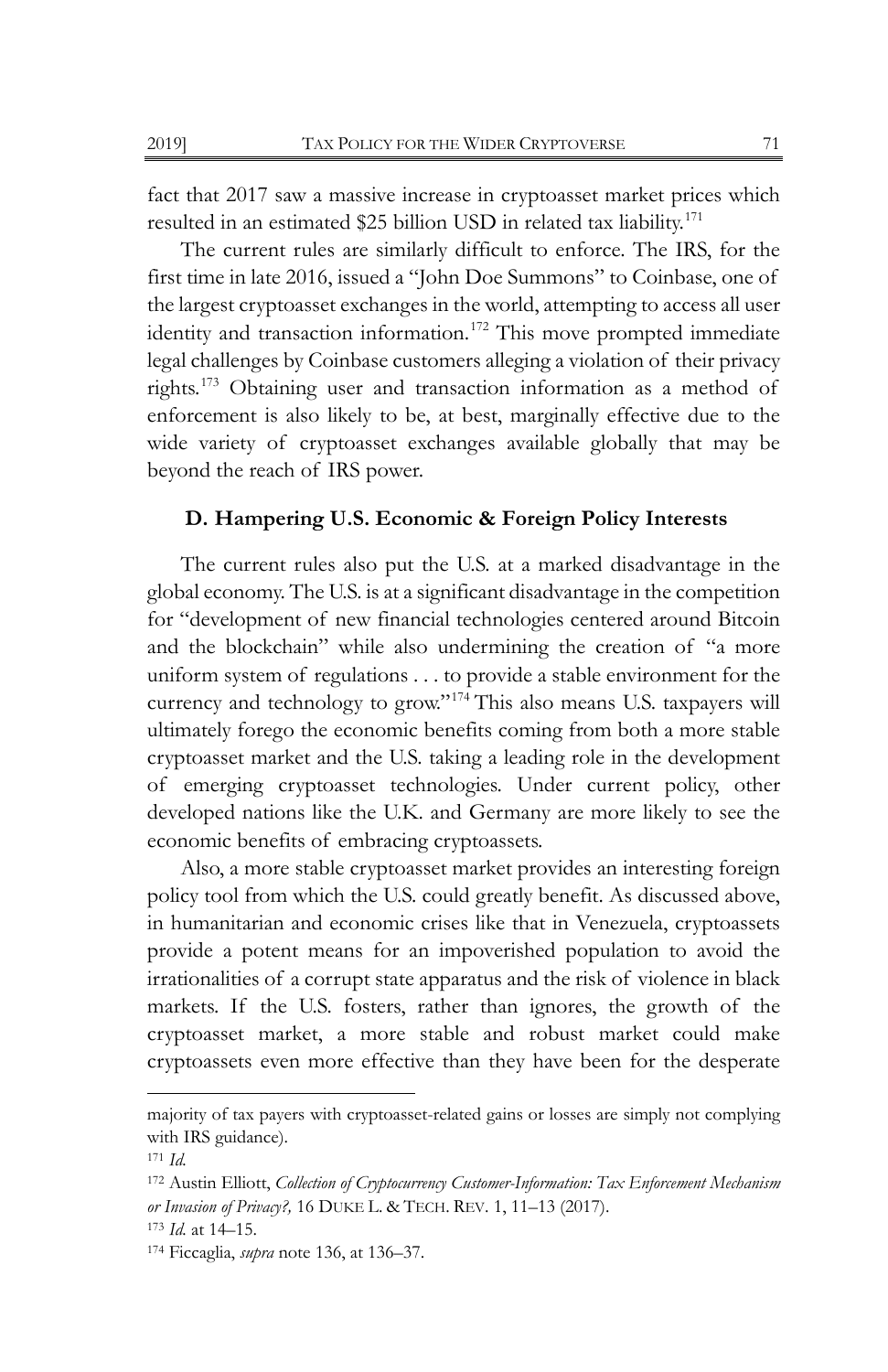citizens of Venezuela. President Trump recently stated, "all options are on the table" for addressing the unfolding humanitarian crisis in Venezuela.<sup>[175](#page-34-0)</sup> Cryptoassets are already providing relief to imperiled Venezuelans, and a more stable global cryptoasset industry would offer even better relief.

## **VI. Proposed Taxation Model**

A more optimal model would include a (1) general currency classification, (2) an increased *de minimis* exemption for gains not exceeding \$600 on cryptoasset transactions as proposed by the Cryptocurrency Tax Fairness Act,<sup>[176](#page-34-1)</sup> and (3) a non-recognition exception to the currency classification for gains realized on all non-monetization<sup>[177](#page-34-2)</sup> cryptoasset transactions. The policy of the first proposal in this model has been advocated many times and incorporates elements of both the Online Markets Protection Act of 2014 and the Cryptocurrency Tax Fairness Act of 2017 to acknowledge how cryptoassets are used in currency-type transactions.[178](#page-34-3) This would do much to reduce the record-keeping burden on taxpayers and is much more reasonable than the current rule in light

<span id="page-34-0"></span><sup>175</sup> Elizabeth McLaughlin, *Is Trump Really Leaving Military Option Open for Venezuela?*, ABC NEWS (Sept. 26, 2018), https://abcnews.go.com/Politics/trump-leaving-militaryoption-open- venezuela/story?id=58102026.

<span id="page-34-1"></span><sup>176</sup> Current tax law on foreign currency transactions already provides for a *de minimis*  exemption for gains not exceeding \$200. I.R.C. § 988(e)(2)(B) (2012). But the Cryptocurrency Tax Fairness Act increases this exemption to gains or losses less than \$600 on cryptoasset transactions. Cryptocurrency Tax Fairness Act of 2017, H.R. 3708, 115th Cong. § 1 (2017). Given the high volatility of cryptoasset prices, the higher exemption amount seems more prudent which is why this article does not simply propose a currency classification alone.

<span id="page-34-2"></span><sup>177</sup> This includes (1) in-kind transactions of trading of one cryptoasset for another, (2) mining proceeds, and (3) income from Blockchain forks. Essentially, no gain or loss on a cryptoasset transaction would be recognized unless it involves the exchange of a cryptoasset for a fiat currency, goods (other than another cryptoasset), or services. Stated differently, the nonrecognition exemption applies only to transactions that involve *only*  cryptoassets and no fiat currency or property being exchanged. Accordingly, if cryptoassets were traded for fiat currencies in currency exchange markets, these transactions would be regulated by the SEC under the well-established rules for "Forex" markets. *See Forex - Foreign Currency Transactions*, SEC. & EXCH.COMM'N, https[://www.sec.](http://www.sec.gov/answers/forcurr.htm) [gov/answers/forcurr.htm \(](http://www.sec.gov/answers/forcurr.htm)last modified Oct. 1, 2013).

<span id="page-34-3"></span><sup>178</sup> *See, e.g.*, Ficcaglia, *supra* not[e 136,](#page-24-5) at 119.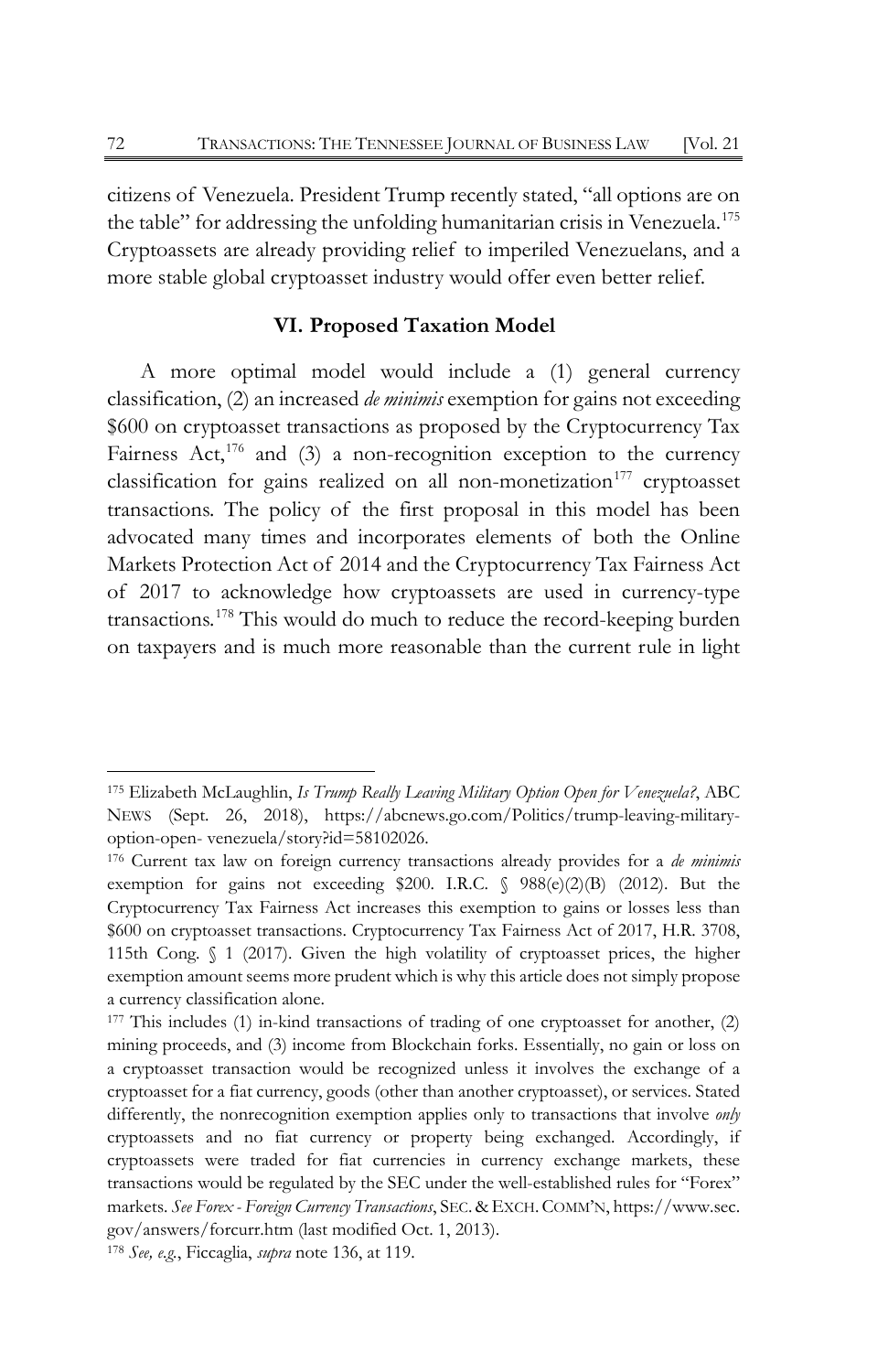of how cryptoasset exchanges work, and Bitcoin's role as a quasi-reserve currency for many exchanges.

The second proposal acknowledges the prominence of like kind exchanges and is slightly more aggressive as it is a new policy not achievable by a simple classification change or exception to existing law. However, this proposal is crucial to supporting optimal tax policy because it further reduces record-keeping burdens, promotes economic efficiency and stability within the Cryptoverse, and incentivizes investment in the U.S. while supporting global regulatory uniformity. This proposal also simplifies taxation of income from cryptoasset mining and software forks by not recognizing the transaction until the assets are exchanged for fiat currency or property. This provides much more definite methods of determining both the time of the transaction and the market value of the transaction. This proposal greatly simplifies tax policy and promotes compliance.

## **A. Efficiency, Equity, & Administrability of the Proposed Model**

First, the proposed model greatly improves efficiency both by removing the record- keeping burden (for like kind and currency-type transactions) and largely eliminating the disincentive to participate in a cryptoasset transactions. This disincentive stems from the appreciation in value of a cryptoasset requiring that any future transaction will increase taxable income. Second, because cryptoasset transactions are analogous to either foreign currency transactions or like kind exchanges, equity demands that they be treated similarly in these circumstances. And, conversely, an equitable policy would not treat cryptoasset transactions the same as generic property transactions where the two are not analogous. The proposed model accomplishes both equity goals by treating cryptoassets as currency when used like currency, and as like kind assets when exchanged for assets in the same class. Third, the proposed model greatly reduces the complexity of the tax system by eliminating the reporting requirements for transactions with a monetized gain of under \$600. This accounts both for usage of cryptoassets as currency, and the higher volatility of cryptoasset prices warranting a higher *de minimis*  exemption amount than for foreign currency transactions.

In addition to far surpassing the current tax policy as evaluated by the efficiency, equity, and administrability criteria, the proposed model is likely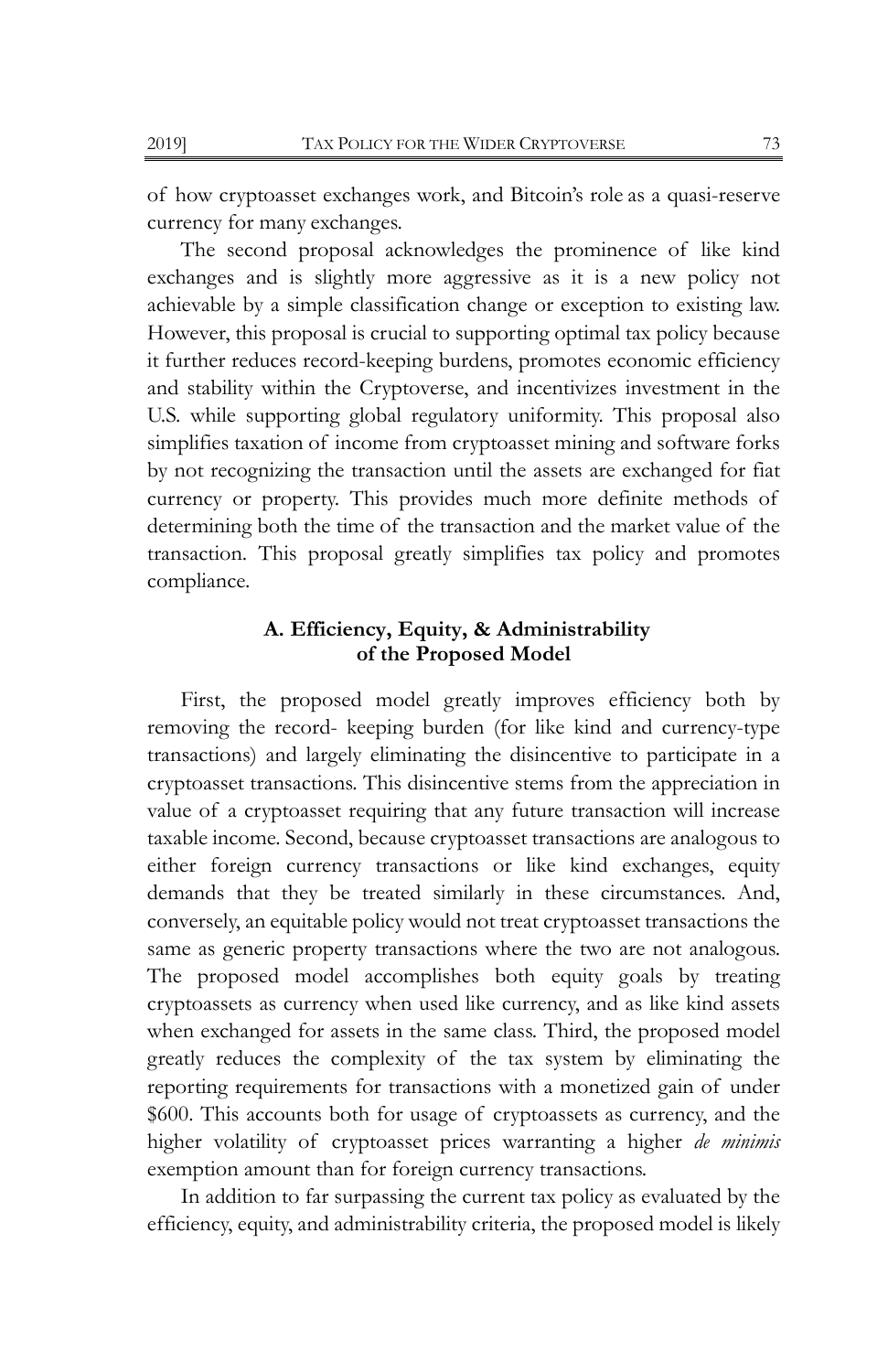to be tax revenue neutral at worst and is more likely to increase tax receipts compared to the current tax environment.

Because of under-reporting of cryptoasset-related income is rampant under the current system, the proposed model would significantly increase net tax receipts even if the nominal tax burden is reduced. Not only would the proposed model be significantly more efficient, equitable, and administrable, it would also likely increase tax receipts.

## **B. Encouraging Innovation & Economic Efficiency**

The proposed taxation model promotes a more efficient allocation of resources within the Cryptoverse by removing tax-related transaction costs and administrative burdens. There would be no concerns about short-term and long-term capital gain categorizations to prevent reallocating resources from one cryptoasset investment to another. A currency classification and *de minimis* exemption accords with how cryptoasset exchanges operate with major cryptoassets like Bitcoin being required to purchase less popular cryptoassets. The intermediate transactions between—for example buying Bitcoin with USD and then trading the Bitcoin for the desired cryptoasset—would no longer create any recognized gain or loss for tax purposes, no matter the amount. This eliminates the added record-keeping burden and removes transaction costs to promote the best allocation of resources within the Cryptoverse.

The non-recognition proposal removes all barriers to efficiently allocating resources by removing any tax liability for in-kind exchanges. This encourages investors to freely exchange cryptoassets, and to seek the best investment without being deterred by tax recognition. The current tax code already recognizes the importance of this principle by adopting a non-recognition policy for certain in-kind real estate transactions when the property is held for productive use or investment.<sup>[179](#page-36-0)</sup> This policy promotes the best use of property by removing the potentially massive transaction cost of a taxable gain on a real estate transaction. The same principle applies to cryptoassets where taxpayers are currently incentivized to hold any cryptoassets that have increased in market value rather than trading for another cryptoasset that might be more innovative and attractive as an investment. Further, the non-recognition proposal is at worst revenue neutral in the long run, because taxable gains will still be recognized

<span id="page-36-0"></span><sup>179</sup> I.R.C. § 1031 (2012) (providing a tax exemption for gains and losses from like kind exchanges of real estate).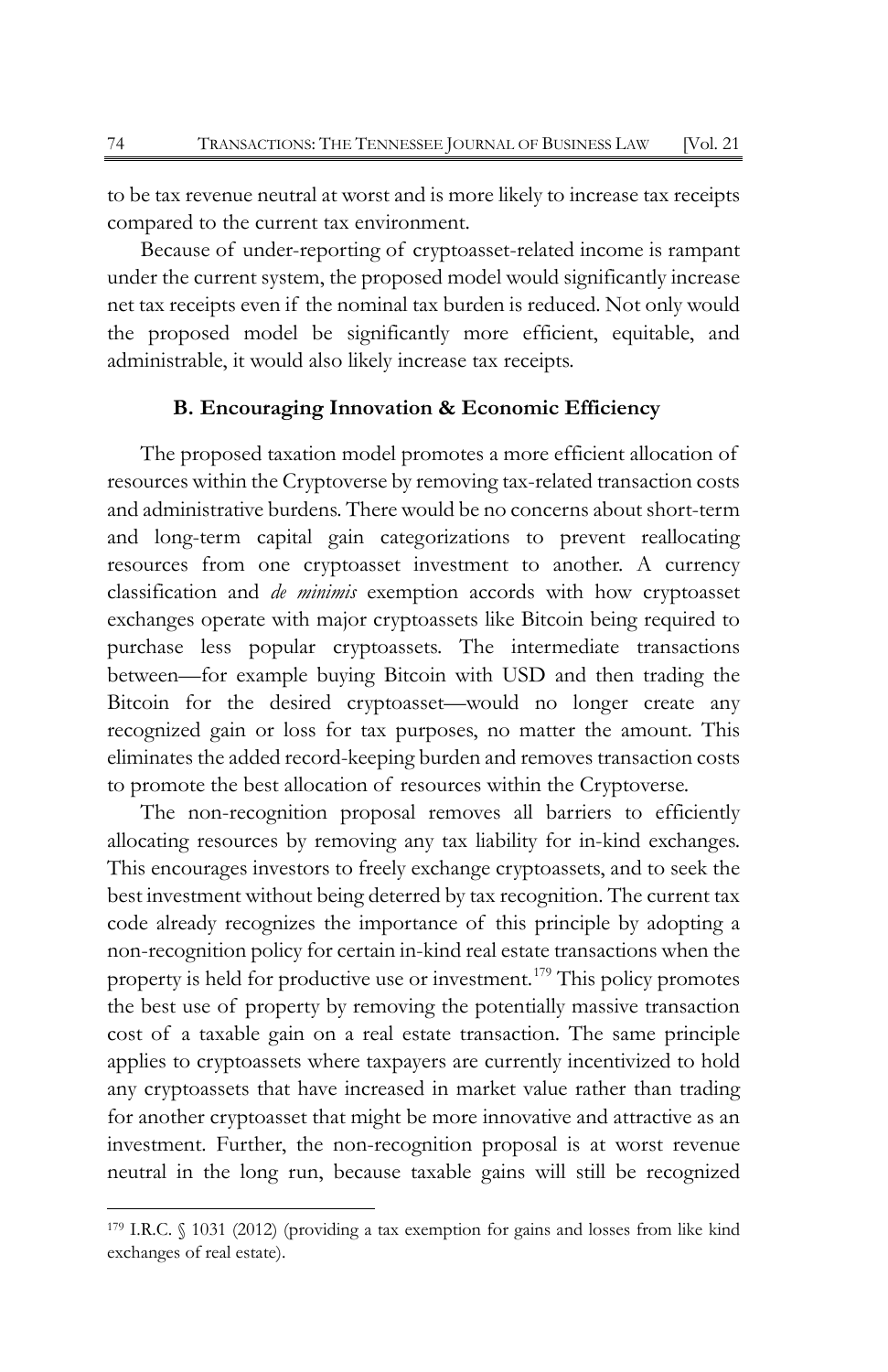whenever the previously realized gains are monetized for the first time. More likely, this policy would add to tax revenue by reducing the currently rampant level of nonreporting.

## **C. Discouraging Tax Evasion & Simplifying Compliance**

The added burden of record-keeping and reporting of every transaction under the current scheme encourages non-reporting and tax evasion, even just by ignorance or error. The proposed model would remove nearly all of the record-keeping burden and make compliance much simpler. First, a *de minimis* exemption would remove the small transactions from the taxpayer's concern, and thus eliminate a common reason for non-reporting out of ignorance. Second, a currency classification would allow cryptoassets to be used for larger purchases under the well-established rules for taxation of gains on foreign currency transactions. Third, the non- recognition for in kind transactions removes the need for any disclosure of gains or losses from transactions of one common cryptoasset for another, greatly reducing the record-keeping burden on taxpayers. Similarly, due to the current level of non- reporting, the scheme would likely produce more tax revenue due to a higher rate of reporting, even if the *de minimis* exemption results in a lower amount of taxable income from cryptoasset transactions.

## **D. Furthering U.S. Economic & Foreign Policy Interests**

As previously discussed, the U.S. is failing to capture the growth and innovation of the cryptoasset market to the benefit of other countries. If the U.S. fails to make sensible policy, other countries will reap more of the benefits from the growing market.<sup>[180](#page-37-0)</sup> Also, the stable decentralized monetary system cryptoassets can provide can be a powerful tool against despotism, corruption, and instability in the developing world. U.S. intelligence agencies could benefit from a stable cryptoasset market similarly to how they have benefitted from Internet privacy technologies. For example, U.S. intelligence agencies have provided covert support for the Tor anonymous Internet browser as a means to undermine the control of authoritarian regimes over the speech and information access of the populace.[181](#page-37-1) Cryptoassets offer similar tactical potential in allowing

<span id="page-37-0"></span><sup>180</sup> Ficcaglia, *supra* not[e 136,](#page-24-5) at 133.

<span id="page-37-1"></span><sup>181</sup> YASHA LEVINE, SURVEILLANCE VALLEY: THE SECRET MILITARY HISTORY OF THE INTERNET, at 219-70 (2018) (detailing U.S. intelligence agency backing for the Tor